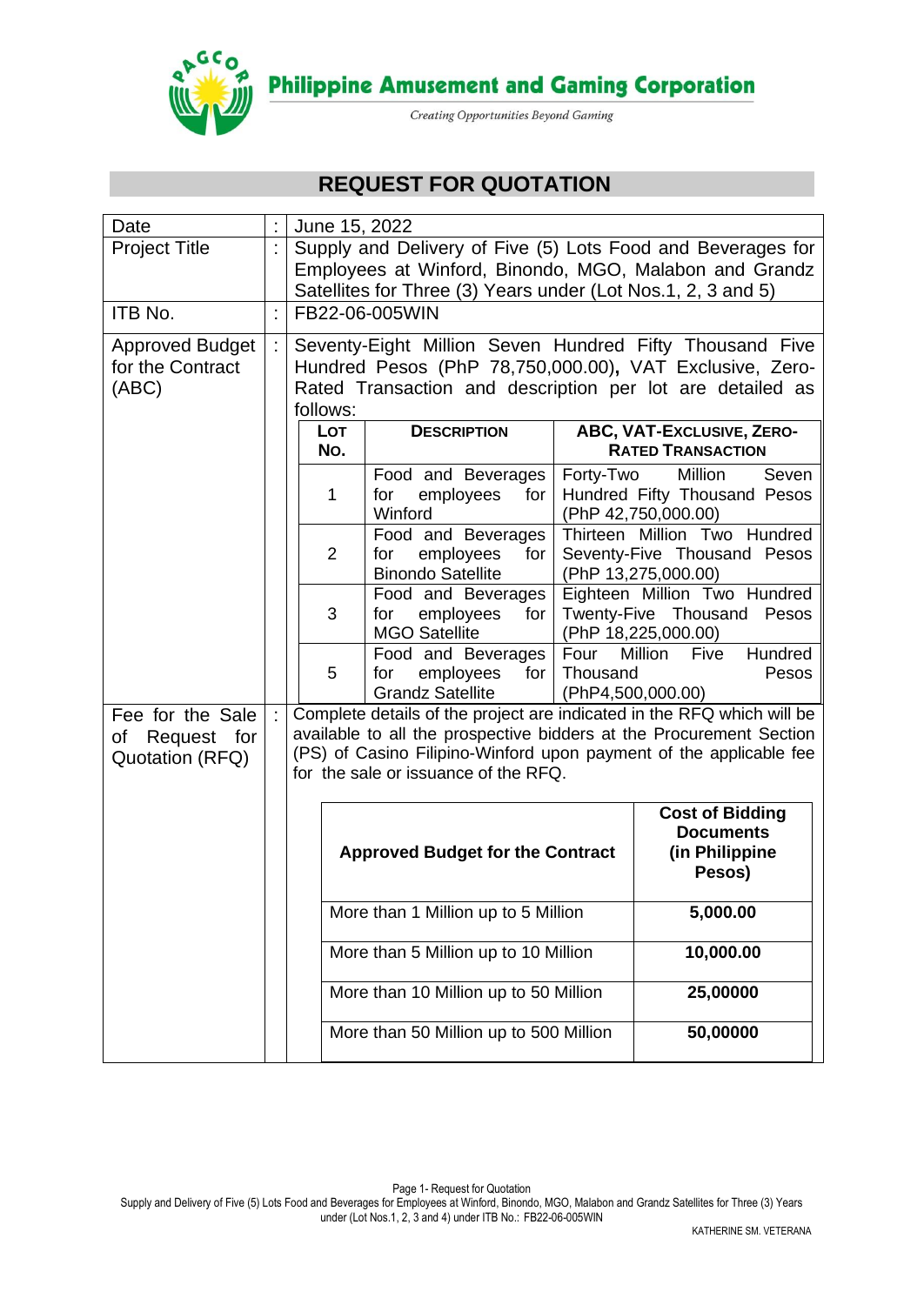| <b>Schedule</b><br>for I<br><b>Negotiations</b>   | ÷ | June 22, 2022, Wednesday, 1:00 p.m.                                                   |  |  |  |
|---------------------------------------------------|---|---------------------------------------------------------------------------------------|--|--|--|
|                                                   |   | 3rd Floor Conference Room, 561 Ronquillo St. corner Rizal<br>Avenue, Sta. Cruz Manila |  |  |  |
| Deadline for the<br>Submission and                |   | June 29, 2022, Wednesday, 1:00 p.m. (Sealed Quotation)                                |  |  |  |
| Receipt of the<br>Best Offer/s                    |   | 3rd Floor Conference Room, 561 Ronquillo St. corner Rizal<br>Avenue, Sta. Cruz Manila |  |  |  |
| and<br>Opening                                    | ÷ | June 29, 2022, Wednesday, 1:00 p.m. onwards                                           |  |  |  |
| Preliminary<br>Examination of<br>the Best Offer/s |   | 3rd Floor Conference Room, 561 Ronquillo St. corner Rizal<br>Avenue, Sta. Cruz Manila |  |  |  |

Please address and submit the envelope containing the accomplished RFQ form and required documents to the Casino Filipino-Winford Branch Bids and Awards Committee (BBAC), 6th Floor Procurement Section Room, 561 Ronquillo St. corner Rizal Avenue, Sta. Cruz Manila.

The envelope shall bear the following information in capital letters:

- 1. Title and reference number of the project; and
- 2. Name, address and contact details (telephone/cellphone numbers and/or email address) of the Bidder.

Sir / Madam:

In accordance with the Technical Specifications/Scope of Work and General Conditions for the project stated herewith, kindly fill up and submit your lowest price quotation.

For any inquiries or clarifications, please contact the Procurement Section (PS) at trunkline nos.85231593, 85226898, 85231589 and 85268083 Local No.1217 and look for Ms. Mary Jane D. Indiongco, Ivan Symon S. Edralin and Jaclynn A. Alvarado

Thank you.

 **(SGD) JOCELYN G. SORIANO Chairperson** BRANCH BIDS AND AWARDS COMMITTEE (BBAC) CASINO FILIPINO-WINFORD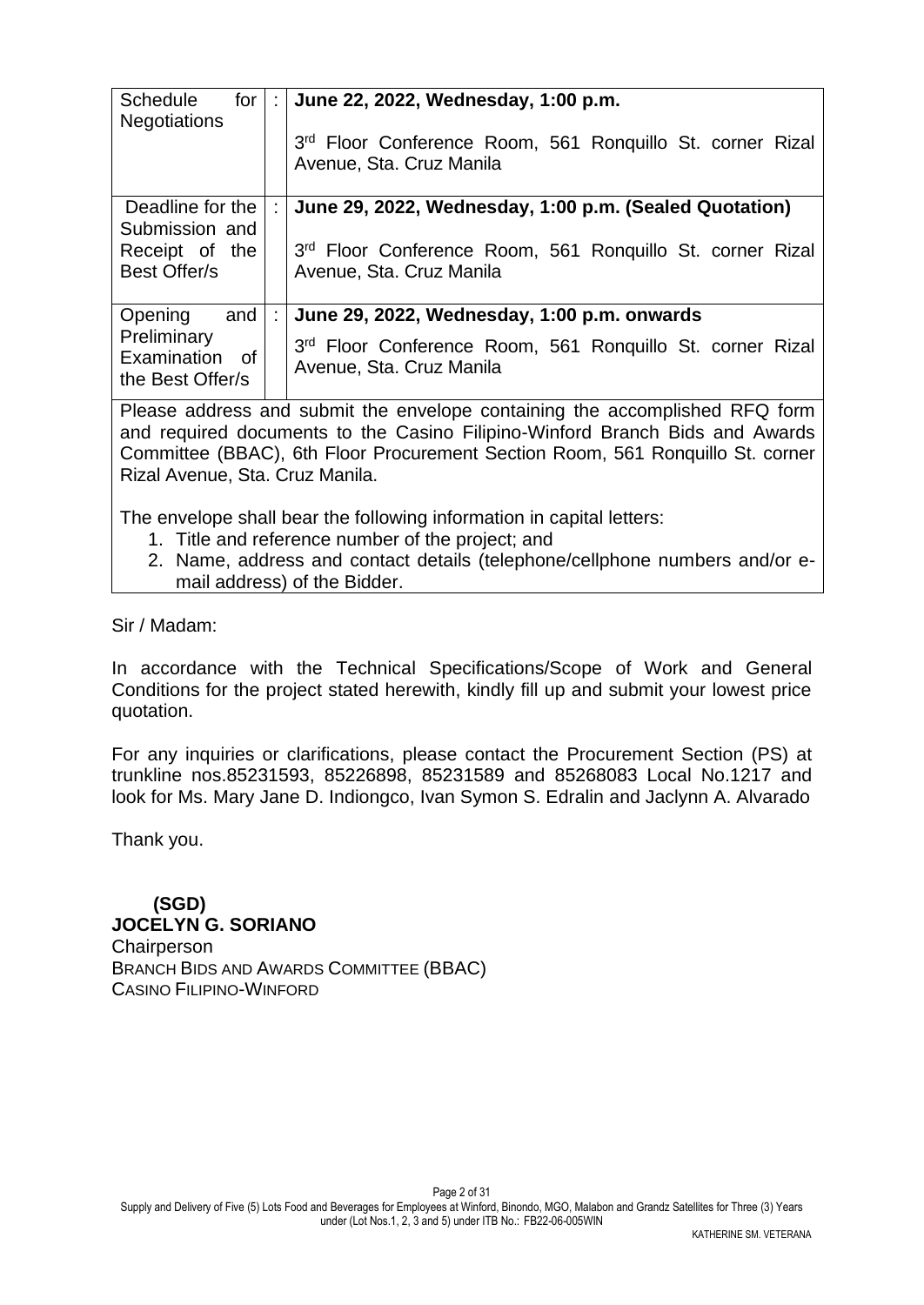In accordance with your request, following is our quotation for your requirement:

## **I. TECHNICAL SPECIFICATIONS AND OTHER REQUIREMENTS OF THE PROJECT:**

| <b>TECHNICAL SPECIFICATIONS</b>                                                                                                                                                                                                                                                                                                                                                                            | <b>Offered</b><br><b>Technical</b><br>Quotation<br>Please fill up<br>each row with<br>either:<br>"Comply" or<br>"Not Comply" |
|------------------------------------------------------------------------------------------------------------------------------------------------------------------------------------------------------------------------------------------------------------------------------------------------------------------------------------------------------------------------------------------------------------|------------------------------------------------------------------------------------------------------------------------------|
| <b>PROJECT:</b> Supply and Delivery of Five (5) Lots Food and Beverages for Employees at<br>Winford, Binondo, MGO, Malabon and Grandz Satellites for Three (3) Years (Rebidding<br>Lot Nos. 1,2, 3 and 5)                                                                                                                                                                                                  |                                                                                                                              |
| <b>Particulars</b>                                                                                                                                                                                                                                                                                                                                                                                         | <b>Statement of</b><br><b>Compliance</b>                                                                                     |
| Lot 1- Food and Beverages for employees for Winford                                                                                                                                                                                                                                                                                                                                                        |                                                                                                                              |
| 1. The establishment should be located within the Building Premises but<br>outside of PAGCOR leased areas                                                                                                                                                                                                                                                                                                  |                                                                                                                              |
| 2. The Service Provider must have at least three (3) years experience in<br>the F&B/restaurant industry.                                                                                                                                                                                                                                                                                                   |                                                                                                                              |
| 3. The Service Provider must obtain from responsible government<br>agency Sanitary Permit and submit the same to the Human Resource<br>Office Ronquillo.                                                                                                                                                                                                                                                   |                                                                                                                              |
| 4. The Service Provider shall provide the Services twenty-four (24) hours<br>a day, seven (7) days a week or in accordance with the operations of CF<br>Winford and its satellites.                                                                                                                                                                                                                        |                                                                                                                              |
| 5. The Service Provider must provide the monthly meal and snack tickets<br>of PAGCOR Employees in accordance with the specifications of CF<br>Winford and its satellites. The meal and snack tickets shall be submitted<br>to CF Winford Human Resource office, 561 Ronquillo Street, Sta. Cruz,<br>Manila, two weeks prior to the following month for inspection, inventory<br>and issuance to employees. |                                                                                                                              |
| 6. The Service Provider shall be responsible for the following:                                                                                                                                                                                                                                                                                                                                            |                                                                                                                              |
| a. Improvement on the employees' dining area/space occupied by the<br>Service Providers. All costs shall be for the account of the Service<br>Providers subject to the existing guidelines adopted and contract<br>obligations complied by PAGCOR.                                                                                                                                                         |                                                                                                                              |
| b. Refurbishment of furniture and fixtures including lighting fixtures in<br>the dining area shall be for the account of the Service Providers.                                                                                                                                                                                                                                                            |                                                                                                                              |
| c. Payment of Utility Charges. All electricity and water bills and other                                                                                                                                                                                                                                                                                                                                   |                                                                                                                              |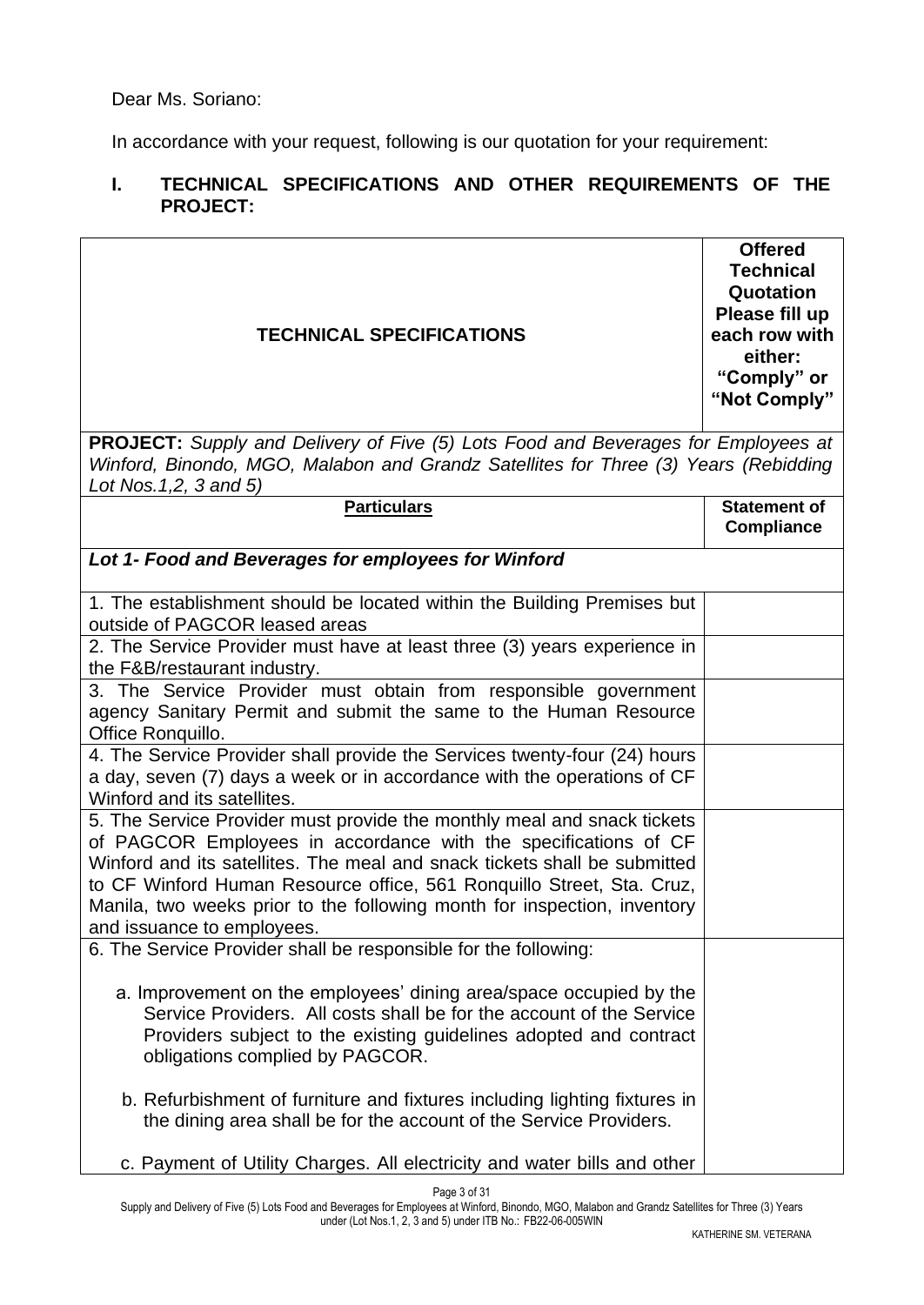| charges necessary and incidental to the operation of the Service<br>Providers shall be for its account. |  |  |  |  |  |  |
|---------------------------------------------------------------------------------------------------------|--|--|--|--|--|--|
|                                                                                                         |  |  |  |  |  |  |
| 7. The Service Provider must submit a notarized Certification or Contract                               |  |  |  |  |  |  |
| from the building owner stating that the bidder will be allowed to do                                   |  |  |  |  |  |  |
| business within the building where the casino is housed in the event that                               |  |  |  |  |  |  |
| he will be awarded the procurement project. A notarized contract that is                                |  |  |  |  |  |  |
| valid for the duration of the procurement project shall be submitted within                             |  |  |  |  |  |  |
| ten (10) calendar days upon receipt of the Notice of Award (NOA).                                       |  |  |  |  |  |  |
| 8. The Service Provider shall be responsible for the cleanliness and<br>sanitation of the F & B Area.   |  |  |  |  |  |  |
|                                                                                                         |  |  |  |  |  |  |
| 9. The goods and services provided by the Service Provider shall be in                                  |  |  |  |  |  |  |
| accordance with PAGCOR's standards and shall always take into                                           |  |  |  |  |  |  |
| consideration the special preferences of PAGCOR and its employees                                       |  |  |  |  |  |  |
| 10. The Service Provider shall submit to Ronquillo Satellite HR Office the                              |  |  |  |  |  |  |
| menu cycle two weeks prior to the following month, for checking &                                       |  |  |  |  |  |  |
| approval.                                                                                               |  |  |  |  |  |  |
| 11. The Service Provider shall provide services and shall own, legally                                  |  |  |  |  |  |  |
| possess and/or have access to all the necessary kitchen and canteen                                     |  |  |  |  |  |  |
| supplies, utensils, equipment necessary for the delivery of the Service but                             |  |  |  |  |  |  |
| not limited to:                                                                                         |  |  |  |  |  |  |
| a. Spoons, forks, knives and chopping boards;                                                           |  |  |  |  |  |  |
| b. Plates, glasses, cups and saucers;                                                                   |  |  |  |  |  |  |
| c. Various cook wares;                                                                                  |  |  |  |  |  |  |
| d. Various tablecloths and napkins                                                                      |  |  |  |  |  |  |
| e. Stoves, ovens, microwave ovens, grills                                                               |  |  |  |  |  |  |
| f. Spices and clean containers for the different food ingredients                                       |  |  |  |  |  |  |
| 12.<br>The<br>Service<br>Provider<br>have<br>title<br>must<br>good<br>the<br>a<br>to                    |  |  |  |  |  |  |
| items/goods/services being offered and full authority to sell and transfer                              |  |  |  |  |  |  |
| the same and that the items/goods/services are sold free and clear of all                               |  |  |  |  |  |  |
| liens, encumbrances, liabilities and adverse claims of every nature and                                 |  |  |  |  |  |  |
| description.                                                                                            |  |  |  |  |  |  |
| 13. The utensils, dinnerware, flatware and glassware shall be sterilized,                               |  |  |  |  |  |  |
| kept clean and dried properly. Disposable dinner ware/utensils shall be                                 |  |  |  |  |  |  |
| available upon request of the employee.                                                                 |  |  |  |  |  |  |
| 14. The minimum period of warranty of goods/items must not be less than                                 |  |  |  |  |  |  |
| three (3) months expiry date.                                                                           |  |  |  |  |  |  |
| <b>PERSONNEL:</b>                                                                                       |  |  |  |  |  |  |
|                                                                                                         |  |  |  |  |  |  |
| 1. The Service Providers must provide the following personnel per shift                                 |  |  |  |  |  |  |
| during casino operations:                                                                               |  |  |  |  |  |  |
|                                                                                                         |  |  |  |  |  |  |
| <b>Winford Satellite</b>                                                                                |  |  |  |  |  |  |
| Cook<br>1                                                                                               |  |  |  |  |  |  |
| 1<br>Bus boy                                                                                            |  |  |  |  |  |  |
| $\overline{2}$<br>Server                                                                                |  |  |  |  |  |  |
| 2. The Service Provider shall ensure that its personnel are always well-                                |  |  |  |  |  |  |
| mannered, courteous, polite, efficient and shall conduct themselves,                                    |  |  |  |  |  |  |
| at all times, in a professional manner towards PAGCOR, its directors,                                   |  |  |  |  |  |  |
| officers, and employees.                                                                                |  |  |  |  |  |  |
| 3. The Service Provider's personnel shall secure from the responsible                                   |  |  |  |  |  |  |

Page 4 of 31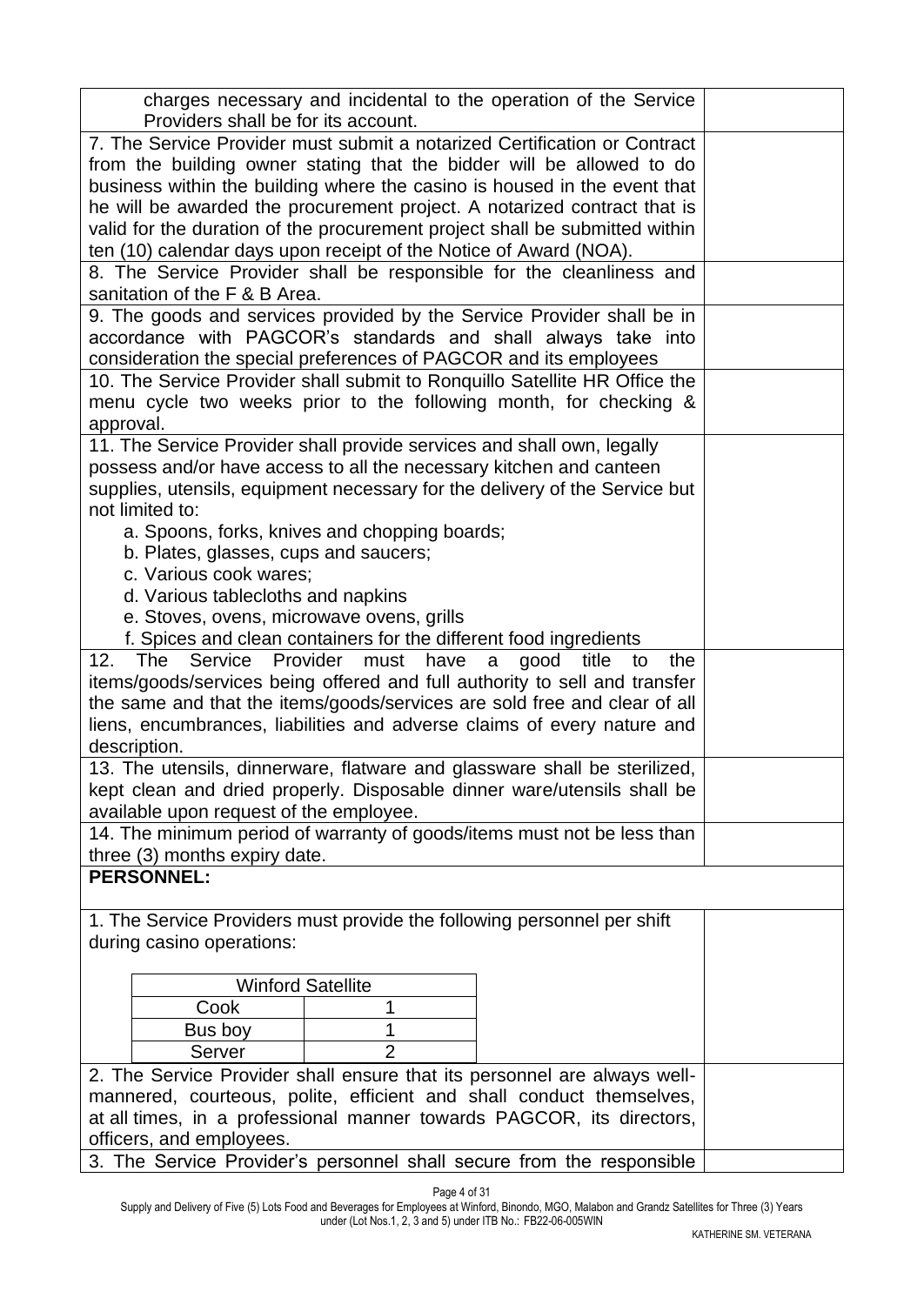Page 5 of 31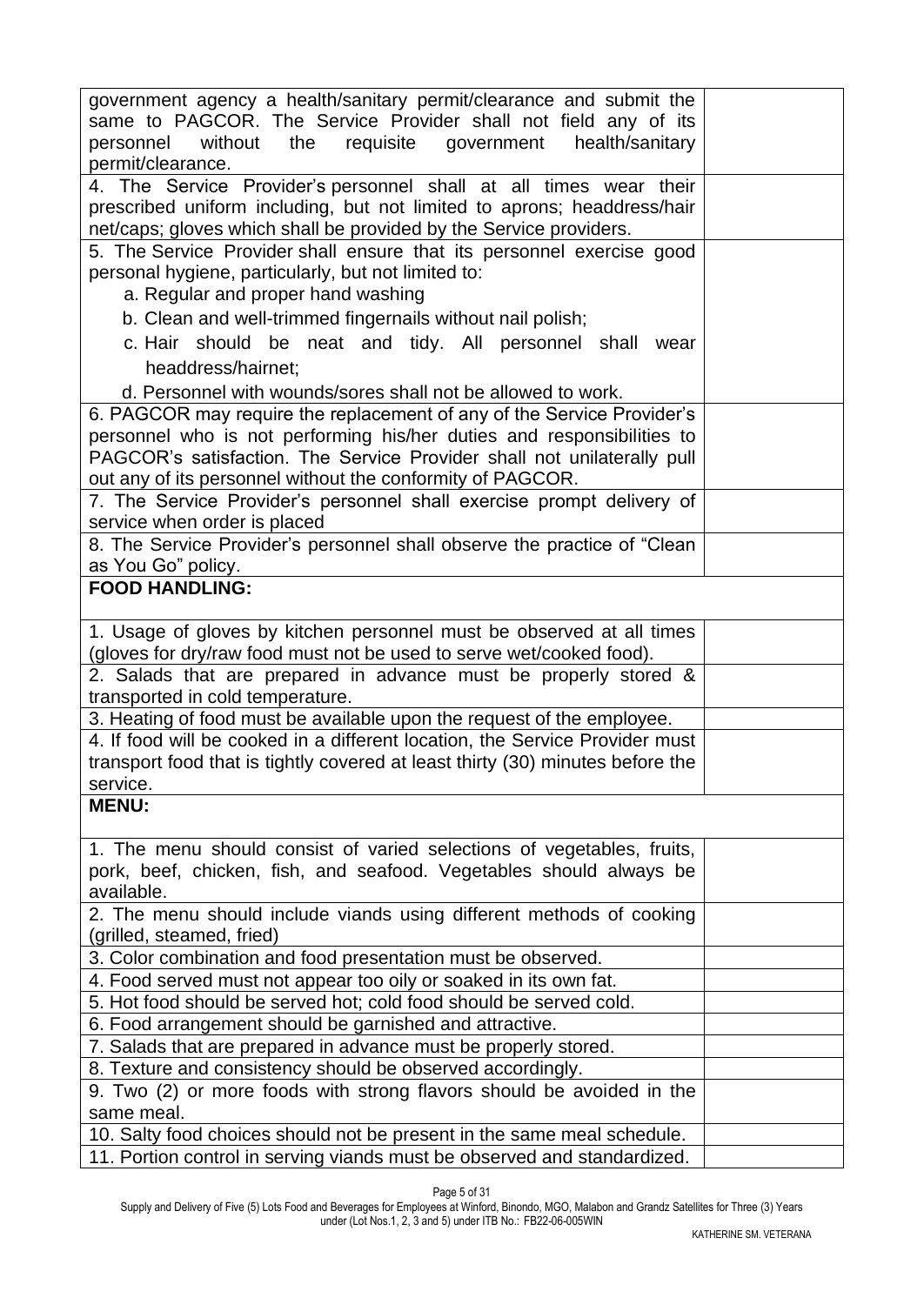|       |                       | 12. Actual food served must be at least 85% compliant with the approved                                                                                |                                        |  |  |
|-------|-----------------------|--------------------------------------------------------------------------------------------------------------------------------------------------------|----------------------------------------|--|--|
| menu. |                       | 13. Fat portions in meat should be trimmed.                                                                                                            |                                        |  |  |
|       |                       | 14. Processed and/or canned foods should be limited to not more than                                                                                   |                                        |  |  |
|       | two (2) times a week. |                                                                                                                                                        |                                        |  |  |
|       |                       | 15. Heating of food must be available upon request.                                                                                                    |                                        |  |  |
|       |                       | 16. The Service Provider shall have interest and commitment to serve                                                                                   |                                        |  |  |
|       |                       | pre-ordered healthy meals. Healthy meal is defined as a Healthy Diet                                                                                   |                                        |  |  |
|       |                       | which is complete with all the essential nutrients needed to perform daily                                                                             |                                        |  |  |
|       |                       | activities and is balanced in terms of carbohydrates, proteins, vitamins                                                                               |                                        |  |  |
|       |                       | and mineral distribution. Healthy meals help support the goal of gradually                                                                             |                                        |  |  |
|       |                       | changing to a healthy diet and healthy lifestyle.                                                                                                      |                                        |  |  |
|       |                       | 17. The Service Provider shall agree to prepare the healthy meals                                                                                      |                                        |  |  |
|       |                       | according to the approved budget for the employees.                                                                                                    |                                        |  |  |
|       |                       | 18. The Service Provider should be able to serve easy to prepare food                                                                                  |                                        |  |  |
|       | and snacks.           |                                                                                                                                                        |                                        |  |  |
|       |                       | 19. The Service Provider should provide Purified Drinking Water in hot                                                                                 |                                        |  |  |
|       |                       | and cold water dispenser at all times.                                                                                                                 |                                        |  |  |
|       |                       | 20. The Service Provider must make available seasonings/spices like                                                                                    |                                        |  |  |
|       |                       |                                                                                                                                                        |                                        |  |  |
|       |                       | black pepper, chili sauce, vinegar, soy sauce, fish sauce at all times.<br>21. Dessert should vary like fresh fruits, salad (fruit, buko, buko pandan) |                                        |  |  |
|       |                       |                                                                                                                                                        |                                        |  |  |
|       | 22. Sample Menu:      | and sweets (e.g., ube jam, leche flan, macaroons).                                                                                                     |                                        |  |  |
|       |                       |                                                                                                                                                        |                                        |  |  |
|       |                       |                                                                                                                                                        |                                        |  |  |
|       | <b>MENU</b>           |                                                                                                                                                        |                                        |  |  |
|       |                       |                                                                                                                                                        | <b>Grams per Serving</b>               |  |  |
|       | Pork                  | Pork Adobo                                                                                                                                             | 100 grams                              |  |  |
|       | <b>Beef</b>           | Mechado                                                                                                                                                | 100 grams                              |  |  |
|       | Chicken               | <b>Fried Chicken</b>                                                                                                                                   | 100 grams                              |  |  |
|       | Fish                  | Sinigang na Bangus sa Sampalok                                                                                                                         | 150 grams                              |  |  |
|       |                       |                                                                                                                                                        |                                        |  |  |
|       | <b>Rice</b>           | <b>Full Size Measuring Cup</b>                                                                                                                         |                                        |  |  |
|       |                       | Half Size Measuring Cup                                                                                                                                |                                        |  |  |
|       |                       | Chopsuey                                                                                                                                               | 100 grams                              |  |  |
|       | Vegetables            |                                                                                                                                                        |                                        |  |  |
|       |                       | <b>Fruit Salad</b>                                                                                                                                     | 150 grams                              |  |  |
|       | <b>Desserts</b>       |                                                                                                                                                        |                                        |  |  |
|       | <b>Breakfast</b>      | Combo Meal w/ 1 egg & 1 cup                                                                                                                            |                                        |  |  |
|       |                       | rice                                                                                                                                                   |                                        |  |  |
|       |                       | Tapa                                                                                                                                                   | 100 grams                              |  |  |
|       |                       | Tocino                                                                                                                                                 | 100 grams                              |  |  |
|       |                       | Longganisa                                                                                                                                             | 100 grams                              |  |  |
|       |                       | Pork Chopped Ham                                                                                                                                       | $2 \text{ slices} = 100 \text{ grams}$ |  |  |
|       |                       | Pansit Canton/bihon/ palabok<br>Turon                                                                                                                  | 200 grams<br>1 whole banana            |  |  |
|       |                       |                                                                                                                                                        |                                        |  |  |
|       | <b>Snacks</b>         | Chicken Sandwich                                                                                                                                       |                                        |  |  |
|       |                       |                                                                                                                                                        |                                        |  |  |
|       |                       |                                                                                                                                                        |                                        |  |  |
|       | <b>Dessert</b>        | Banana                                                                                                                                                 | Per piece                              |  |  |
|       |                       |                                                                                                                                                        |                                        |  |  |

Page 6 of 31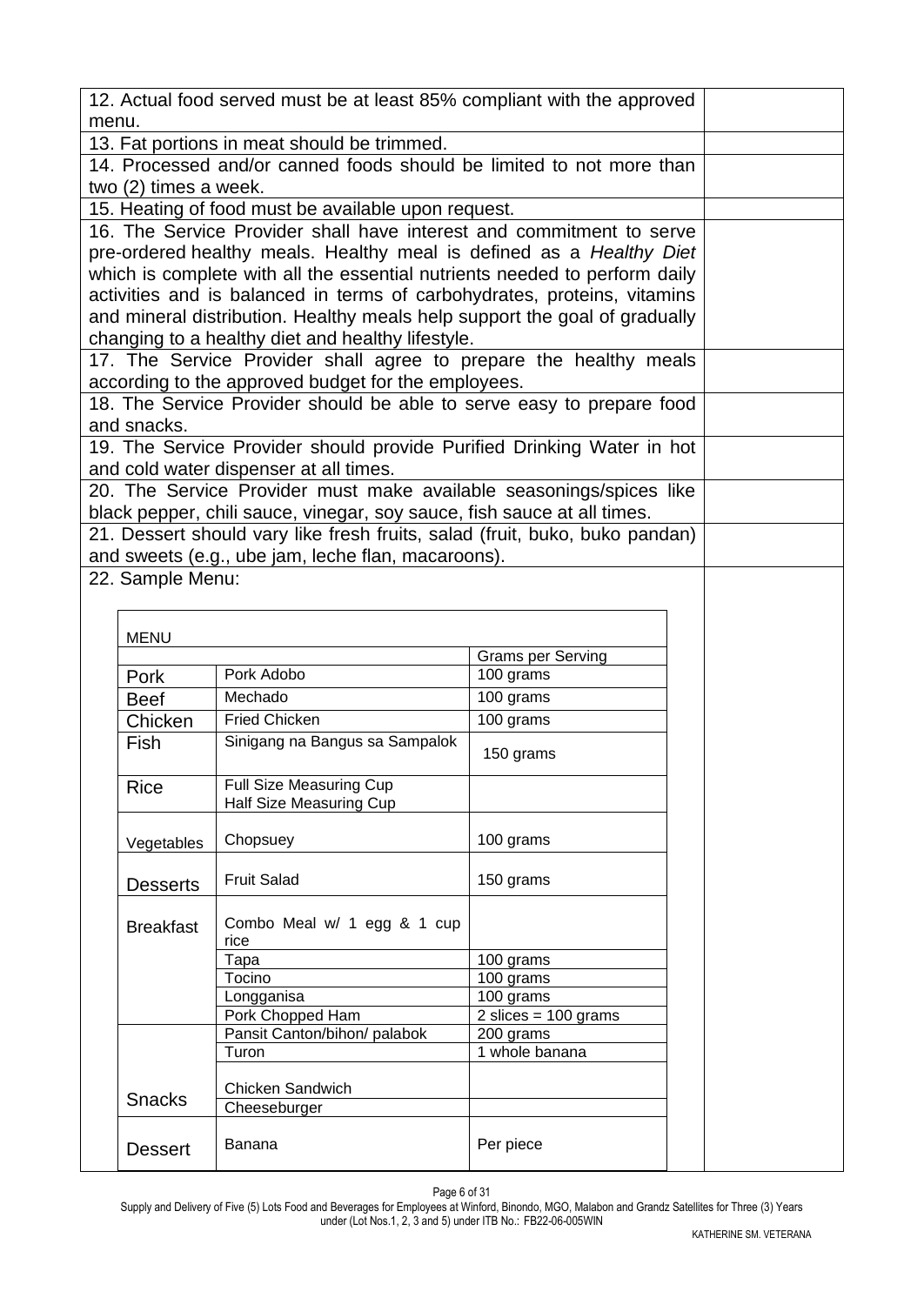| Meal:                                                                                                                                                                                                                                                                                                                                                                                                                        | Choice of 1 Meat or Fish<br>Vegetable<br>Rice (Maximum of 2 Full size Cups)<br>Dessert<br>Juice                                                                                                                                                      |                 |  |  |  |  |  |
|------------------------------------------------------------------------------------------------------------------------------------------------------------------------------------------------------------------------------------------------------------------------------------------------------------------------------------------------------------------------------------------------------------------------------|------------------------------------------------------------------------------------------------------------------------------------------------------------------------------------------------------------------------------------------------------|-----------------|--|--|--|--|--|
| Schedule<br>Serving:<br><b>First Shift</b>                                                                                                                                                                                                                                                                                                                                                                                   | of<br>$5:00$ AM $-$ 8:00 AM                                                                                                                                                                                                                          | <b>AM Snack</b> |  |  |  |  |  |
|                                                                                                                                                                                                                                                                                                                                                                                                                              | 10:30 AM-1:30 PM                                                                                                                                                                                                                                     | Lunch           |  |  |  |  |  |
|                                                                                                                                                                                                                                                                                                                                                                                                                              |                                                                                                                                                                                                                                                      |                 |  |  |  |  |  |
| <b>Second Shift</b>                                                                                                                                                                                                                                                                                                                                                                                                          | $2:30$ PM $-$ 4:30 PM                                                                                                                                                                                                                                | <b>PM Snack</b> |  |  |  |  |  |
|                                                                                                                                                                                                                                                                                                                                                                                                                              | 6:30 PM $-$ 8:30 PM                                                                                                                                                                                                                                  | <b>Dinner</b>   |  |  |  |  |  |
| <b>Third Shift</b>                                                                                                                                                                                                                                                                                                                                                                                                           | $9:30$ PM $-11:30$ PM                                                                                                                                                                                                                                | <b>MN Snack</b> |  |  |  |  |  |
|                                                                                                                                                                                                                                                                                                                                                                                                                              | <b>ADDITIONAL REQUIREMENT:</b>                                                                                                                                                                                                                       |                 |  |  |  |  |  |
|                                                                                                                                                                                                                                                                                                                                                                                                                              | 1. Service provider must strictly comply with the health and safety<br>protocols of the IATF as provided for a current situation (e.g COVID 19<br>pandemic – physical distancing, wearing of face mask, face shield,<br>frequent hand washing, etc.) |                 |  |  |  |  |  |
| A. Social distancing should be strictly observed at all times at the F&B<br>area. As recommended by the DOH, a minimum of one (1) meter<br>distance between two people is recommended. Strict observance of<br>social distancing measures in all parts of the establishment including<br>counter, kitchen, and back areas.                                                                                                   |                                                                                                                                                                                                                                                      |                 |  |  |  |  |  |
| B. Mandatory wearing of personal protective equipment such as at least<br>3-ply surgical mask, face shield, gloves, hair cap is fully required to all<br>staffs at all times. No personnel with COVID-19 symptoms, or with<br>exposure to COVID-19 patients shall be allowed to work                                                                                                                                         |                                                                                                                                                                                                                                                      |                 |  |  |  |  |  |
| C. Regular sanitation schedule and procedures (a 10-minute interval for<br>sanitation in between customers dining-in is required) shall be observed.<br>Properly sanitized tables and chairs (after each customer's use).<br>Sanitizing equipment and tools that are visible to and can be accessed<br>by customers. Pieces of furniture that are made of porous materials are<br>covered in plastic for ease of sanitation. |                                                                                                                                                                                                                                                      |                 |  |  |  |  |  |
| D. Distancing of tables and chairs at 6 feet or 1.8 meters apart on all<br>sides. No dine-in chair shall be fronting each other. Dining tables must<br>have markers to occupy and comply thru physical distancing among<br>dining employees and chairs must also be limited only for dining<br>employees.                                                                                                                    |                                                                                                                                                                                                                                                      |                 |  |  |  |  |  |
| E. Acrylic plastic or glass cover shall be placed as screens/barriers<br>between personnel and customers in the cashier/receiving counter. The<br>plastic or glass covers shall be wiped with alcohol everyone (1) hour or<br>more frequently if necessary.                                                                                                                                                                  |                                                                                                                                                                                                                                                      |                 |  |  |  |  |  |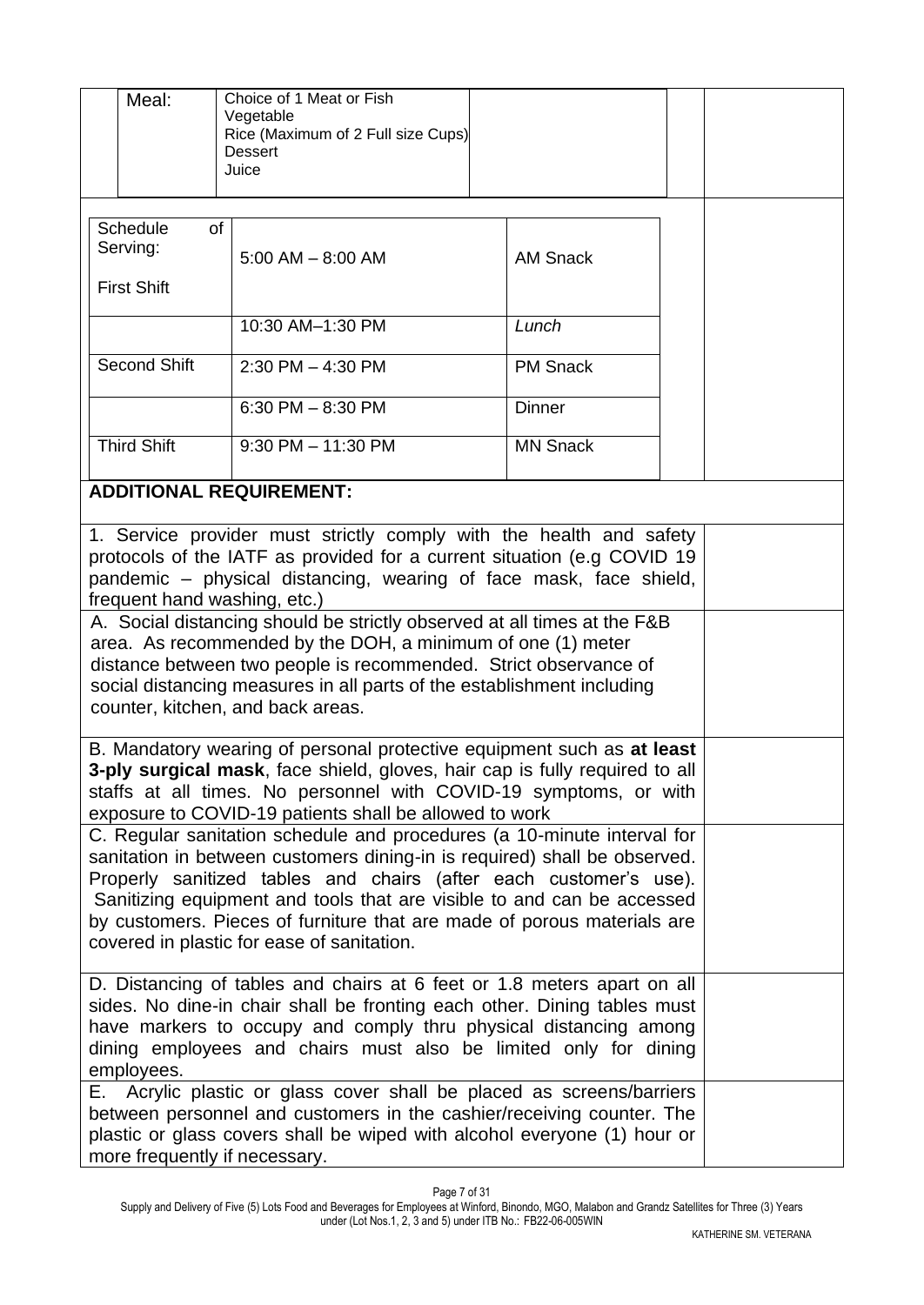| F. No physical contact is allowed as trays shall be provided.             |  |
|---------------------------------------------------------------------------|--|
| G. Visible floor markings for guidance of customers in queuing.           |  |
| H. Proper ventilation in the establishment.                               |  |
| I. Service Provider must allot a space in dining area for PAGCOR          |  |
| employees separate from the dining customers.                             |  |
| <b>PRICING, BILLING AND PAYMENT:</b>                                      |  |
|                                                                           |  |
| 1. The menu price shall be VAT - Exclusive and zero-rated and             |  |
| shall already include all applicable fees and charges.                    |  |
|                                                                           |  |
| 2. The Service Provider shall periodically send its billing to Ronquillo  |  |
| Satellite HR Office on a monthly basis with the meal and snack tickets    |  |
| filled up and signed by PAGCOR employees as basis of payment.             |  |
| Basis of computation for the billing will be as follows:                  |  |
|                                                                           |  |
| $Mean =$<br>Ninety Pesos (PhP 90.00)                                      |  |
| Sixty Pesos (PhP60.00)<br>$Snack =$                                       |  |
|                                                                           |  |
| Lot 2- Food and Beverages for employees for Binondo Satellite             |  |
|                                                                           |  |
| 1. The establishment should be located within the Building Premises but   |  |
| outside of PAGCOR leased areas                                            |  |
| 2. The Service Provider must have at least three (3) years experience in  |  |
| the F&B/restaurant industry.                                              |  |
| 3. The Service Provider must obtain from responsible government           |  |
| agency Sanitary Permit and submit the same to the Human Resource          |  |
| Office Ronquillo.                                                         |  |
| 4. The Service Provider shall provide the Services twenty-four (24) hours |  |
| a day, seven (7) days a week or in accordance with the operations of CF   |  |
| Winford and its satellites.                                               |  |
| 5. The Service Provider must provide the monthly meal and snack tickets   |  |
| of PAGCOR Employees in accordance with the specifications of CF           |  |
| Winford and its satellites. The meal and snack tickets shall be submitted |  |
| to CF Winford Human Resource office, 561 Ronquillo Street, Sta. Cruz,     |  |
| Manila, two weeks prior to the following month for inspection, inventory  |  |
| and issuance to employees.                                                |  |
| 6. The Service Provider shall be responsible for the following:           |  |
|                                                                           |  |
| a. Improvement on the employees' dining area/space occupied by            |  |
| the Service Providers. All costs shall be for the account of the          |  |
| Service Providers subject to the existing guidelines adopted and          |  |
| contract obligations complied by PAGCOR.                                  |  |
|                                                                           |  |
| b. Refurbishment of furniture and fixtures including lighting fixtures in |  |
| the dining area shall be for the account of the Service Providers.        |  |
|                                                                           |  |
| c. Payment of Utility Charges. All electricity and water bills and        |  |
| other charges necessary and incidental to the operation of the            |  |
| Service Providers shall be for its account.                               |  |
| 7. The Service Provider must submit a notarized Certification or Contract |  |

Page 8 of 31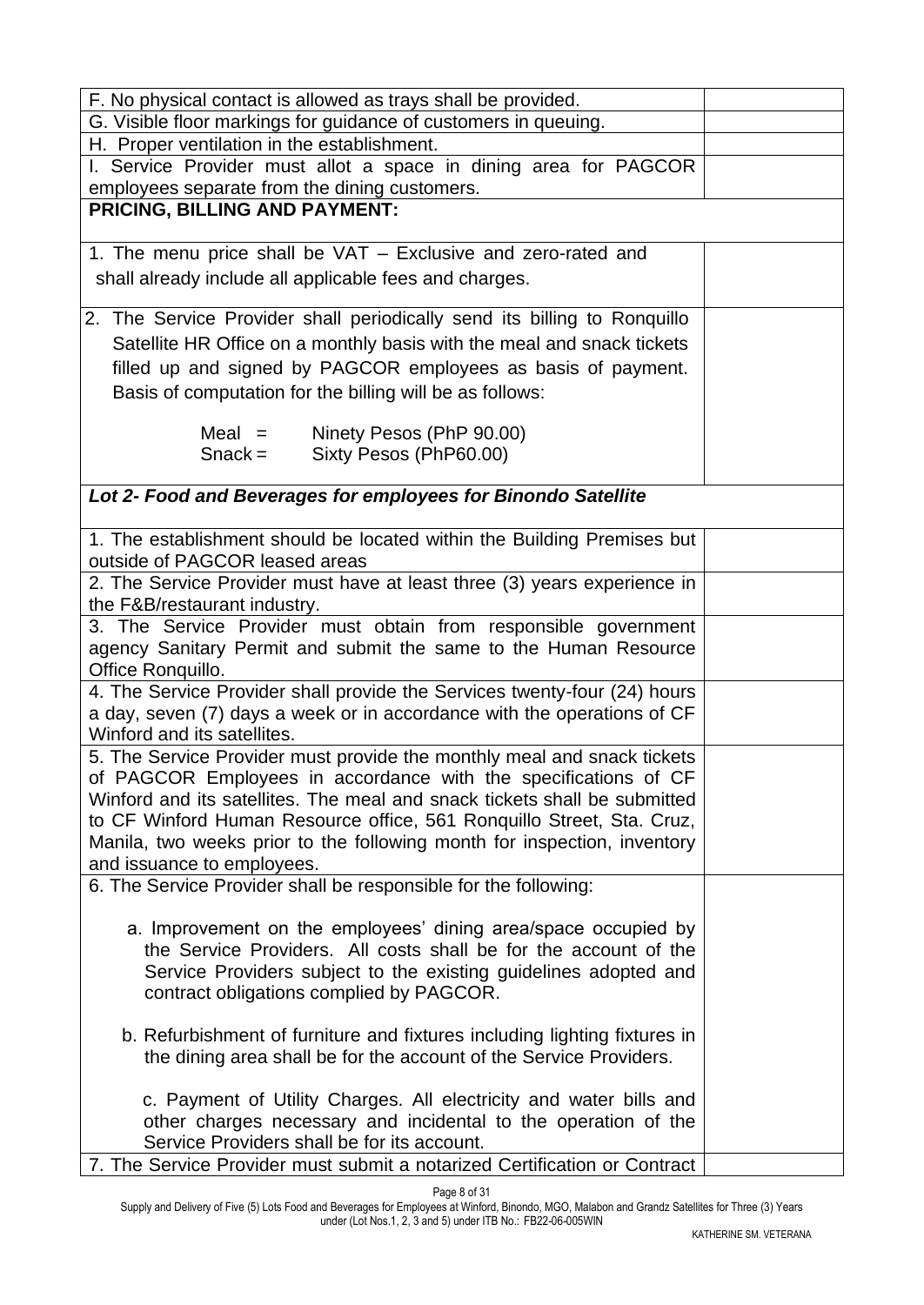| from the building owner stating that the bidder will be allowed to do<br>business within the building where the casino is housed in the event that<br>he will be awarded the procurement project. A notarized contract that is                                                                                                    |  |  |  |  |  |  |  |
|-----------------------------------------------------------------------------------------------------------------------------------------------------------------------------------------------------------------------------------------------------------------------------------------------------------------------------------|--|--|--|--|--|--|--|
| valid for the duration of the procurement project shall be submitted within<br>ten (10) calendar days upon receipt of the Notice of Award (NOA).                                                                                                                                                                                  |  |  |  |  |  |  |  |
| 8. The Service Provider shall be responsible for the cleanliness and<br>sanitation of the F & B Area.                                                                                                                                                                                                                             |  |  |  |  |  |  |  |
| 9. The goods and services provided by the Service Provider shall be in                                                                                                                                                                                                                                                            |  |  |  |  |  |  |  |
| accordance with PAGCOR's standards and shall always take into<br>consideration the special preferences of PAGCOR and its employees                                                                                                                                                                                                |  |  |  |  |  |  |  |
| 10. The Service Provider shall submit to Ronquillo Satellite HR Office the<br>menu cycle two weeks prior to the following month, for checking &<br>approval.                                                                                                                                                                      |  |  |  |  |  |  |  |
| 11. The Service Provider shall provide services and shall own, legally<br>possess and/or have access to all the necessary kitchen and canteen<br>supplies, utensils, equipment necessary for the delivery of the Service but<br>not limited to:                                                                                   |  |  |  |  |  |  |  |
| a. Spoons, forks, knives and chopping boards;<br>b. Plates, glasses, cups and saucers;<br>c. Various cook wares;                                                                                                                                                                                                                  |  |  |  |  |  |  |  |
| d. Various tablecloths and napkins<br>e. Stoves, ovens, microwave ovens, grills<br>f. Spices and clean containers for the different food ingredients.                                                                                                                                                                             |  |  |  |  |  |  |  |
| <b>The</b><br>Provider<br>12.<br>Service<br>must<br>have<br>good<br>title<br>the<br>a<br>to<br>items/goods/services being offered and full authority to sell and transfer<br>the same and that the items/goods/services are sold free and clear of all<br>liens, encumbrances, liabilities and adverse claims of every nature and |  |  |  |  |  |  |  |
| description.<br>13. The utensils, dinnerware, flatware and glassware shall be sterilized,                                                                                                                                                                                                                                         |  |  |  |  |  |  |  |
| kept clean and dried properly. Disposable dinner ware/utensils shall be<br>available upon request of the employee.                                                                                                                                                                                                                |  |  |  |  |  |  |  |
| 14. The minimum period of warranty of goods/items must not be less than                                                                                                                                                                                                                                                           |  |  |  |  |  |  |  |
| three (3) months expiry date.                                                                                                                                                                                                                                                                                                     |  |  |  |  |  |  |  |
| <b>PERSONNEL:</b>                                                                                                                                                                                                                                                                                                                 |  |  |  |  |  |  |  |
| 1. The Service Providers must provide the following personnel per shift<br>during casino operations:                                                                                                                                                                                                                              |  |  |  |  |  |  |  |
| <b>Binondo Satellite</b>                                                                                                                                                                                                                                                                                                          |  |  |  |  |  |  |  |
| Cook                                                                                                                                                                                                                                                                                                                              |  |  |  |  |  |  |  |
| Bus boy                                                                                                                                                                                                                                                                                                                           |  |  |  |  |  |  |  |
| Server                                                                                                                                                                                                                                                                                                                            |  |  |  |  |  |  |  |
| 2. The Service Provider shall ensure that its personnel are always well-                                                                                                                                                                                                                                                          |  |  |  |  |  |  |  |
| mannered, courteous, polite, efficient and shall conduct themselves,                                                                                                                                                                                                                                                              |  |  |  |  |  |  |  |
| at all times, in a professional manner towards PAGCOR, its directors,<br>officers, and employees.                                                                                                                                                                                                                                 |  |  |  |  |  |  |  |
| 3. The Service Provider's personnel shall secure from the responsible                                                                                                                                                                                                                                                             |  |  |  |  |  |  |  |
| government agency a health/sanitary permit/clearance and submit the<br>same to PAGCOR. The Service Provider shall not field any of its                                                                                                                                                                                            |  |  |  |  |  |  |  |

Page 9 of 31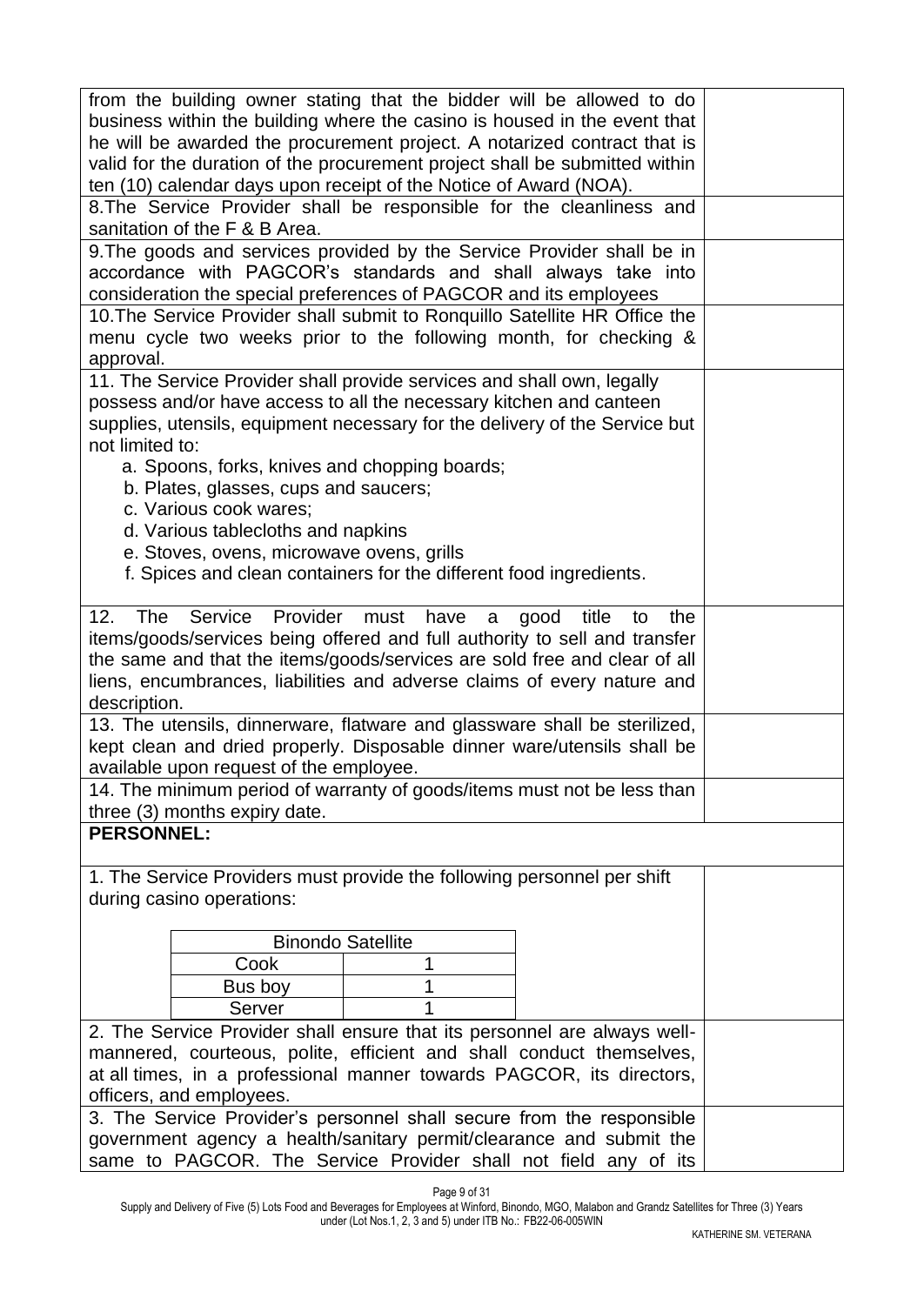| requisite government health/sanitary<br>personnel without<br>the<br>permit/clearance. |  |  |  |  |  |  |  |
|---------------------------------------------------------------------------------------|--|--|--|--|--|--|--|
| 4. The Service Provider's personnel shall at all times wear their prescribed          |  |  |  |  |  |  |  |
| uniform including, but not limited to aprons; headdress/hair net/caps;                |  |  |  |  |  |  |  |
| gloves which shall be provided by the Service providers.                              |  |  |  |  |  |  |  |
| 5. The Service Provider shall ensure that its personnel exercise good                 |  |  |  |  |  |  |  |
| personal hygiene, particularly, but not limited to:                                   |  |  |  |  |  |  |  |
|                                                                                       |  |  |  |  |  |  |  |
| a. Regular and proper hand washing                                                    |  |  |  |  |  |  |  |
| b. Clean and well-trimmed fingernails without nail polish;                            |  |  |  |  |  |  |  |
| c. Hair should be neat and tidy. All personnel shall wear                             |  |  |  |  |  |  |  |
| headdress/hairnet;                                                                    |  |  |  |  |  |  |  |
| d. Personnel with wounds/sores shall not be allowed to work.                          |  |  |  |  |  |  |  |
| 6. PAGCOR may require the replacement of any of the Service Provider's                |  |  |  |  |  |  |  |
| personnel who is not performing his/her duties and responsibilities to                |  |  |  |  |  |  |  |
| PAGCOR's satisfaction. The Service Provider shall not unilaterally pull               |  |  |  |  |  |  |  |
| out any of its personnel without the conformity of PAGCOR.                            |  |  |  |  |  |  |  |
| 7. The Service Provider's personnel shall exercise prompt delivery of                 |  |  |  |  |  |  |  |
| service when order is placed.                                                         |  |  |  |  |  |  |  |
| 8. The Service Provider's personnel shall observe the practice of "Clean"             |  |  |  |  |  |  |  |
| as You Go" policy.                                                                    |  |  |  |  |  |  |  |
| <b>FOOD HANDLING:</b>                                                                 |  |  |  |  |  |  |  |
|                                                                                       |  |  |  |  |  |  |  |
| 1. Usage of gloves by kitchen personnel must be observed at all times                 |  |  |  |  |  |  |  |
| (gloves for dry/raw food must not be used to serve wet/cooked food).                  |  |  |  |  |  |  |  |
| 2. Salads that are prepared in advance must be properly stored &                      |  |  |  |  |  |  |  |
| transported in cold temperature.                                                      |  |  |  |  |  |  |  |
|                                                                                       |  |  |  |  |  |  |  |
| 3. Heating of food must be available upon the request of the employee.                |  |  |  |  |  |  |  |
| 4. If food will be cooked in a different location, the Service Provider must          |  |  |  |  |  |  |  |
| transport food that is tightly covered at least thirty (30) minutes before the        |  |  |  |  |  |  |  |
| service.<br><b>MENU:</b>                                                              |  |  |  |  |  |  |  |
|                                                                                       |  |  |  |  |  |  |  |
| 1. The menu should consist of varied selections of vegetables, fruits,                |  |  |  |  |  |  |  |
| pork, beef, chicken, fish, and seafood. Vegetables should always be                   |  |  |  |  |  |  |  |
| available.                                                                            |  |  |  |  |  |  |  |
| 2. The menu should include viands using different methods of cooking                  |  |  |  |  |  |  |  |
| (grilled, steamed, fried)                                                             |  |  |  |  |  |  |  |
| 3. Color combination and food presentation must be observed.                          |  |  |  |  |  |  |  |
|                                                                                       |  |  |  |  |  |  |  |
| 4. Food served must not appear too oily or soaked in its own fat.                     |  |  |  |  |  |  |  |
| 5. Hot food should be served hot; cold food should be served cold.                    |  |  |  |  |  |  |  |
| 6. Food arrangement should be garnished and attractive.                               |  |  |  |  |  |  |  |
| 7. Salads that are prepared in advance must be properly stored.                       |  |  |  |  |  |  |  |
| 8. Texture and consistency should be observed accordingly.                            |  |  |  |  |  |  |  |
| 9. Two (2) or more foods with strong flavors should be avoided in the                 |  |  |  |  |  |  |  |
| same meal.                                                                            |  |  |  |  |  |  |  |
| 10. Salty food choices should not be present in the same meal schedule.               |  |  |  |  |  |  |  |
| 11. Portion control in serving viands must be observed and standardized.              |  |  |  |  |  |  |  |
| 12. Actual food served must be at least 85% compliant with the approved               |  |  |  |  |  |  |  |

Page 10 of 31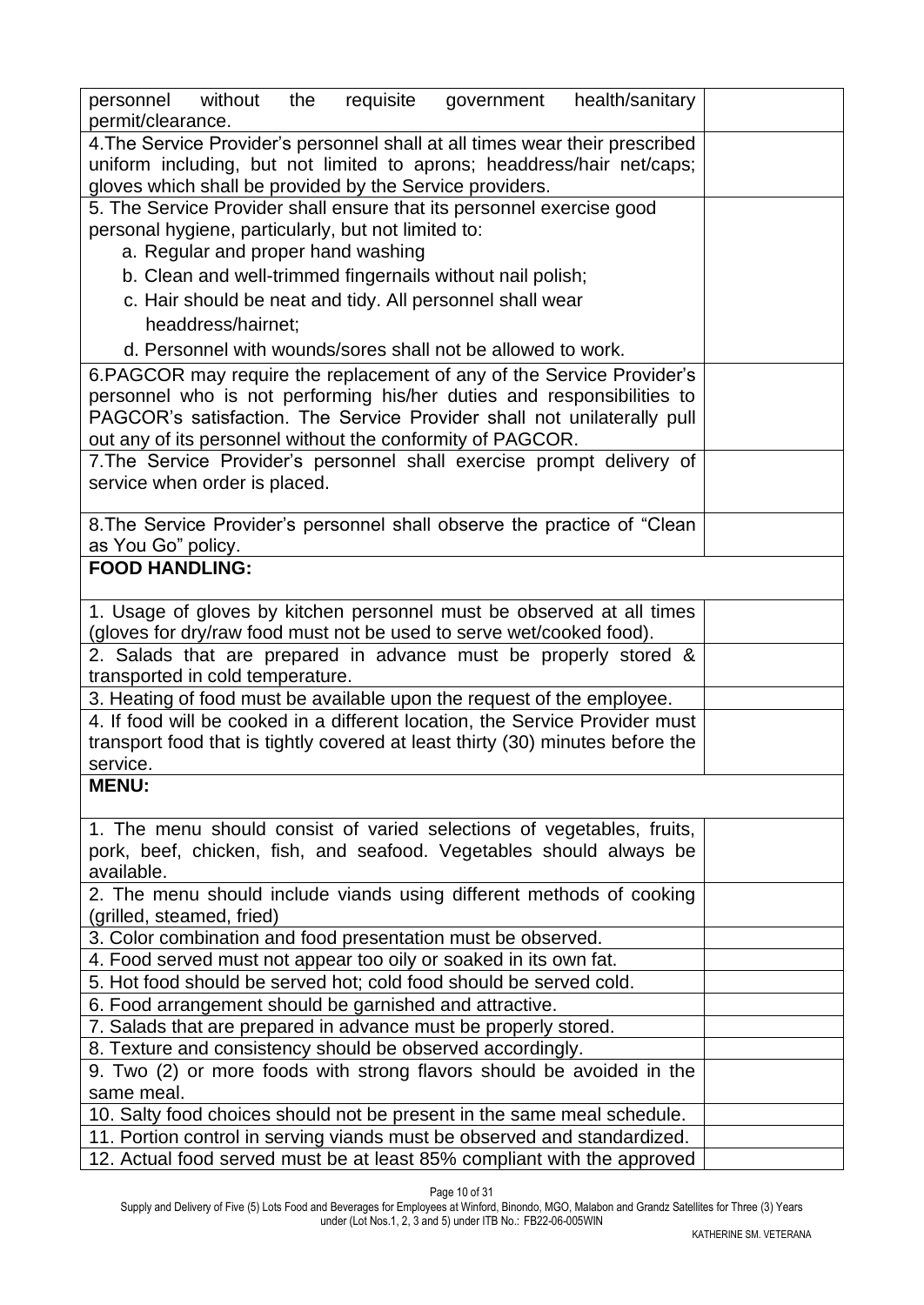| menu.                                             |                       |                                                                             |                                       |  |  |
|---------------------------------------------------|-----------------------|-----------------------------------------------------------------------------|---------------------------------------|--|--|
|                                                   |                       | 13. Fat portions in meat should be trimmed.                                 |                                       |  |  |
|                                                   |                       | 14. Processed and/or canned foods should be limited to not more than        |                                       |  |  |
|                                                   | two (2) times a week. |                                                                             |                                       |  |  |
|                                                   |                       | 15. Heating of food must be available upon request.                         |                                       |  |  |
|                                                   |                       | 16. The Service Provider shall have interest and commitment to serve        |                                       |  |  |
|                                                   |                       | pre-ordered healthy meals. Healthy meal is defined as a Healthy Diet        |                                       |  |  |
|                                                   |                       | which is complete with all the essential nutrients needed to perform daily  |                                       |  |  |
|                                                   |                       | activities and is balanced in terms of carbohydrates, proteins, vitamins    |                                       |  |  |
|                                                   |                       | and mineral distribution. Healthy meals help support the goal of gradually  |                                       |  |  |
|                                                   |                       | changing to a healthy diet and healthy lifestyle.                           |                                       |  |  |
|                                                   |                       | 17. The Service Provider shall agree to prepare the healthy meals           |                                       |  |  |
|                                                   |                       | according to the approved budget for the employees.                         |                                       |  |  |
|                                                   |                       | 18. The Service Provider should be able to serve easy to prepare food       |                                       |  |  |
|                                                   | and snacks.           |                                                                             |                                       |  |  |
|                                                   |                       | 19. The Service Provider should provide Purified Drinking Water in hot      |                                       |  |  |
|                                                   |                       | and cold water dispenser at all times.                                      |                                       |  |  |
|                                                   |                       | 20. The Service Provider must make available seasonings/spices like         |                                       |  |  |
|                                                   |                       | black pepper, chili sauce, vinegar, soy sauce, fish sauce at all times.     |                                       |  |  |
|                                                   |                       | 21. Dessert should vary like fresh fruits, salad (fruit, buko, buko pandan) |                                       |  |  |
|                                                   |                       | and sweets (e.g., ube jam, leche flan, macaroons).                          |                                       |  |  |
|                                                   | 22. Sample Menu:      |                                                                             |                                       |  |  |
|                                                   |                       |                                                                             |                                       |  |  |
|                                                   |                       |                                                                             |                                       |  |  |
|                                                   | <b>MENU</b>           |                                                                             |                                       |  |  |
|                                                   |                       | Pork Adobo                                                                  | <b>Grams per Serving</b><br>100 grams |  |  |
|                                                   | Pork<br><b>Beef</b>   | Mechado                                                                     | 100 grams                             |  |  |
|                                                   |                       | <b>Fried Chicken</b>                                                        | 100 grams                             |  |  |
|                                                   | Chicken               |                                                                             |                                       |  |  |
|                                                   | <b>Fish</b>           | Sinigang na Bangus sa Sampalok                                              | 150 grams                             |  |  |
|                                                   | <b>Rice</b>           | Full Size Measuring Cup                                                     |                                       |  |  |
|                                                   |                       | Half Size Measuring Cup                                                     |                                       |  |  |
|                                                   |                       |                                                                             |                                       |  |  |
|                                                   | Vegetables            | Chopsuey                                                                    | 100 grams                             |  |  |
|                                                   |                       |                                                                             |                                       |  |  |
|                                                   | <b>Desserts</b>       | <b>Fruit Salad</b>                                                          | 150 grams                             |  |  |
|                                                   |                       |                                                                             |                                       |  |  |
|                                                   | <b>Breakfast</b>      | Combo Meal w/ 1 egg & 1 cup                                                 |                                       |  |  |
|                                                   |                       | rice<br>Tapa                                                                | 100 grams                             |  |  |
|                                                   |                       | Tocino                                                                      | 100 grams                             |  |  |
|                                                   |                       |                                                                             |                                       |  |  |
|                                                   |                       |                                                                             |                                       |  |  |
|                                                   |                       |                                                                             |                                       |  |  |
|                                                   |                       |                                                                             |                                       |  |  |
|                                                   |                       |                                                                             |                                       |  |  |
| Chicken Sandwich<br><b>Snacks</b><br>Cheeseburger |                       |                                                                             |                                       |  |  |
|                                                   |                       |                                                                             |                                       |  |  |
|                                                   | <b>Dessert</b>        | Banana                                                                      | Per piece                             |  |  |
|                                                   | Meal:                 | Choice of 1 Meat or Fish                                                    |                                       |  |  |
|                                                   |                       |                                                                             |                                       |  |  |

Page 11 of 31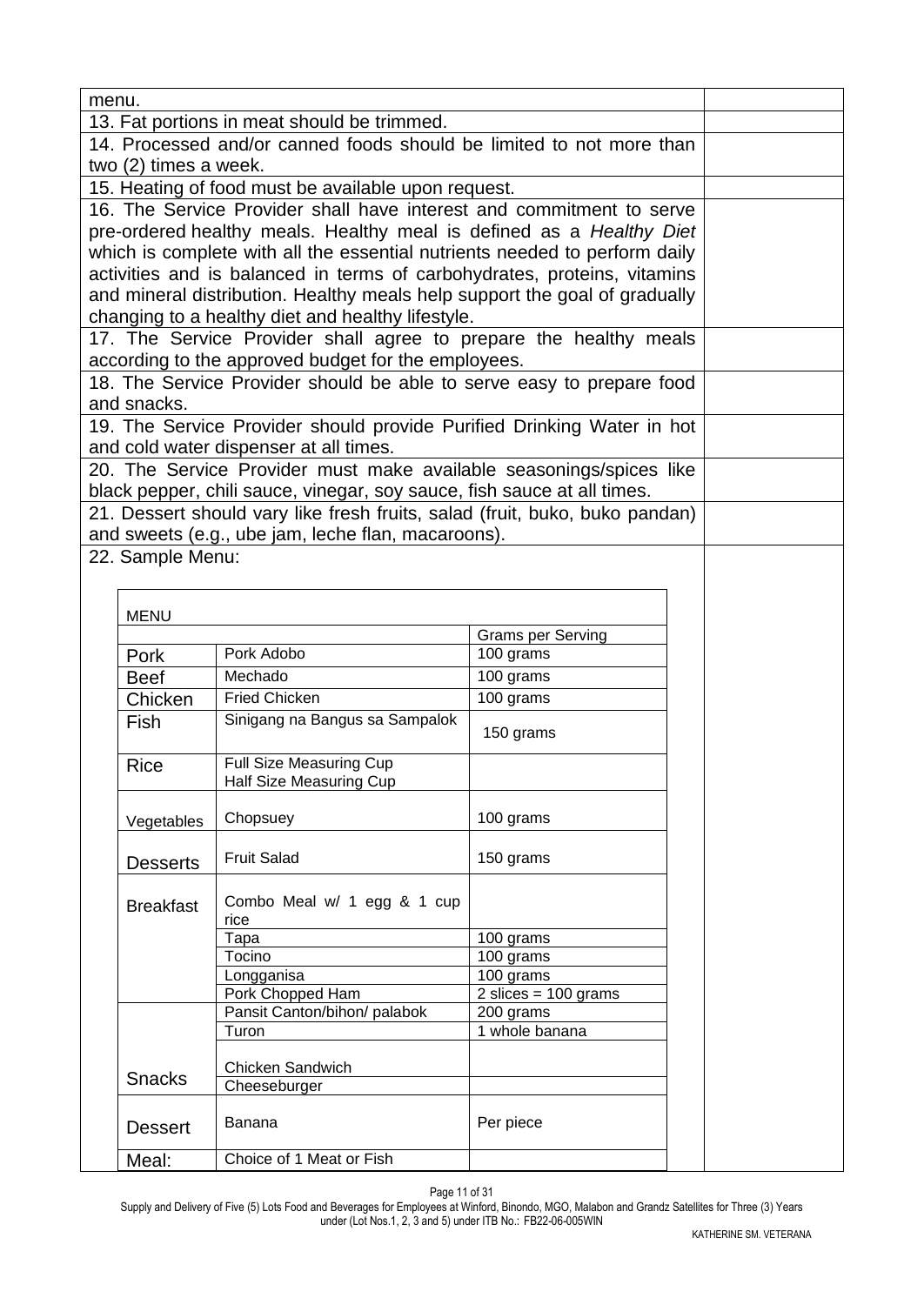|                                                                                                                                                                                                                                                                                                                                                                                                                                                                                                                                                                                    |                                                                                                                                                                                                                                                                                                           | Vegetable<br>Rice (Maximum of 2 Full size Cups)<br><b>Dessert</b><br>Juice |                 |  |  |  |
|------------------------------------------------------------------------------------------------------------------------------------------------------------------------------------------------------------------------------------------------------------------------------------------------------------------------------------------------------------------------------------------------------------------------------------------------------------------------------------------------------------------------------------------------------------------------------------|-----------------------------------------------------------------------------------------------------------------------------------------------------------------------------------------------------------------------------------------------------------------------------------------------------------|----------------------------------------------------------------------------|-----------------|--|--|--|
|                                                                                                                                                                                                                                                                                                                                                                                                                                                                                                                                                                                    | Schedule of<br>Serving:<br><b>First Shift</b>                                                                                                                                                                                                                                                             | $5:00$ AM $-$ 8:00 AM                                                      | <b>AM Snack</b> |  |  |  |
|                                                                                                                                                                                                                                                                                                                                                                                                                                                                                                                                                                                    |                                                                                                                                                                                                                                                                                                           | 10:30 AM-1:30 PM                                                           | Lunch           |  |  |  |
|                                                                                                                                                                                                                                                                                                                                                                                                                                                                                                                                                                                    | Second<br>Shift                                                                                                                                                                                                                                                                                           | $2:30$ PM $-$ 4:30 PM                                                      | <b>PM Snack</b> |  |  |  |
|                                                                                                                                                                                                                                                                                                                                                                                                                                                                                                                                                                                    |                                                                                                                                                                                                                                                                                                           | 6:30 PM $-$ 8:30 PM                                                        | <b>Dinner</b>   |  |  |  |
|                                                                                                                                                                                                                                                                                                                                                                                                                                                                                                                                                                                    | <b>Third Shift</b>                                                                                                                                                                                                                                                                                        | $9:30$ PM $-11:30$ PM                                                      | <b>MN Snack</b> |  |  |  |
|                                                                                                                                                                                                                                                                                                                                                                                                                                                                                                                                                                                    |                                                                                                                                                                                                                                                                                                           | <b>ADDITIONAL REQUIREMENT:</b>                                             |                 |  |  |  |
| 1. Service provider must strictly comply with the health and safety<br>protocols of the IATF as provided for a current situation (e.g COVID 19<br>pandemic – physical distancing, wearing of face mask, face shield,<br>frequent hand washing, etc.)<br>A. Social distancing should be strictly observed at all times at the F&B<br>area. As recommended by the DOH, a minimum of one (1) meter<br>distance between two people is recommended. Strict observance of<br>social distancing measures in all parts of the establishment including<br>counter, kitchen, and back areas. |                                                                                                                                                                                                                                                                                                           |                                                                            |                 |  |  |  |
| B. Mandatory wearing of personal protective equipment such as at least<br>3-ply surgical mask, face shield, gloves, hair cap is fully required to all<br>staffs at all times. No personnel with COVID-19 symptoms, or with<br>exposure to COVID-19 patients shall be allowed to work                                                                                                                                                                                                                                                                                               |                                                                                                                                                                                                                                                                                                           |                                                                            |                 |  |  |  |
| C. Regular sanitation schedule and procedures (a 10-minute interval for<br>sanitation in between customers dining-in is required) shall be observed.<br>Properly sanitized tables and chairs (after each customer's use).<br>Sanitizing equipment and tools that are visible to and can be accessed<br>by customers. Pieces of furniture that are made of porous materials are<br>covered in plastic for ease of sanitation.                                                                                                                                                       |                                                                                                                                                                                                                                                                                                           |                                                                            |                 |  |  |  |
|                                                                                                                                                                                                                                                                                                                                                                                                                                                                                                                                                                                    | D. Distancing of tables and chairs at 6 feet or 1.8 meters apart on all<br>sides. No dine-in chair shall be fronting each other. Dining tables must<br>have markers to occupy and comply thru physical distancing among<br>dining employees and chairs must also be limited only for dining<br>employees. |                                                                            |                 |  |  |  |
| Acrylic plastic or glass cover shall be placed as screens/barriers<br>Е.<br>between personnel and customers in the cashier/receiving counter. The<br>plastic or glass covers shall be wiped with alcohol everyone (1) hour or<br>more frequently if necessary.<br>F. No physical contact is allowed as trays shall be provided.                                                                                                                                                                                                                                                    |                                                                                                                                                                                                                                                                                                           |                                                                            |                 |  |  |  |

Page 12 of 31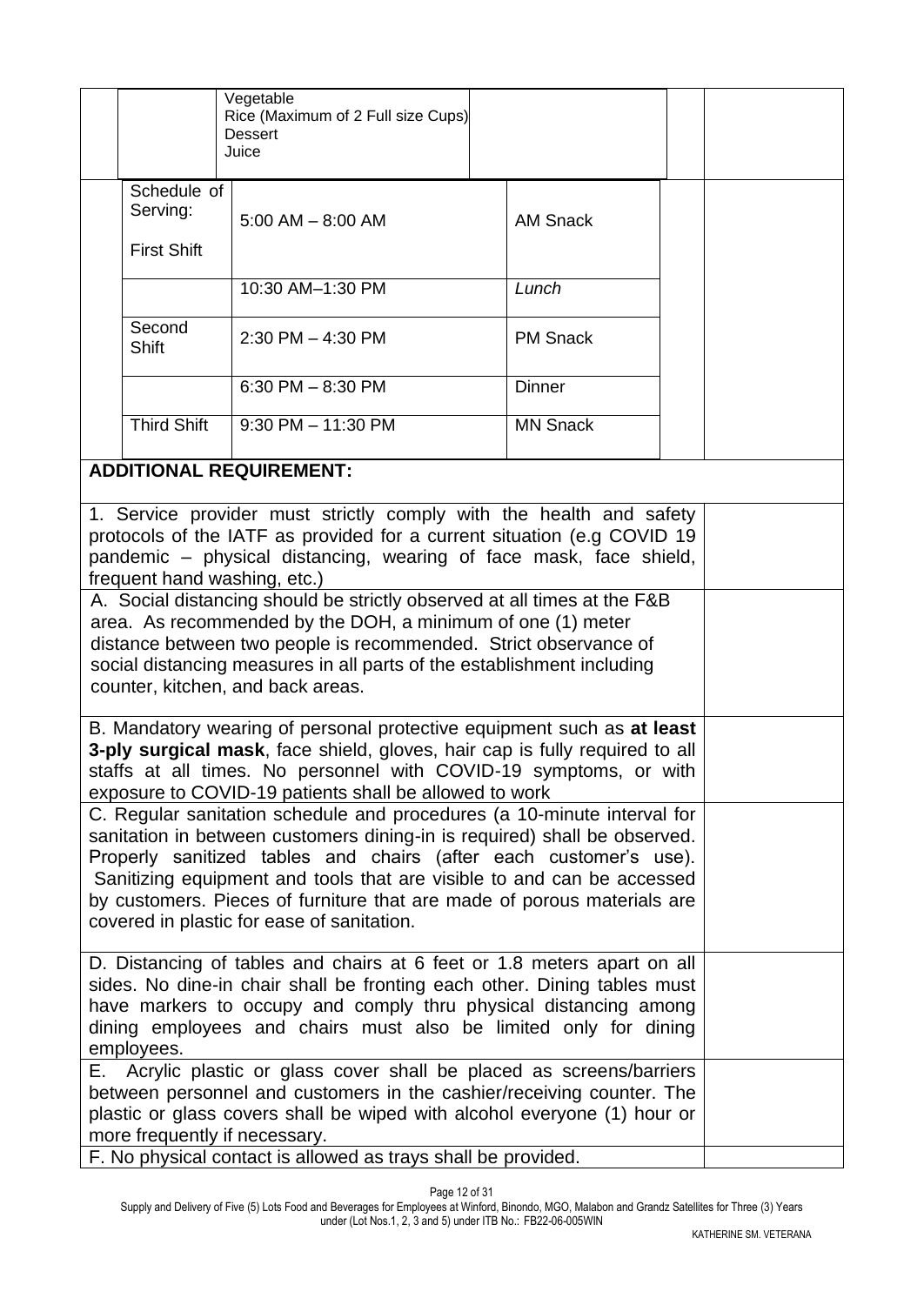| G. Visible floor markings for guidance of customers in queuing.                                                                                    |  |
|----------------------------------------------------------------------------------------------------------------------------------------------------|--|
| H. Proper ventilation in the establishment.                                                                                                        |  |
| I. Service Provider must allot a space in dining area for PAGCOR<br>employees separate from the dining customers.                                  |  |
| <b>PRICING, BILLING AND PAYMENT:</b>                                                                                                               |  |
| 1. The menu price shall be VAT - Exclusive and zero-rated and                                                                                      |  |
|                                                                                                                                                    |  |
| shall already include all applicable fees and charges.                                                                                             |  |
|                                                                                                                                                    |  |
| 2. The Service Provider shall periodically send its billing to Ronquillo                                                                           |  |
| Satellite HR Office on a monthly basis with the meal and snack tickets                                                                             |  |
| filled up and signed by PAGCOR employees as basis of payment. Basis                                                                                |  |
| of computation for the billing will be as follows:                                                                                                 |  |
|                                                                                                                                                    |  |
| $Meal =$<br>Ninety Pesos (PhP 90.00)                                                                                                               |  |
| Sixty Pesos (PhP60.00)<br>$Snack =$<br>Lot 3- Food and Beverages for employees for MGO Satellite                                                   |  |
|                                                                                                                                                    |  |
| 1. The establishment should be located within the Building Premises but                                                                            |  |
| outside of PAGCOR leased areas                                                                                                                     |  |
| 2. The Service Provider must have at least three (3) years experience in                                                                           |  |
| the F&B/restaurant industry.                                                                                                                       |  |
| 3. The Service Provider must obtain from responsible government                                                                                    |  |
| agency Sanitary Permit and submit the same to the Human Resource<br>Office Ronquillo.                                                              |  |
| 4. The Service Provider shall provide the Services twenty-four (24) hours                                                                          |  |
| a day, seven (7) days a week or in accordance with the operations of CF                                                                            |  |
| Winford and its satellites.                                                                                                                        |  |
| 5. The Service Provider must provide the monthly meal and snack tickets                                                                            |  |
| of PAGCOR Employees in accordance with the specifications of CF                                                                                    |  |
| Winford and its satellites. The meal and snack tickets shall be submitted                                                                          |  |
| to CF Winford Human Resource office, 561 Ronquillo Street, Sta. Cruz,                                                                              |  |
| Manila, two weeks prior to the following month for inspection, inventory<br>and issuance to employees.                                             |  |
| 6. The Service Provider shall be responsible for the following:                                                                                    |  |
|                                                                                                                                                    |  |
| a. Improvement on the employees' dining area/space occupied by the                                                                                 |  |
| Service Providers. All costs shall be for the account of the Service                                                                               |  |
| Providers subject to the existing guidelines adopted and contract                                                                                  |  |
| obligations complied by PAGCOR.                                                                                                                    |  |
| b. Refurbishment of furniture and fixtures including lighting fixtures in                                                                          |  |
| the dining area shall be for the account of the Service Providers.                                                                                 |  |
|                                                                                                                                                    |  |
| c. Payment of Utility Charges. All electricity and water bills and other                                                                           |  |
| charges necessary and incidental to the operation of the Service                                                                                   |  |
| Providers shall be for its account.                                                                                                                |  |
| 7. The Service Provider must submit a notarized Certification or Contract<br>from the building owner stating that the bidder will be allowed to do |  |
|                                                                                                                                                    |  |

Page 13 of 31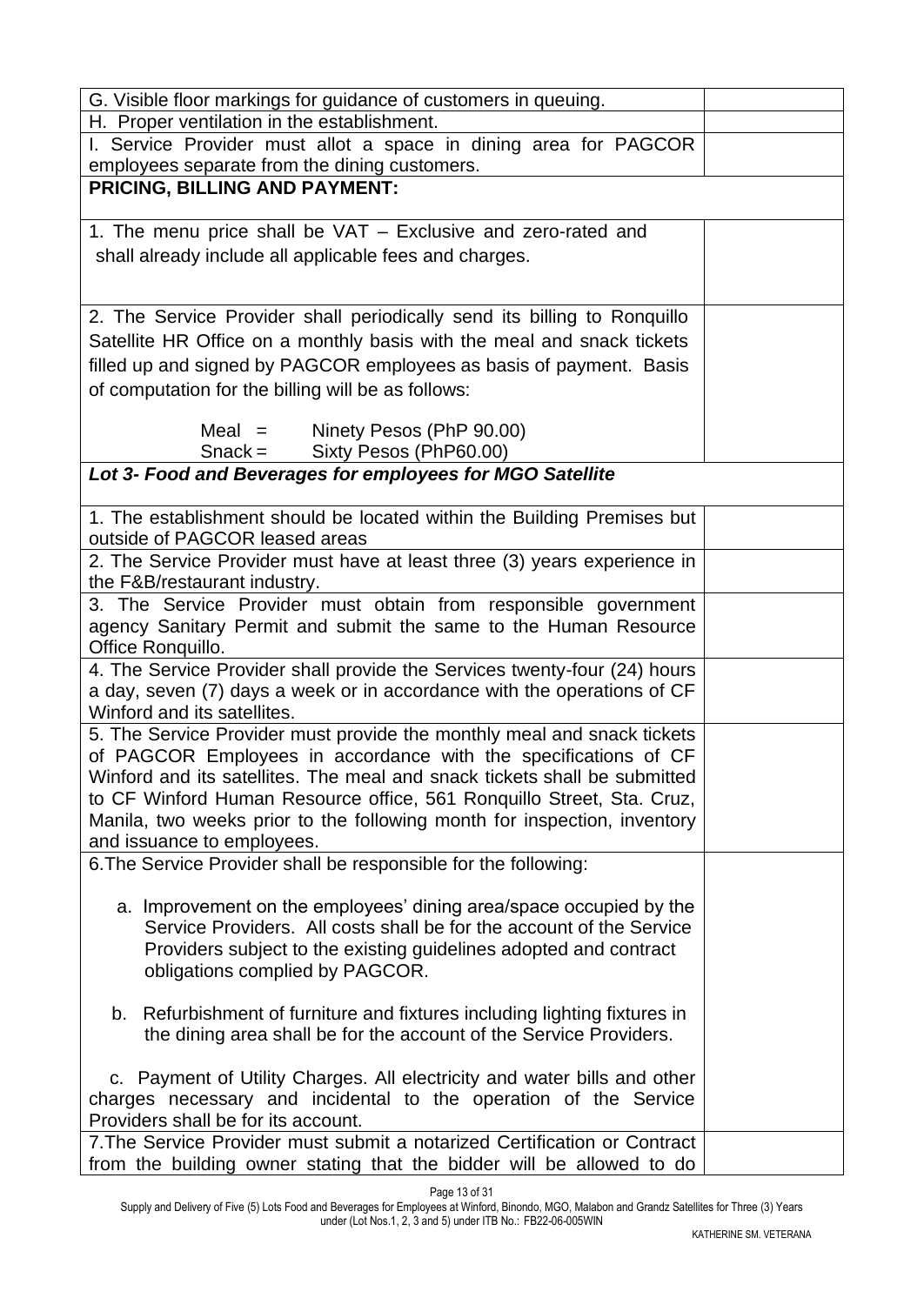| business within the building where the casino is housed in the event that<br>he will be awarded the procurement project. A notarized contract that is<br>valid for the duration of the procurement project shall be submitted within<br>ten (10) calendar days upon receipt of the Notice of Award (NOA).                  |                                                                                                                                                                                                                                                                    |                                                                                                                                                                                                                              |  |  |  |
|----------------------------------------------------------------------------------------------------------------------------------------------------------------------------------------------------------------------------------------------------------------------------------------------------------------------------|--------------------------------------------------------------------------------------------------------------------------------------------------------------------------------------------------------------------------------------------------------------------|------------------------------------------------------------------------------------------------------------------------------------------------------------------------------------------------------------------------------|--|--|--|
| sanitation of the F & B Area.                                                                                                                                                                                                                                                                                              |                                                                                                                                                                                                                                                                    | 8. The Service Provider shall be responsible for the cleanliness and                                                                                                                                                         |  |  |  |
| consideration the special preferences of PAGCOR and its employees                                                                                                                                                                                                                                                          |                                                                                                                                                                                                                                                                    | 9. The goods and services provided by the Service Provider shall be in<br>accordance with PAGCOR's standards and shall always take into                                                                                      |  |  |  |
| approval.                                                                                                                                                                                                                                                                                                                  |                                                                                                                                                                                                                                                                    | 10. The Service Provider shall submit to Ronguillo Satellite HR Office the<br>menu cycle two weeks prior to the following month, for checking &                                                                              |  |  |  |
| not limited to:                                                                                                                                                                                                                                                                                                            |                                                                                                                                                                                                                                                                    | 11. The Service Provider shall provide services and shall own, legally<br>possess and/or have access to all the necessary kitchen and canteen<br>supplies, utensils, equipment necessary for the delivery of the Service but |  |  |  |
| а.<br>f.                                                                                                                                                                                                                                                                                                                   | Spoons, forks, knives and chopping boards;<br>b. Plates, glasses, cups and saucers;<br>c. Various cook wares;<br>d. Various tablecloths and napkins<br>e. Stoves, ovens, microwave ovens, grills<br>Spices and clean containers for the different food ingredients |                                                                                                                                                                                                                              |  |  |  |
| The<br>Service<br>Provider<br>12.<br>must<br>have<br>good<br>title<br>the<br>a<br>to<br>items/goods/services being offered and full authority to sell and transfer<br>the same and that the items/goods/services are sold free and clear of all<br>liens, encumbrances, liabilities and adverse claims of every nature and |                                                                                                                                                                                                                                                                    |                                                                                                                                                                                                                              |  |  |  |
| description.<br>available upon request of the employee.                                                                                                                                                                                                                                                                    |                                                                                                                                                                                                                                                                    | 13. The utensils, dinnerware, flatware and glassware shall be sterilized,<br>kept clean and dried properly. Disposable dinner ware/utensils shall be                                                                         |  |  |  |
| 14. The minimum period of warranty of goods/items must not be less than<br>three (3) months expiry date.                                                                                                                                                                                                                   |                                                                                                                                                                                                                                                                    |                                                                                                                                                                                                                              |  |  |  |
| <b>PERSONNEL:</b>                                                                                                                                                                                                                                                                                                          |                                                                                                                                                                                                                                                                    |                                                                                                                                                                                                                              |  |  |  |
| 1. The Service Providers must provide the following personnel per shift<br>during casino operations:                                                                                                                                                                                                                       |                                                                                                                                                                                                                                                                    |                                                                                                                                                                                                                              |  |  |  |
| <b>Manila Grand Opera Satellite</b>                                                                                                                                                                                                                                                                                        |                                                                                                                                                                                                                                                                    |                                                                                                                                                                                                                              |  |  |  |
| Cook                                                                                                                                                                                                                                                                                                                       |                                                                                                                                                                                                                                                                    |                                                                                                                                                                                                                              |  |  |  |
| Bus boy                                                                                                                                                                                                                                                                                                                    |                                                                                                                                                                                                                                                                    |                                                                                                                                                                                                                              |  |  |  |
| Server                                                                                                                                                                                                                                                                                                                     |                                                                                                                                                                                                                                                                    |                                                                                                                                                                                                                              |  |  |  |
|                                                                                                                                                                                                                                                                                                                            |                                                                                                                                                                                                                                                                    | 2. The Service Provider shall ensure that its personnel are always well-                                                                                                                                                     |  |  |  |
|                                                                                                                                                                                                                                                                                                                            |                                                                                                                                                                                                                                                                    | mannered, courteous, polite, efficient and shall conduct themselves,                                                                                                                                                         |  |  |  |
| at all times, in a professional manner towards PAGCOR, its directors,<br>officers, and employees.                                                                                                                                                                                                                          |                                                                                                                                                                                                                                                                    |                                                                                                                                                                                                                              |  |  |  |
| 3. The Service Provider's personnel shall secure from the responsible                                                                                                                                                                                                                                                      |                                                                                                                                                                                                                                                                    |                                                                                                                                                                                                                              |  |  |  |
| government agency a health/sanitary permit/clearance and submit the<br>same to PAGCOR. The Service Provider shall not field any of its                                                                                                                                                                                     |                                                                                                                                                                                                                                                                    |                                                                                                                                                                                                                              |  |  |  |

Page 14 of 31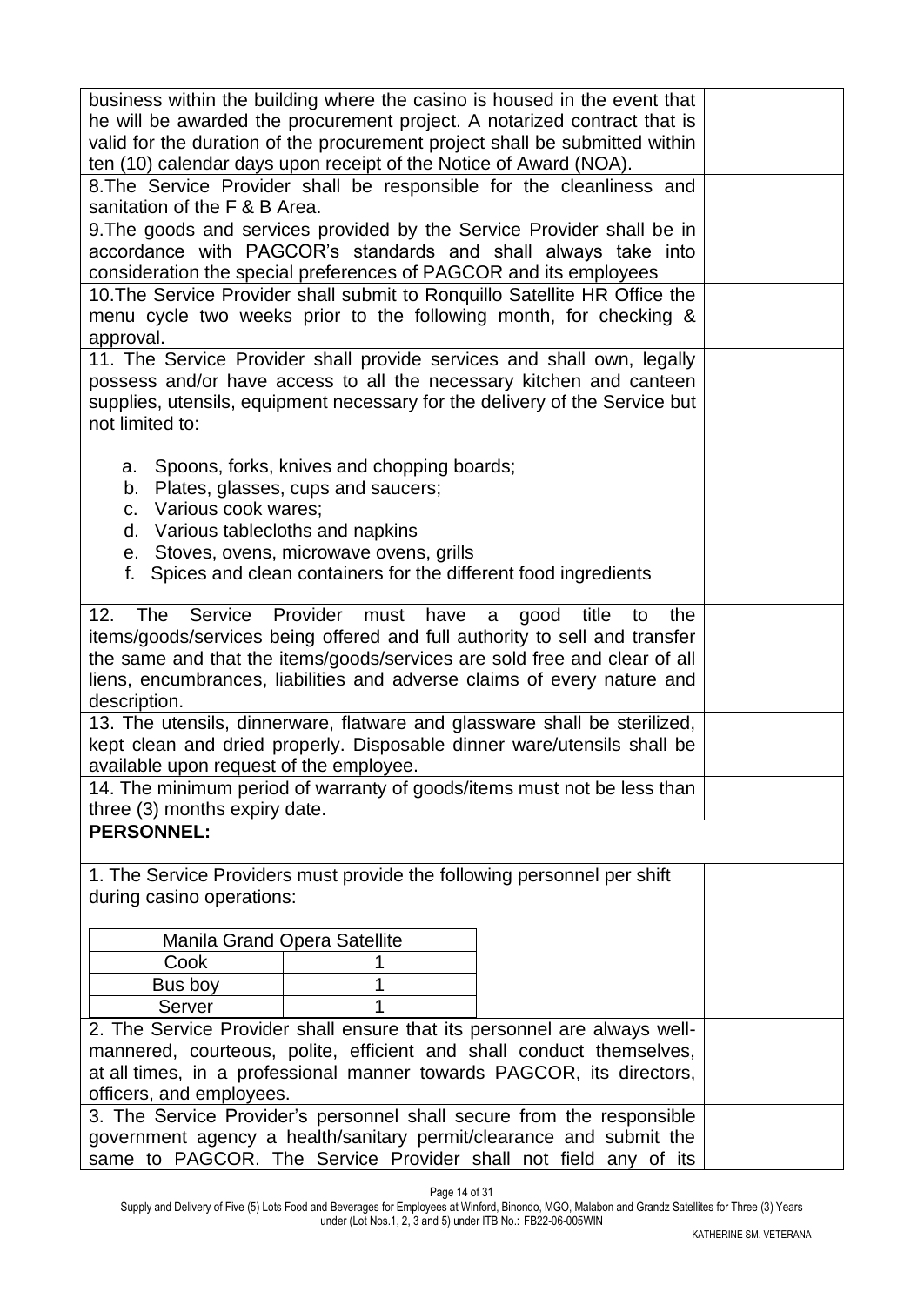| health/sanitary<br>personnel without<br>requisite<br>the<br>government<br>permit/clearance. |  |  |  |  |  |  |
|---------------------------------------------------------------------------------------------|--|--|--|--|--|--|
| 4. The Service Provider's personnel shall at all times wear their                           |  |  |  |  |  |  |
| prescribed uniform including, but not limited to aprons; headdress/hair                     |  |  |  |  |  |  |
| net/caps; gloves which shall be provided by the Service providers.                          |  |  |  |  |  |  |
| 5. The Service Provider shall ensure that its personnel exercise good                       |  |  |  |  |  |  |
| personal hygiene, particularly, but not limited to:                                         |  |  |  |  |  |  |
| a. Regular and proper hand washing                                                          |  |  |  |  |  |  |
| b. Clean and well-trimmed fingernails without nail polish;                                  |  |  |  |  |  |  |
| c. Hair should be neat and tidy. All personnel shall wear                                   |  |  |  |  |  |  |
| headdress/hairnet;                                                                          |  |  |  |  |  |  |
| Personnel with wounds/sores shall not be allowed to work.                                   |  |  |  |  |  |  |
| 6. PAGCOR may require the replacement of any of the Service Provider's                      |  |  |  |  |  |  |
| personnel who is not performing his/her duties and responsibilities to                      |  |  |  |  |  |  |
| PAGCOR's satisfaction. The Service Provider shall not unilaterally pull                     |  |  |  |  |  |  |
| out any of its personnel without the conformity of PAGCOR.                                  |  |  |  |  |  |  |
| 7. The Service Provider's personnel shall exercise prompt delivery of                       |  |  |  |  |  |  |
| service when order is placed.                                                               |  |  |  |  |  |  |
| 8. The Service Provider's personnel shall observe the practice of "Clean"                   |  |  |  |  |  |  |
| as You Go" policy.                                                                          |  |  |  |  |  |  |
| <b>FOOD HANDLING:</b>                                                                       |  |  |  |  |  |  |
|                                                                                             |  |  |  |  |  |  |
| 1. Usage of gloves by kitchen personnel must be observed at all times                       |  |  |  |  |  |  |
| (gloves for dry/raw food must not be used to serve wet/cooked food).                        |  |  |  |  |  |  |
| 2. Salads that are prepared in advance must be properly stored &                            |  |  |  |  |  |  |
| transported in cold temperature.                                                            |  |  |  |  |  |  |
| 3. Heating of food must be available upon the request of the employee.                      |  |  |  |  |  |  |
| 4. If food will be cooked in a different location, the Service Provider must                |  |  |  |  |  |  |
| transport food that is tightly covered at least thirty (30) minutes before the              |  |  |  |  |  |  |
| service.                                                                                    |  |  |  |  |  |  |
| <b>MENU:</b>                                                                                |  |  |  |  |  |  |
|                                                                                             |  |  |  |  |  |  |
| 1. The menu should consist of varied selections of vegetables, fruits,                      |  |  |  |  |  |  |
| pork, beef, chicken, fish, and seafood. Vegetables should always be                         |  |  |  |  |  |  |
| available.                                                                                  |  |  |  |  |  |  |
| 2. The menu should include viands using different methods of cooking                        |  |  |  |  |  |  |
| (grilled, steamed, fried)                                                                   |  |  |  |  |  |  |
| 3. Color combination and food presentation must be observed.                                |  |  |  |  |  |  |
| 4. Food served must not appear too oily or soaked in its own fat.                           |  |  |  |  |  |  |
| 5. Hot food should be served hot; cold food should be served cold.                          |  |  |  |  |  |  |
| 6. Food arrangement should be garnished and attractive.                                     |  |  |  |  |  |  |
| 7. Salads that are prepared in advance must be properly stored.                             |  |  |  |  |  |  |
| 8. Texture and consistency should be observed accordingly.                                  |  |  |  |  |  |  |
| 9. Two (2) or more foods with strong flavors should be avoided in the                       |  |  |  |  |  |  |
| same meal.                                                                                  |  |  |  |  |  |  |
| 10. Salty food choices should not be present in the same meal schedule.                     |  |  |  |  |  |  |
| 11. Portion control in serving viands must be observed and standardized.                    |  |  |  |  |  |  |
| 12. Actual food served must be at least 85% compliant with the approved                     |  |  |  |  |  |  |

Page 15 of 31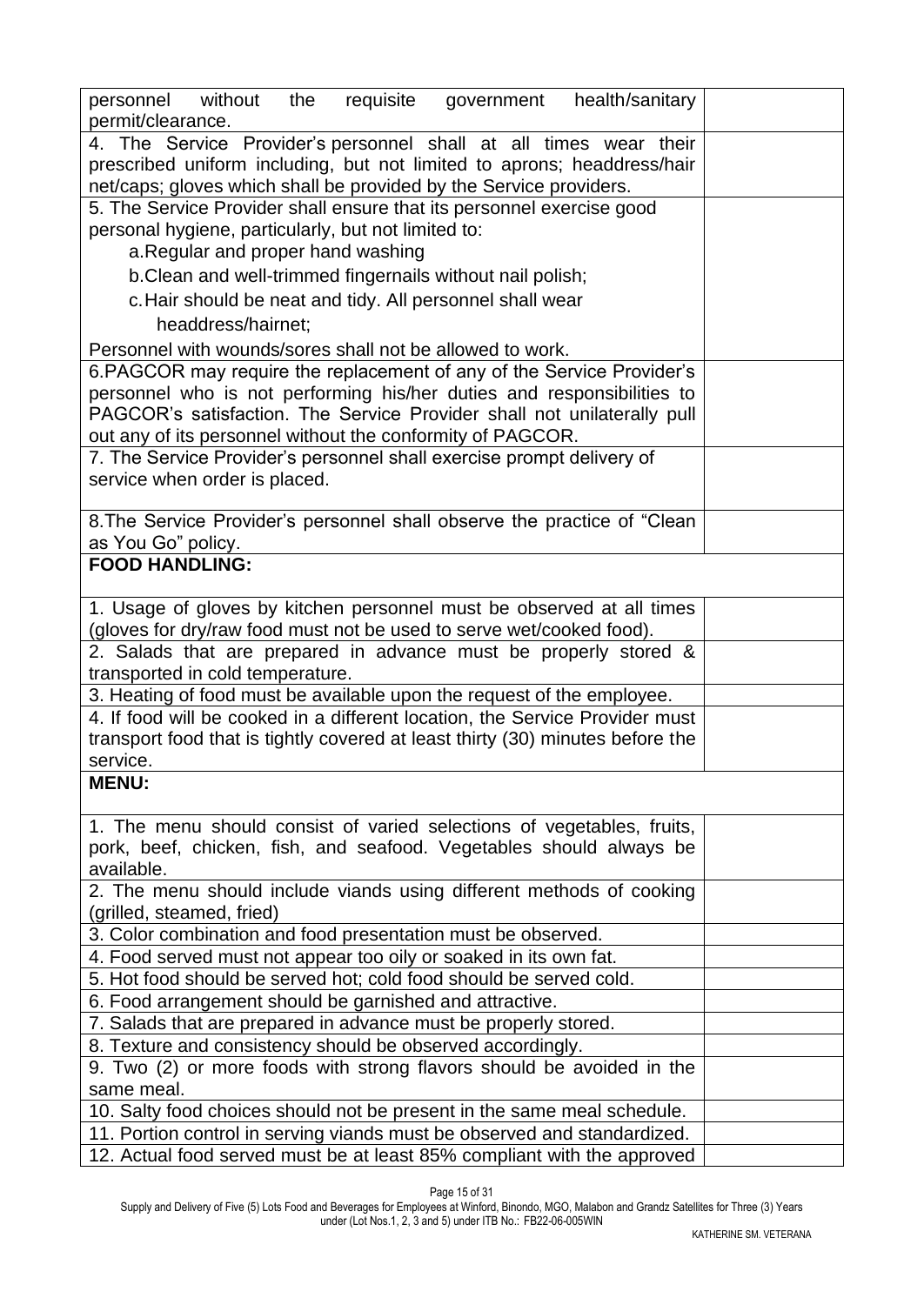| menu. |                       |                                                                                                                  |                                |  |  |
|-------|-----------------------|------------------------------------------------------------------------------------------------------------------|--------------------------------|--|--|
|       |                       | 13. Fat portions in meat should be trimmed.                                                                      |                                |  |  |
|       |                       | 14. Processed and/or canned foods should be limited to not more than                                             |                                |  |  |
|       | two (2) times a week. |                                                                                                                  |                                |  |  |
|       |                       | 15. Heating of food must be available upon request.                                                              |                                |  |  |
|       |                       | 16. The Service Provider shall have interest and commitment to serve                                             |                                |  |  |
|       |                       | pre-ordered healthy meals. Healthy meal is defined as a Healthy Diet                                             |                                |  |  |
|       |                       | which is complete with all the essential nutrients needed to perform daily                                       |                                |  |  |
|       |                       | activities and is balanced in terms of carbohydrates, proteins, vitamins                                         |                                |  |  |
|       |                       | and mineral distribution. Healthy meals help support the goal of gradually                                       |                                |  |  |
|       |                       | changing to a healthy diet and healthy lifestyle.                                                                |                                |  |  |
|       |                       | 17. The Service Provider shall agree to prepare the healthy meals                                                |                                |  |  |
|       |                       | according to the approved budget for the employees.                                                              |                                |  |  |
|       |                       | 18. The Service Provider should be able to serve easy to prepare food                                            |                                |  |  |
|       | and snacks.           |                                                                                                                  |                                |  |  |
|       |                       | 19. The Service Provider should provide Purified Drinking Water in hot<br>and cold water dispenser at all times. |                                |  |  |
|       |                       | 20. The Service Provider must make available seasonings/spices like                                              |                                |  |  |
|       |                       | black pepper, chili sauce, vinegar, soy sauce, fish sauce at all times.                                          |                                |  |  |
|       |                       | 21. Dessert should vary like fresh fruits, salad (fruit, buko, buko pandan)                                      |                                |  |  |
|       |                       | and sweets (e.g., ube jam, leche flan, macaroons).                                                               |                                |  |  |
|       | 22. Sample Menu:      |                                                                                                                  |                                |  |  |
|       |                       |                                                                                                                  |                                |  |  |
|       | <b>MENU</b>           |                                                                                                                  |                                |  |  |
|       |                       |                                                                                                                  | <b>Grams per Serving</b>       |  |  |
|       | Pork                  | Pork Adobo                                                                                                       | 100 grams                      |  |  |
|       | <b>Beef</b>           | Mechado                                                                                                          | 100 grams                      |  |  |
|       | Chicken               | <b>Fried Chicken</b>                                                                                             | 100 grams                      |  |  |
|       | Fish                  | Sinigang na Bangus sa Sampalok                                                                                   | 150 grams                      |  |  |
|       | <b>Rice</b>           | <b>Full Size Measuring Cup</b>                                                                                   |                                |  |  |
|       |                       | Half Size Measuring Cup                                                                                          |                                |  |  |
|       |                       |                                                                                                                  |                                |  |  |
|       | Vegetables            | Chopsuey                                                                                                         | 100 grams                      |  |  |
|       |                       | <b>Fruit Salad</b>                                                                                               | 150 grams                      |  |  |
|       | <b>Desserts</b>       |                                                                                                                  |                                |  |  |
|       |                       | Combo Meal w/ 1 egg & 1 cup rice                                                                                 |                                |  |  |
|       | <b>Breakfast</b>      | Tapa                                                                                                             | 100 grams                      |  |  |
|       |                       | Tocino                                                                                                           | 100 grams                      |  |  |
|       |                       | Longganisa                                                                                                       | 100 grams                      |  |  |
|       |                       | Pork Chopped Ham                                                                                                 | slices $= 100$<br>$\mathbf{2}$ |  |  |
| grams |                       |                                                                                                                  |                                |  |  |
|       |                       | Pansit Canton/bihon/ palabok<br>Turon                                                                            | 200 grams<br>1 whole banana    |  |  |
|       |                       |                                                                                                                  |                                |  |  |
|       |                       | Chicken Sandwich                                                                                                 |                                |  |  |
|       | <b>Snacks</b>         | Cheeseburger                                                                                                     |                                |  |  |
|       |                       |                                                                                                                  |                                |  |  |
|       | <b>Dessert</b>        | Banana                                                                                                           | Per piece                      |  |  |
|       | MEAL:                 | Choice of 1 Meat or Fish                                                                                         |                                |  |  |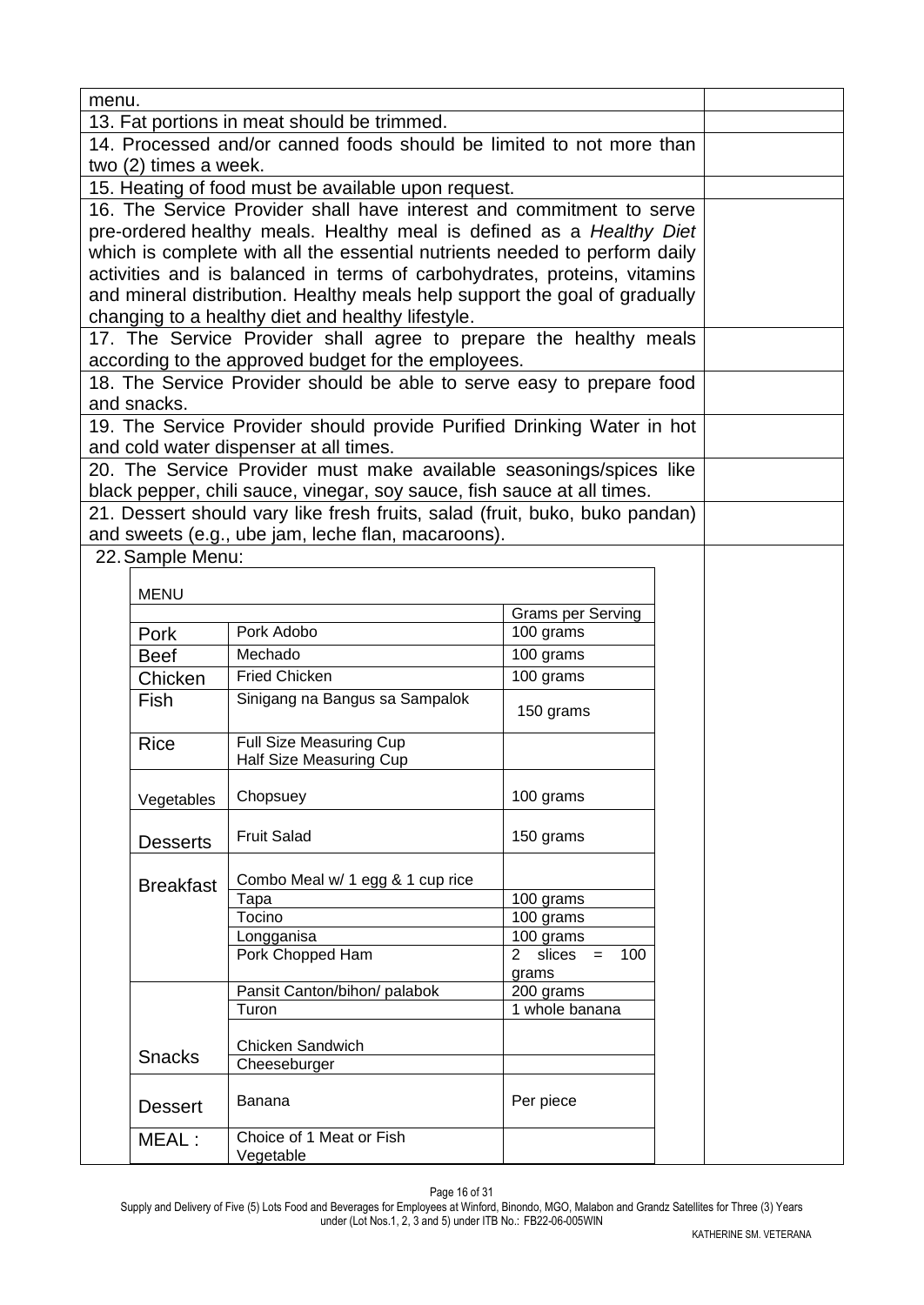|                                                                                                                                                |                    | Rice (Maximum of 2 Full size Cups)<br><b>Dessert</b>                                                                                                |                 |  |  |
|------------------------------------------------------------------------------------------------------------------------------------------------|--------------------|-----------------------------------------------------------------------------------------------------------------------------------------------------|-----------------|--|--|
|                                                                                                                                                |                    | Juice                                                                                                                                               |                 |  |  |
|                                                                                                                                                |                    |                                                                                                                                                     |                 |  |  |
|                                                                                                                                                |                    |                                                                                                                                                     |                 |  |  |
|                                                                                                                                                |                    |                                                                                                                                                     |                 |  |  |
|                                                                                                                                                |                    |                                                                                                                                                     |                 |  |  |
|                                                                                                                                                | Schedule<br>of     |                                                                                                                                                     |                 |  |  |
|                                                                                                                                                | Serving:           | $5:00$ AM $-$ 8:00 AM                                                                                                                               | <b>AM Snack</b> |  |  |
|                                                                                                                                                | <b>First Shift</b> |                                                                                                                                                     |                 |  |  |
|                                                                                                                                                |                    |                                                                                                                                                     |                 |  |  |
|                                                                                                                                                |                    | 10:30 AM-1:30 PM                                                                                                                                    | Lunch           |  |  |
|                                                                                                                                                |                    |                                                                                                                                                     |                 |  |  |
|                                                                                                                                                | Second Shift       | $2:30$ PM $-$ 4:30 PM                                                                                                                               | <b>PM Snack</b> |  |  |
|                                                                                                                                                |                    |                                                                                                                                                     |                 |  |  |
|                                                                                                                                                |                    | 6:30 PM $-$ 8:30 PM                                                                                                                                 | <b>Dinner</b>   |  |  |
|                                                                                                                                                |                    |                                                                                                                                                     |                 |  |  |
|                                                                                                                                                | <b>Third Shift</b> | $9:30$ PM $-$ 11:30 PM                                                                                                                              | <b>MN Snack</b> |  |  |
|                                                                                                                                                |                    |                                                                                                                                                     |                 |  |  |
|                                                                                                                                                |                    |                                                                                                                                                     |                 |  |  |
|                                                                                                                                                |                    | <b>ADDITIONAL REQUIREMENT:</b>                                                                                                                      |                 |  |  |
|                                                                                                                                                |                    |                                                                                                                                                     |                 |  |  |
|                                                                                                                                                |                    |                                                                                                                                                     |                 |  |  |
|                                                                                                                                                |                    | 1. Service provider must strictly comply with the health and safety                                                                                 |                 |  |  |
| protocols of the IATF as provided for a current situation (e.g COVID 19<br>pandemic – physical distancing, wearing of face mask, face shield,  |                    |                                                                                                                                                     |                 |  |  |
| frequent hand washing, etc.)                                                                                                                   |                    |                                                                                                                                                     |                 |  |  |
|                                                                                                                                                |                    | A. Social distancing should be strictly observed at all times at the F&B                                                                            |                 |  |  |
|                                                                                                                                                |                    |                                                                                                                                                     |                 |  |  |
|                                                                                                                                                |                    | area. As recommended by the DOH, a minimum of one (1) meter                                                                                         |                 |  |  |
|                                                                                                                                                |                    | distance between two people is recommended. Strict observance of                                                                                    |                 |  |  |
| social distancing measures in all parts of the establishment including<br>counter, kitchen, and back areas.                                    |                    |                                                                                                                                                     |                 |  |  |
| B. Mandatory wearing of personal protective equipment such as at least                                                                         |                    |                                                                                                                                                     |                 |  |  |
| 3-ply surgical mask, face shield, gloves, hair cap is fully required to all                                                                    |                    |                                                                                                                                                     |                 |  |  |
|                                                                                                                                                |                    |                                                                                                                                                     |                 |  |  |
| staffs at all times. No personnel with COVID-19 symptoms, or with                                                                              |                    |                                                                                                                                                     |                 |  |  |
| exposure to COVID-19 patients shall be allowed to work                                                                                         |                    |                                                                                                                                                     |                 |  |  |
| C. Regular sanitation schedule and procedures (a 10-minute interval for                                                                        |                    |                                                                                                                                                     |                 |  |  |
| sanitation in between customers dining-in is required) shall be observed.<br>Properly sanitized tables and chairs (after each customer's use). |                    |                                                                                                                                                     |                 |  |  |
|                                                                                                                                                |                    |                                                                                                                                                     |                 |  |  |
|                                                                                                                                                |                    | Sanitizing equipment and tools that are visible to and can be accessed                                                                              |                 |  |  |
|                                                                                                                                                |                    | by customers. Pieces of furniture that are made of porous materials are                                                                             |                 |  |  |
| covered in plastic for ease of sanitation.                                                                                                     |                    |                                                                                                                                                     |                 |  |  |
|                                                                                                                                                |                    |                                                                                                                                                     |                 |  |  |
|                                                                                                                                                |                    | D. Distancing of tables and chairs at 6 feet or 1.8 meters apart on all<br>sides. No dine-in chair shall be fronting each other. Dining tables must |                 |  |  |
|                                                                                                                                                |                    |                                                                                                                                                     |                 |  |  |
| have markers to occupy and comply thru physical distancing among                                                                               |                    |                                                                                                                                                     |                 |  |  |
| dining employees and chairs must also be limited only for dining                                                                               |                    |                                                                                                                                                     |                 |  |  |
|                                                                                                                                                | employees.         |                                                                                                                                                     |                 |  |  |
|                                                                                                                                                |                    | E. Acrylic plastic or glass cover shall be placed as screens/barriers                                                                               |                 |  |  |
|                                                                                                                                                |                    | between personnel and customers in the cashier/receiving counter. The                                                                               |                 |  |  |
| plastic or glass covers shall be wiped with alcohol everyone (1) hour or                                                                       |                    |                                                                                                                                                     |                 |  |  |

Page 17 of 31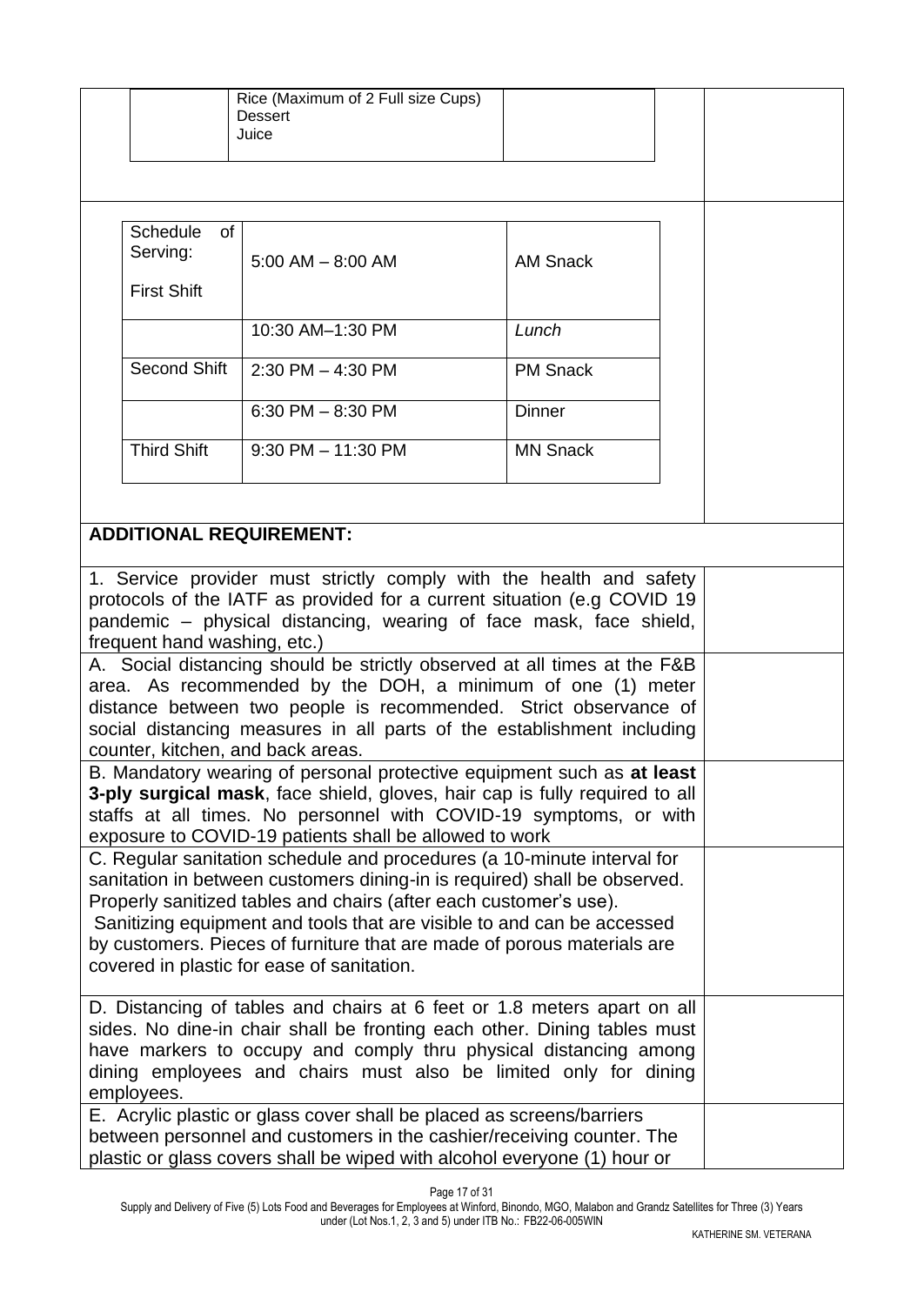| more frequently if necessary.                                             |  |
|---------------------------------------------------------------------------|--|
| F. No physical contact is allowed as trays shall be provided.             |  |
| G. Visible floor markings for guidance of customers in queuing.           |  |
| H. Proper ventilation in the establishment.                               |  |
| I. Service Provider must allot a space in dining area for PAGCOR          |  |
| employees separate from the dining customers.                             |  |
| PRICING, BILLING AND PAYMENT:                                             |  |
|                                                                           |  |
| 1. The menu price shall be VAT - Exclusive and zero-rated and             |  |
| shall already include all applicable fees and charges.                    |  |
|                                                                           |  |
|                                                                           |  |
| 2. The Service Provider shall periodically send its billing to Ronquillo  |  |
| Satellite HR Office on a monthly basis with the meal and snack tickets    |  |
| filled up and signed by PAGCOR employees as basis of payment. Basis       |  |
|                                                                           |  |
| of computation for the billing will be as follows:                        |  |
| Meal $=$ Ninety Pesos (PhP 90.00)                                         |  |
| Sixty Pesos (PhP60.00)<br>$Snack =$                                       |  |
|                                                                           |  |
| Lot 5- Food and Beverages for employees for Grandz Satellite              |  |
|                                                                           |  |
| 1. The establishment should be located within the Building Premises but   |  |
| outside of PAGCOR leased areas                                            |  |
| 2. The Service Provider must have at least three (3) years experience in  |  |
| the F&B/restaurant industry.                                              |  |
| 3. The Service Provider must obtain from responsible government           |  |
| agency Sanitary Permit and submit the same to the Human Resource          |  |
| Office Ronquillo.                                                         |  |
| 4. The Service Provider shall provide the Services twenty-four (24) hours |  |
| a day, seven (7) days a week or in accordance with the operations of CF   |  |
| Winford and its satellites.                                               |  |
| 5. The Service Provider must provide the monthly meal and snack tickets   |  |
| of PAGCOR Employees in accordance with the specifications of CF           |  |
| Winford and its satellites. The meal and snack tickets shall be submitted |  |
| to CF Winford Human Resource office, 561 Ronquillo Street, Sta. Cruz,     |  |
| Manila, two weeks prior to the following month for inspection, inventory  |  |
| and issuance to employees.                                                |  |
| 6. The Service Provider shall be responsible for the following:           |  |
|                                                                           |  |
| a. Improvement on the employees' dining area/space occupied by the        |  |
| Service Providers. All costs shall be for the account of the Service      |  |
| Providers subject to the existing guidelines adopted and contract         |  |
| obligations complied by PAGCOR.                                           |  |
|                                                                           |  |
| b. Refurbishment of furniture and fixtures including lighting fixtures in |  |
| the dining area shall be for the account of the Service Providers.        |  |
|                                                                           |  |
| c. Payment of Utility Charges. All electricity and water bills and other  |  |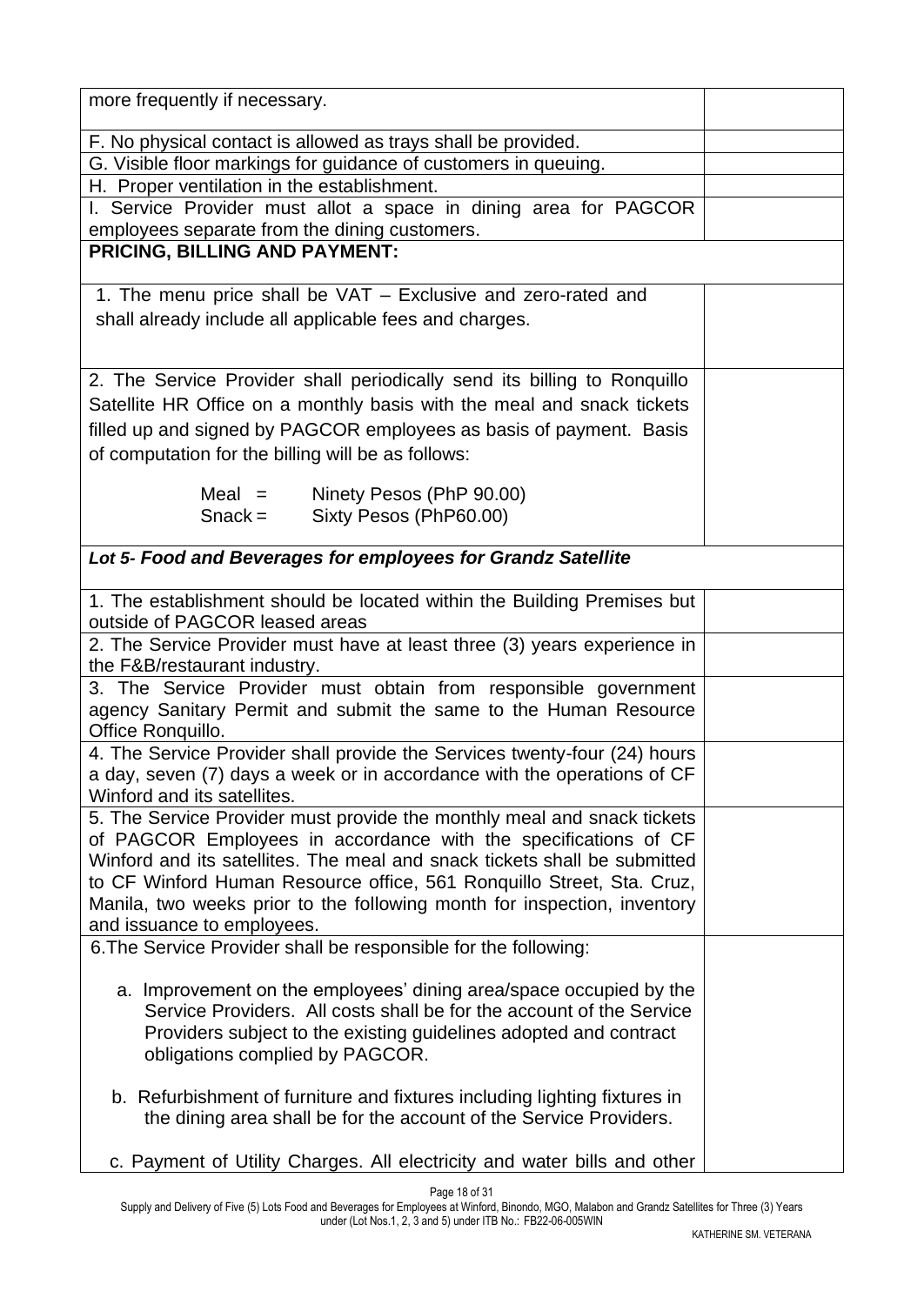| charges necessary and incidental to the operation of the Service<br>Providers shall be for its account.<br>7. The Service Provider must submit a notarized Certification or Contract<br>from the building owner stating that the bidder will be allowed to do<br>business within the building where the casino is housed in the event that<br>he will be awarded the procurement project. A notarized contract that is<br>valid for the duration of the procurement project shall be submitted within<br>ten (10) calendar days upon receipt of the Notice of Award (NOA).<br>8. The Service Provider shall be responsible for the cleanliness and<br>sanitation of the F & B Area.<br>9. The goods and services provided by the Service Provider shall be in<br>accordance with PAGCOR's standards and shall always take into<br>consideration the special preferences of PAGCOR and its employees<br>10. The Service Provider shall submit to Ronquillo Satellite HR Office the<br>menu cycle two weeks prior to the following month, for checking &<br>approval.<br>11. The Service Provider shall provide services and shall own, legally<br>possess and/or have access to all the necessary kitchen and canteen<br>supplies, utensils, equipment necessary for the delivery of the Service but<br>not limited to:<br>a. Spoons, forks, knives and chopping boards;<br>b. Plates, glasses, cups and saucers;<br>c. Various cook wares;<br>d. Various tablecloths and napkins<br>e. Stoves, ovens, microwave ovens, grills<br>f. Spices and clean containers for the different food ingredients<br>12.<br>The<br>Service<br>Provider must<br>have<br>good title<br>a<br>to<br>the<br>items/goods/services being offered and full authority to sell and transfer<br>the same and that the items/goods/services are sold free and clear of all<br>liens, encumbrances, liabilities and adverse claims of every nature and<br>description.<br>13. The utensils, dinnerware, flatware and glassware shall be sterilized,<br>kept clean and dried properly. Disposable dinner ware/utensils shall be<br>available upon request of the employee.<br>14. The minimum period of warranty of goods/items must not be less than<br>three (3) months expiry date.<br><b>PERSONNEL:</b><br>1. The Service Providers must provide the following personnel per shift<br>during casino operations:<br><b>Grandz Satellite</b><br>Cook<br>1<br>Bus boy<br>1<br>Server<br>2. The Service Provider shall ensure that its personnel are always well-<br>mannered, courteous, polite, efficient and shall conduct themselves,<br>at all times, in a professional manner towards PAGCOR, its directors,<br>officers, and employees. |  |
|-------------------------------------------------------------------------------------------------------------------------------------------------------------------------------------------------------------------------------------------------------------------------------------------------------------------------------------------------------------------------------------------------------------------------------------------------------------------------------------------------------------------------------------------------------------------------------------------------------------------------------------------------------------------------------------------------------------------------------------------------------------------------------------------------------------------------------------------------------------------------------------------------------------------------------------------------------------------------------------------------------------------------------------------------------------------------------------------------------------------------------------------------------------------------------------------------------------------------------------------------------------------------------------------------------------------------------------------------------------------------------------------------------------------------------------------------------------------------------------------------------------------------------------------------------------------------------------------------------------------------------------------------------------------------------------------------------------------------------------------------------------------------------------------------------------------------------------------------------------------------------------------------------------------------------------------------------------------------------------------------------------------------------------------------------------------------------------------------------------------------------------------------------------------------------------------------------------------------------------------------------------------------------------------------------------------------------------------------------------------------------------------------------------------------------------------------------------------------------------------------------------------------------------------------------------------------------------------------------------------------------------------------------------------------------------------------------------------|--|
|                                                                                                                                                                                                                                                                                                                                                                                                                                                                                                                                                                                                                                                                                                                                                                                                                                                                                                                                                                                                                                                                                                                                                                                                                                                                                                                                                                                                                                                                                                                                                                                                                                                                                                                                                                                                                                                                                                                                                                                                                                                                                                                                                                                                                                                                                                                                                                                                                                                                                                                                                                                                                                                                                                                   |  |
|                                                                                                                                                                                                                                                                                                                                                                                                                                                                                                                                                                                                                                                                                                                                                                                                                                                                                                                                                                                                                                                                                                                                                                                                                                                                                                                                                                                                                                                                                                                                                                                                                                                                                                                                                                                                                                                                                                                                                                                                                                                                                                                                                                                                                                                                                                                                                                                                                                                                                                                                                                                                                                                                                                                   |  |
|                                                                                                                                                                                                                                                                                                                                                                                                                                                                                                                                                                                                                                                                                                                                                                                                                                                                                                                                                                                                                                                                                                                                                                                                                                                                                                                                                                                                                                                                                                                                                                                                                                                                                                                                                                                                                                                                                                                                                                                                                                                                                                                                                                                                                                                                                                                                                                                                                                                                                                                                                                                                                                                                                                                   |  |
|                                                                                                                                                                                                                                                                                                                                                                                                                                                                                                                                                                                                                                                                                                                                                                                                                                                                                                                                                                                                                                                                                                                                                                                                                                                                                                                                                                                                                                                                                                                                                                                                                                                                                                                                                                                                                                                                                                                                                                                                                                                                                                                                                                                                                                                                                                                                                                                                                                                                                                                                                                                                                                                                                                                   |  |
|                                                                                                                                                                                                                                                                                                                                                                                                                                                                                                                                                                                                                                                                                                                                                                                                                                                                                                                                                                                                                                                                                                                                                                                                                                                                                                                                                                                                                                                                                                                                                                                                                                                                                                                                                                                                                                                                                                                                                                                                                                                                                                                                                                                                                                                                                                                                                                                                                                                                                                                                                                                                                                                                                                                   |  |
|                                                                                                                                                                                                                                                                                                                                                                                                                                                                                                                                                                                                                                                                                                                                                                                                                                                                                                                                                                                                                                                                                                                                                                                                                                                                                                                                                                                                                                                                                                                                                                                                                                                                                                                                                                                                                                                                                                                                                                                                                                                                                                                                                                                                                                                                                                                                                                                                                                                                                                                                                                                                                                                                                                                   |  |
|                                                                                                                                                                                                                                                                                                                                                                                                                                                                                                                                                                                                                                                                                                                                                                                                                                                                                                                                                                                                                                                                                                                                                                                                                                                                                                                                                                                                                                                                                                                                                                                                                                                                                                                                                                                                                                                                                                                                                                                                                                                                                                                                                                                                                                                                                                                                                                                                                                                                                                                                                                                                                                                                                                                   |  |
|                                                                                                                                                                                                                                                                                                                                                                                                                                                                                                                                                                                                                                                                                                                                                                                                                                                                                                                                                                                                                                                                                                                                                                                                                                                                                                                                                                                                                                                                                                                                                                                                                                                                                                                                                                                                                                                                                                                                                                                                                                                                                                                                                                                                                                                                                                                                                                                                                                                                                                                                                                                                                                                                                                                   |  |
|                                                                                                                                                                                                                                                                                                                                                                                                                                                                                                                                                                                                                                                                                                                                                                                                                                                                                                                                                                                                                                                                                                                                                                                                                                                                                                                                                                                                                                                                                                                                                                                                                                                                                                                                                                                                                                                                                                                                                                                                                                                                                                                                                                                                                                                                                                                                                                                                                                                                                                                                                                                                                                                                                                                   |  |
|                                                                                                                                                                                                                                                                                                                                                                                                                                                                                                                                                                                                                                                                                                                                                                                                                                                                                                                                                                                                                                                                                                                                                                                                                                                                                                                                                                                                                                                                                                                                                                                                                                                                                                                                                                                                                                                                                                                                                                                                                                                                                                                                                                                                                                                                                                                                                                                                                                                                                                                                                                                                                                                                                                                   |  |
|                                                                                                                                                                                                                                                                                                                                                                                                                                                                                                                                                                                                                                                                                                                                                                                                                                                                                                                                                                                                                                                                                                                                                                                                                                                                                                                                                                                                                                                                                                                                                                                                                                                                                                                                                                                                                                                                                                                                                                                                                                                                                                                                                                                                                                                                                                                                                                                                                                                                                                                                                                                                                                                                                                                   |  |
|                                                                                                                                                                                                                                                                                                                                                                                                                                                                                                                                                                                                                                                                                                                                                                                                                                                                                                                                                                                                                                                                                                                                                                                                                                                                                                                                                                                                                                                                                                                                                                                                                                                                                                                                                                                                                                                                                                                                                                                                                                                                                                                                                                                                                                                                                                                                                                                                                                                                                                                                                                                                                                                                                                                   |  |
|                                                                                                                                                                                                                                                                                                                                                                                                                                                                                                                                                                                                                                                                                                                                                                                                                                                                                                                                                                                                                                                                                                                                                                                                                                                                                                                                                                                                                                                                                                                                                                                                                                                                                                                                                                                                                                                                                                                                                                                                                                                                                                                                                                                                                                                                                                                                                                                                                                                                                                                                                                                                                                                                                                                   |  |
|                                                                                                                                                                                                                                                                                                                                                                                                                                                                                                                                                                                                                                                                                                                                                                                                                                                                                                                                                                                                                                                                                                                                                                                                                                                                                                                                                                                                                                                                                                                                                                                                                                                                                                                                                                                                                                                                                                                                                                                                                                                                                                                                                                                                                                                                                                                                                                                                                                                                                                                                                                                                                                                                                                                   |  |
|                                                                                                                                                                                                                                                                                                                                                                                                                                                                                                                                                                                                                                                                                                                                                                                                                                                                                                                                                                                                                                                                                                                                                                                                                                                                                                                                                                                                                                                                                                                                                                                                                                                                                                                                                                                                                                                                                                                                                                                                                                                                                                                                                                                                                                                                                                                                                                                                                                                                                                                                                                                                                                                                                                                   |  |
|                                                                                                                                                                                                                                                                                                                                                                                                                                                                                                                                                                                                                                                                                                                                                                                                                                                                                                                                                                                                                                                                                                                                                                                                                                                                                                                                                                                                                                                                                                                                                                                                                                                                                                                                                                                                                                                                                                                                                                                                                                                                                                                                                                                                                                                                                                                                                                                                                                                                                                                                                                                                                                                                                                                   |  |
|                                                                                                                                                                                                                                                                                                                                                                                                                                                                                                                                                                                                                                                                                                                                                                                                                                                                                                                                                                                                                                                                                                                                                                                                                                                                                                                                                                                                                                                                                                                                                                                                                                                                                                                                                                                                                                                                                                                                                                                                                                                                                                                                                                                                                                                                                                                                                                                                                                                                                                                                                                                                                                                                                                                   |  |
|                                                                                                                                                                                                                                                                                                                                                                                                                                                                                                                                                                                                                                                                                                                                                                                                                                                                                                                                                                                                                                                                                                                                                                                                                                                                                                                                                                                                                                                                                                                                                                                                                                                                                                                                                                                                                                                                                                                                                                                                                                                                                                                                                                                                                                                                                                                                                                                                                                                                                                                                                                                                                                                                                                                   |  |
|                                                                                                                                                                                                                                                                                                                                                                                                                                                                                                                                                                                                                                                                                                                                                                                                                                                                                                                                                                                                                                                                                                                                                                                                                                                                                                                                                                                                                                                                                                                                                                                                                                                                                                                                                                                                                                                                                                                                                                                                                                                                                                                                                                                                                                                                                                                                                                                                                                                                                                                                                                                                                                                                                                                   |  |
|                                                                                                                                                                                                                                                                                                                                                                                                                                                                                                                                                                                                                                                                                                                                                                                                                                                                                                                                                                                                                                                                                                                                                                                                                                                                                                                                                                                                                                                                                                                                                                                                                                                                                                                                                                                                                                                                                                                                                                                                                                                                                                                                                                                                                                                                                                                                                                                                                                                                                                                                                                                                                                                                                                                   |  |
|                                                                                                                                                                                                                                                                                                                                                                                                                                                                                                                                                                                                                                                                                                                                                                                                                                                                                                                                                                                                                                                                                                                                                                                                                                                                                                                                                                                                                                                                                                                                                                                                                                                                                                                                                                                                                                                                                                                                                                                                                                                                                                                                                                                                                                                                                                                                                                                                                                                                                                                                                                                                                                                                                                                   |  |
|                                                                                                                                                                                                                                                                                                                                                                                                                                                                                                                                                                                                                                                                                                                                                                                                                                                                                                                                                                                                                                                                                                                                                                                                                                                                                                                                                                                                                                                                                                                                                                                                                                                                                                                                                                                                                                                                                                                                                                                                                                                                                                                                                                                                                                                                                                                                                                                                                                                                                                                                                                                                                                                                                                                   |  |
|                                                                                                                                                                                                                                                                                                                                                                                                                                                                                                                                                                                                                                                                                                                                                                                                                                                                                                                                                                                                                                                                                                                                                                                                                                                                                                                                                                                                                                                                                                                                                                                                                                                                                                                                                                                                                                                                                                                                                                                                                                                                                                                                                                                                                                                                                                                                                                                                                                                                                                                                                                                                                                                                                                                   |  |
|                                                                                                                                                                                                                                                                                                                                                                                                                                                                                                                                                                                                                                                                                                                                                                                                                                                                                                                                                                                                                                                                                                                                                                                                                                                                                                                                                                                                                                                                                                                                                                                                                                                                                                                                                                                                                                                                                                                                                                                                                                                                                                                                                                                                                                                                                                                                                                                                                                                                                                                                                                                                                                                                                                                   |  |
|                                                                                                                                                                                                                                                                                                                                                                                                                                                                                                                                                                                                                                                                                                                                                                                                                                                                                                                                                                                                                                                                                                                                                                                                                                                                                                                                                                                                                                                                                                                                                                                                                                                                                                                                                                                                                                                                                                                                                                                                                                                                                                                                                                                                                                                                                                                                                                                                                                                                                                                                                                                                                                                                                                                   |  |
|                                                                                                                                                                                                                                                                                                                                                                                                                                                                                                                                                                                                                                                                                                                                                                                                                                                                                                                                                                                                                                                                                                                                                                                                                                                                                                                                                                                                                                                                                                                                                                                                                                                                                                                                                                                                                                                                                                                                                                                                                                                                                                                                                                                                                                                                                                                                                                                                                                                                                                                                                                                                                                                                                                                   |  |
|                                                                                                                                                                                                                                                                                                                                                                                                                                                                                                                                                                                                                                                                                                                                                                                                                                                                                                                                                                                                                                                                                                                                                                                                                                                                                                                                                                                                                                                                                                                                                                                                                                                                                                                                                                                                                                                                                                                                                                                                                                                                                                                                                                                                                                                                                                                                                                                                                                                                                                                                                                                                                                                                                                                   |  |
|                                                                                                                                                                                                                                                                                                                                                                                                                                                                                                                                                                                                                                                                                                                                                                                                                                                                                                                                                                                                                                                                                                                                                                                                                                                                                                                                                                                                                                                                                                                                                                                                                                                                                                                                                                                                                                                                                                                                                                                                                                                                                                                                                                                                                                                                                                                                                                                                                                                                                                                                                                                                                                                                                                                   |  |
|                                                                                                                                                                                                                                                                                                                                                                                                                                                                                                                                                                                                                                                                                                                                                                                                                                                                                                                                                                                                                                                                                                                                                                                                                                                                                                                                                                                                                                                                                                                                                                                                                                                                                                                                                                                                                                                                                                                                                                                                                                                                                                                                                                                                                                                                                                                                                                                                                                                                                                                                                                                                                                                                                                                   |  |
|                                                                                                                                                                                                                                                                                                                                                                                                                                                                                                                                                                                                                                                                                                                                                                                                                                                                                                                                                                                                                                                                                                                                                                                                                                                                                                                                                                                                                                                                                                                                                                                                                                                                                                                                                                                                                                                                                                                                                                                                                                                                                                                                                                                                                                                                                                                                                                                                                                                                                                                                                                                                                                                                                                                   |  |
|                                                                                                                                                                                                                                                                                                                                                                                                                                                                                                                                                                                                                                                                                                                                                                                                                                                                                                                                                                                                                                                                                                                                                                                                                                                                                                                                                                                                                                                                                                                                                                                                                                                                                                                                                                                                                                                                                                                                                                                                                                                                                                                                                                                                                                                                                                                                                                                                                                                                                                                                                                                                                                                                                                                   |  |
|                                                                                                                                                                                                                                                                                                                                                                                                                                                                                                                                                                                                                                                                                                                                                                                                                                                                                                                                                                                                                                                                                                                                                                                                                                                                                                                                                                                                                                                                                                                                                                                                                                                                                                                                                                                                                                                                                                                                                                                                                                                                                                                                                                                                                                                                                                                                                                                                                                                                                                                                                                                                                                                                                                                   |  |
|                                                                                                                                                                                                                                                                                                                                                                                                                                                                                                                                                                                                                                                                                                                                                                                                                                                                                                                                                                                                                                                                                                                                                                                                                                                                                                                                                                                                                                                                                                                                                                                                                                                                                                                                                                                                                                                                                                                                                                                                                                                                                                                                                                                                                                                                                                                                                                                                                                                                                                                                                                                                                                                                                                                   |  |
|                                                                                                                                                                                                                                                                                                                                                                                                                                                                                                                                                                                                                                                                                                                                                                                                                                                                                                                                                                                                                                                                                                                                                                                                                                                                                                                                                                                                                                                                                                                                                                                                                                                                                                                                                                                                                                                                                                                                                                                                                                                                                                                                                                                                                                                                                                                                                                                                                                                                                                                                                                                                                                                                                                                   |  |
|                                                                                                                                                                                                                                                                                                                                                                                                                                                                                                                                                                                                                                                                                                                                                                                                                                                                                                                                                                                                                                                                                                                                                                                                                                                                                                                                                                                                                                                                                                                                                                                                                                                                                                                                                                                                                                                                                                                                                                                                                                                                                                                                                                                                                                                                                                                                                                                                                                                                                                                                                                                                                                                                                                                   |  |
|                                                                                                                                                                                                                                                                                                                                                                                                                                                                                                                                                                                                                                                                                                                                                                                                                                                                                                                                                                                                                                                                                                                                                                                                                                                                                                                                                                                                                                                                                                                                                                                                                                                                                                                                                                                                                                                                                                                                                                                                                                                                                                                                                                                                                                                                                                                                                                                                                                                                                                                                                                                                                                                                                                                   |  |
|                                                                                                                                                                                                                                                                                                                                                                                                                                                                                                                                                                                                                                                                                                                                                                                                                                                                                                                                                                                                                                                                                                                                                                                                                                                                                                                                                                                                                                                                                                                                                                                                                                                                                                                                                                                                                                                                                                                                                                                                                                                                                                                                                                                                                                                                                                                                                                                                                                                                                                                                                                                                                                                                                                                   |  |
|                                                                                                                                                                                                                                                                                                                                                                                                                                                                                                                                                                                                                                                                                                                                                                                                                                                                                                                                                                                                                                                                                                                                                                                                                                                                                                                                                                                                                                                                                                                                                                                                                                                                                                                                                                                                                                                                                                                                                                                                                                                                                                                                                                                                                                                                                                                                                                                                                                                                                                                                                                                                                                                                                                                   |  |
|                                                                                                                                                                                                                                                                                                                                                                                                                                                                                                                                                                                                                                                                                                                                                                                                                                                                                                                                                                                                                                                                                                                                                                                                                                                                                                                                                                                                                                                                                                                                                                                                                                                                                                                                                                                                                                                                                                                                                                                                                                                                                                                                                                                                                                                                                                                                                                                                                                                                                                                                                                                                                                                                                                                   |  |
|                                                                                                                                                                                                                                                                                                                                                                                                                                                                                                                                                                                                                                                                                                                                                                                                                                                                                                                                                                                                                                                                                                                                                                                                                                                                                                                                                                                                                                                                                                                                                                                                                                                                                                                                                                                                                                                                                                                                                                                                                                                                                                                                                                                                                                                                                                                                                                                                                                                                                                                                                                                                                                                                                                                   |  |
|                                                                                                                                                                                                                                                                                                                                                                                                                                                                                                                                                                                                                                                                                                                                                                                                                                                                                                                                                                                                                                                                                                                                                                                                                                                                                                                                                                                                                                                                                                                                                                                                                                                                                                                                                                                                                                                                                                                                                                                                                                                                                                                                                                                                                                                                                                                                                                                                                                                                                                                                                                                                                                                                                                                   |  |
|                                                                                                                                                                                                                                                                                                                                                                                                                                                                                                                                                                                                                                                                                                                                                                                                                                                                                                                                                                                                                                                                                                                                                                                                                                                                                                                                                                                                                                                                                                                                                                                                                                                                                                                                                                                                                                                                                                                                                                                                                                                                                                                                                                                                                                                                                                                                                                                                                                                                                                                                                                                                                                                                                                                   |  |
|                                                                                                                                                                                                                                                                                                                                                                                                                                                                                                                                                                                                                                                                                                                                                                                                                                                                                                                                                                                                                                                                                                                                                                                                                                                                                                                                                                                                                                                                                                                                                                                                                                                                                                                                                                                                                                                                                                                                                                                                                                                                                                                                                                                                                                                                                                                                                                                                                                                                                                                                                                                                                                                                                                                   |  |
|                                                                                                                                                                                                                                                                                                                                                                                                                                                                                                                                                                                                                                                                                                                                                                                                                                                                                                                                                                                                                                                                                                                                                                                                                                                                                                                                                                                                                                                                                                                                                                                                                                                                                                                                                                                                                                                                                                                                                                                                                                                                                                                                                                                                                                                                                                                                                                                                                                                                                                                                                                                                                                                                                                                   |  |
|                                                                                                                                                                                                                                                                                                                                                                                                                                                                                                                                                                                                                                                                                                                                                                                                                                                                                                                                                                                                                                                                                                                                                                                                                                                                                                                                                                                                                                                                                                                                                                                                                                                                                                                                                                                                                                                                                                                                                                                                                                                                                                                                                                                                                                                                                                                                                                                                                                                                                                                                                                                                                                                                                                                   |  |
|                                                                                                                                                                                                                                                                                                                                                                                                                                                                                                                                                                                                                                                                                                                                                                                                                                                                                                                                                                                                                                                                                                                                                                                                                                                                                                                                                                                                                                                                                                                                                                                                                                                                                                                                                                                                                                                                                                                                                                                                                                                                                                                                                                                                                                                                                                                                                                                                                                                                                                                                                                                                                                                                                                                   |  |
|                                                                                                                                                                                                                                                                                                                                                                                                                                                                                                                                                                                                                                                                                                                                                                                                                                                                                                                                                                                                                                                                                                                                                                                                                                                                                                                                                                                                                                                                                                                                                                                                                                                                                                                                                                                                                                                                                                                                                                                                                                                                                                                                                                                                                                                                                                                                                                                                                                                                                                                                                                                                                                                                                                                   |  |
|                                                                                                                                                                                                                                                                                                                                                                                                                                                                                                                                                                                                                                                                                                                                                                                                                                                                                                                                                                                                                                                                                                                                                                                                                                                                                                                                                                                                                                                                                                                                                                                                                                                                                                                                                                                                                                                                                                                                                                                                                                                                                                                                                                                                                                                                                                                                                                                                                                                                                                                                                                                                                                                                                                                   |  |
|                                                                                                                                                                                                                                                                                                                                                                                                                                                                                                                                                                                                                                                                                                                                                                                                                                                                                                                                                                                                                                                                                                                                                                                                                                                                                                                                                                                                                                                                                                                                                                                                                                                                                                                                                                                                                                                                                                                                                                                                                                                                                                                                                                                                                                                                                                                                                                                                                                                                                                                                                                                                                                                                                                                   |  |
|                                                                                                                                                                                                                                                                                                                                                                                                                                                                                                                                                                                                                                                                                                                                                                                                                                                                                                                                                                                                                                                                                                                                                                                                                                                                                                                                                                                                                                                                                                                                                                                                                                                                                                                                                                                                                                                                                                                                                                                                                                                                                                                                                                                                                                                                                                                                                                                                                                                                                                                                                                                                                                                                                                                   |  |
|                                                                                                                                                                                                                                                                                                                                                                                                                                                                                                                                                                                                                                                                                                                                                                                                                                                                                                                                                                                                                                                                                                                                                                                                                                                                                                                                                                                                                                                                                                                                                                                                                                                                                                                                                                                                                                                                                                                                                                                                                                                                                                                                                                                                                                                                                                                                                                                                                                                                                                                                                                                                                                                                                                                   |  |
|                                                                                                                                                                                                                                                                                                                                                                                                                                                                                                                                                                                                                                                                                                                                                                                                                                                                                                                                                                                                                                                                                                                                                                                                                                                                                                                                                                                                                                                                                                                                                                                                                                                                                                                                                                                                                                                                                                                                                                                                                                                                                                                                                                                                                                                                                                                                                                                                                                                                                                                                                                                                                                                                                                                   |  |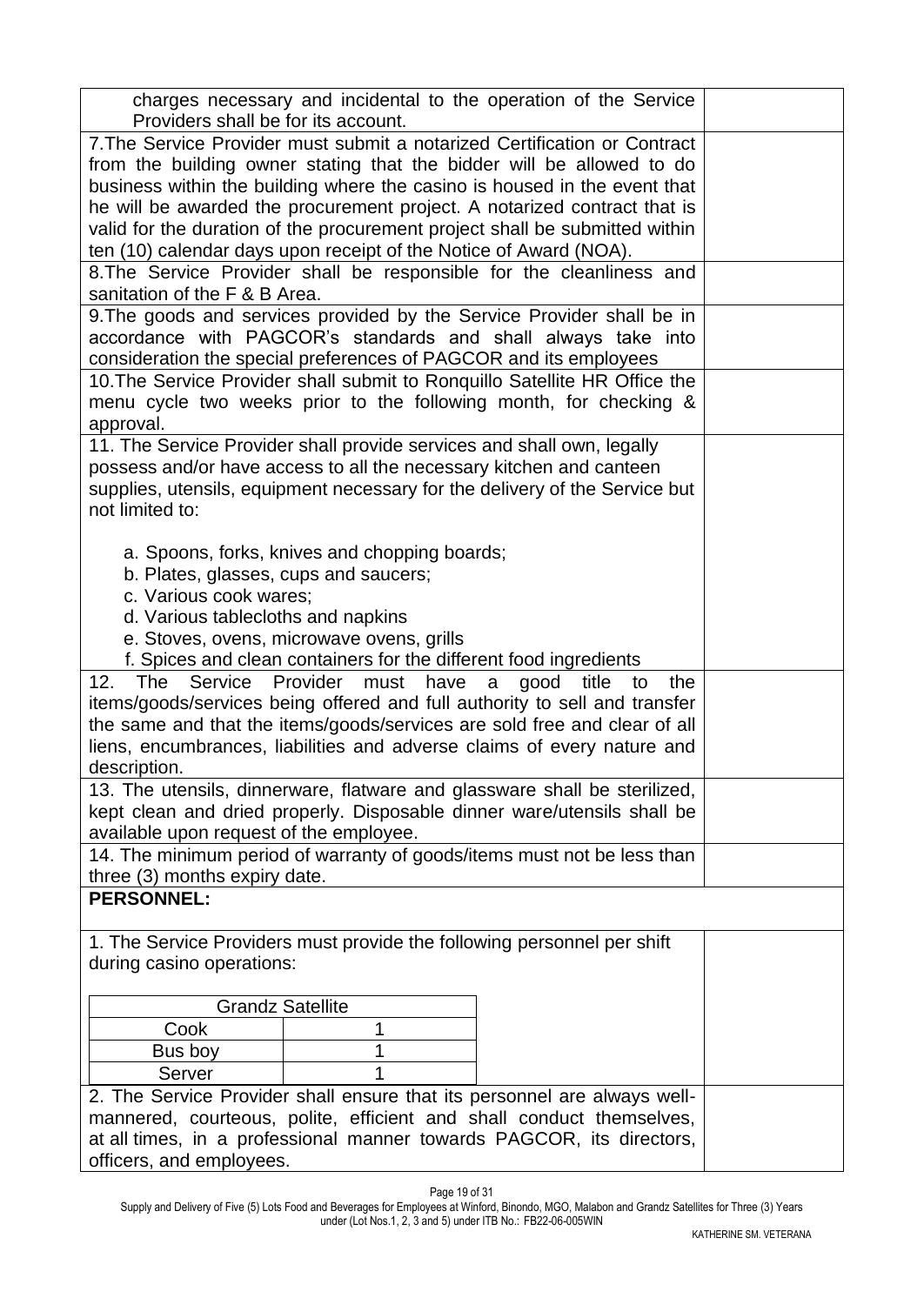| 3. The Service Provider's personnel shall secure from the responsible                 |  |
|---------------------------------------------------------------------------------------|--|
|                                                                                       |  |
| government agency a health/sanitary permit/clearance and submit the                   |  |
| same to PAGCOR. The Service Provider shall not field any of its                       |  |
| personnel without the requisite government<br>health/sanitary                         |  |
| permit/clearance.                                                                     |  |
| 4. The Service Provider's personnel shall at all times wear their                     |  |
| prescribed uniform including, but not limited to aprons; headdress/hair               |  |
| net/caps; gloves which shall be provided by the Service providers.                    |  |
| 5. The Service Provider shall ensure that its personnel exercise good                 |  |
| personal hygiene, particularly, but not limited to:                                   |  |
| a. Regular and proper hand washing                                                    |  |
|                                                                                       |  |
| b. Clean and well-trimmed fingernails without nail polish;                            |  |
| c. Hair should be neat and tidy. All personnel shall wear                             |  |
| headdress/hairnet:                                                                    |  |
| Personnel with wounds/sores shall not be allowed to work.                             |  |
| 6. PAGCOR may require the replacement of any of the Service Provider's                |  |
| personnel who is not performing his/her duties and responsibilities to                |  |
| PAGCOR's satisfaction. The Service Provider shall not unilaterally pull               |  |
|                                                                                       |  |
| out any of its personnel without the conformity of PAGCOR.                            |  |
| 7. The Service Provider's personnel shall exercise prompt delivery of                 |  |
| service when order is placed.                                                         |  |
| 8. The Service Provider's personnel shall observe the practice of "Clean              |  |
| as You Go" policy.                                                                    |  |
| <b>FOOD HANDLING:</b>                                                                 |  |
|                                                                                       |  |
| 1. Usage of gloves by kitchen personnel must be observed at all times                 |  |
| (gloves for dry/raw food must not be used to serve wet/cooked food).                  |  |
| 2. Salads that are prepared in advance must be properly stored &                      |  |
| transported in cold temperature.                                                      |  |
| 3. Heating of food must be available upon the request of the employee.                |  |
| 4. If food will be cooked in a different location, the Service Provider must          |  |
| transport food that is tightly covered at least thirty (30) minutes before the        |  |
| service.                                                                              |  |
| <b>MENU:</b>                                                                          |  |
|                                                                                       |  |
|                                                                                       |  |
| 1. The menu should consist of varied selections of vegetables, fruits,                |  |
| pork, beef, chicken, fish, and seafood. Vegetables should always be                   |  |
| available.                                                                            |  |
| 2. The menu should include viands using different methods of cooking                  |  |
| (grilled, steamed, fried)                                                             |  |
| 3. Color combination and food presentation must be observed.                          |  |
| 4. Food served must not appear too oily or soaked in its own fat.                     |  |
| 5. Hot food should be served hot; cold food should be served cold.                    |  |
| 6. Food arrangement should be garnished and attractive.                               |  |
| 7. Salads that are prepared in advance must be properly stored.                       |  |
| 8. Texture and consistency should be observed accordingly.                            |  |
| 9. Two (2) or more foods with strong flavors should be avoided in the                 |  |
|                                                                                       |  |
|                                                                                       |  |
| same meal.<br>10. Salty food choices should not be present in the same meal schedule. |  |

Page 20 of 31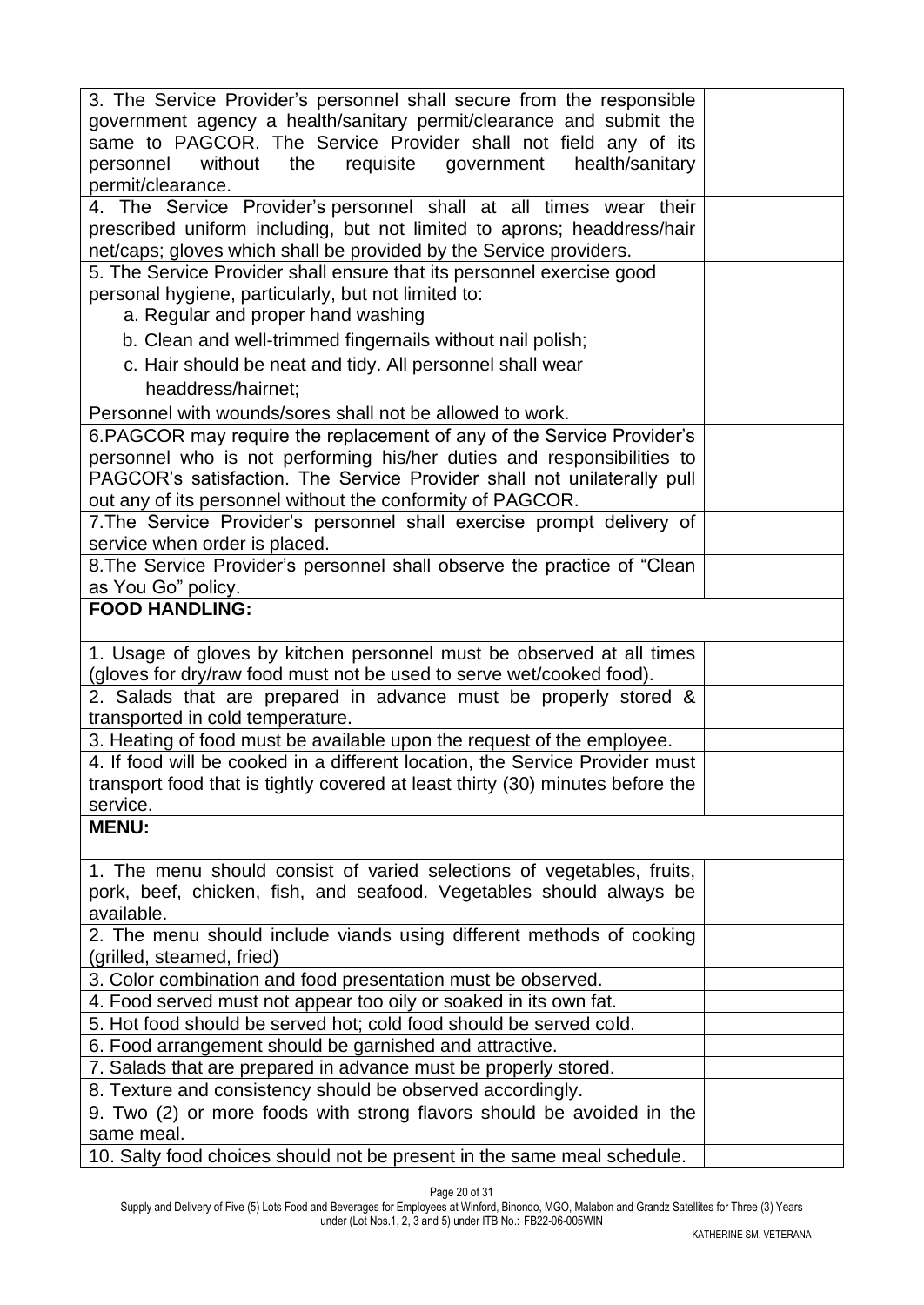| 11. Portion control in serving viands must be observed and standardized. |                       |                                                                             |                          |  |  |
|--------------------------------------------------------------------------|-----------------------|-----------------------------------------------------------------------------|--------------------------|--|--|
|                                                                          |                       | 12. Actual food served must be at least 85% compliant with the approved     |                          |  |  |
| menu.                                                                    |                       |                                                                             |                          |  |  |
|                                                                          |                       | 13. Fat portions in meat should be trimmed.                                 |                          |  |  |
|                                                                          |                       | 14. Processed and/or canned foods should be limited to not more than        |                          |  |  |
|                                                                          | two (2) times a week. |                                                                             |                          |  |  |
|                                                                          |                       | 15. Heating of food must be available upon request.                         |                          |  |  |
|                                                                          |                       | 16. The Service Provider shall have interest and commitment to serve        |                          |  |  |
|                                                                          |                       | pre-ordered healthy meals. Healthy meal is defined as a Healthy Diet        |                          |  |  |
|                                                                          |                       | which is complete with all the essential nutrients needed to perform daily  |                          |  |  |
|                                                                          |                       | activities and is balanced in terms of carbohydrates, proteins, vitamins    |                          |  |  |
|                                                                          |                       | and mineral distribution. Healthy meals help support the goal of gradually  |                          |  |  |
|                                                                          |                       | changing to a healthy diet and healthy lifestyle.                           |                          |  |  |
|                                                                          |                       | 17. The Service Provider shall agree to prepare the healthy meals           |                          |  |  |
|                                                                          |                       | according to the approved budget for the employees.                         |                          |  |  |
|                                                                          |                       | 18. The Service Provider should be able to serve easy to prepare food       |                          |  |  |
|                                                                          | and snacks.           |                                                                             |                          |  |  |
|                                                                          |                       | 19. The Service Provider should provide Purified Drinking Water in hot      |                          |  |  |
|                                                                          |                       | and cold water dispenser at all times.                                      |                          |  |  |
|                                                                          |                       | 20. The Service Provider must make available seasonings/spices like         |                          |  |  |
|                                                                          |                       | black pepper, chili sauce, vinegar, soy sauce, fish sauce at all times.     |                          |  |  |
|                                                                          |                       | 21. Dessert should vary like fresh fruits, salad (fruit, buko, buko pandan) |                          |  |  |
|                                                                          |                       | and sweets (e.g., ube jam, leche flan, macaroons).                          |                          |  |  |
|                                                                          | 22. Sample Menu:      |                                                                             |                          |  |  |
|                                                                          |                       |                                                                             |                          |  |  |
|                                                                          | <b>MENU</b>           |                                                                             | <b>Grams per Serving</b> |  |  |
|                                                                          | Pork                  | Pork Adobo                                                                  | 100 grams                |  |  |
|                                                                          | <b>Beef</b>           | Mechado                                                                     | 100 grams                |  |  |
|                                                                          | Chicken               | <b>Fried Chicken</b>                                                        | 100 grams                |  |  |
|                                                                          | Fish                  | Sinigang na Bangus sa Sampalok                                              |                          |  |  |
|                                                                          |                       |                                                                             | 150 grams                |  |  |
|                                                                          | Rice                  | <b>Full Size Measuring Cup</b>                                              |                          |  |  |
|                                                                          |                       | Half Size Measuring Cup                                                     |                          |  |  |
|                                                                          |                       |                                                                             |                          |  |  |
|                                                                          | Vegetables            | Chopsuey                                                                    | 100 grams                |  |  |
|                                                                          |                       |                                                                             |                          |  |  |
|                                                                          | <b>Desserts</b>       | <b>Fruit Salad</b>                                                          | 150 grams                |  |  |
|                                                                          |                       |                                                                             |                          |  |  |
|                                                                          | <b>Breakfast</b>      | Combo Meal w/ 1 egg & 1 cup rice<br>Tapa                                    | 100 grams                |  |  |
|                                                                          |                       | Tocino                                                                      | 100 grams                |  |  |
|                                                                          |                       | Longganisa                                                                  | 100 grams                |  |  |
|                                                                          |                       | Pork Chopped Ham                                                            | 2 slices $=$<br>100      |  |  |
|                                                                          |                       |                                                                             | grams                    |  |  |
|                                                                          |                       | Pansit Canton/bihon/ palabok                                                | 200 grams                |  |  |
|                                                                          |                       | Turon                                                                       | 1 whole banana           |  |  |
|                                                                          |                       | Chicken Sandwich                                                            |                          |  |  |
|                                                                          | <b>Snacks</b>         | Cheeseburger                                                                |                          |  |  |
|                                                                          |                       |                                                                             |                          |  |  |
|                                                                          | <b>Dessert</b>        | Banana                                                                      | Per piece                |  |  |

Page 21 of 31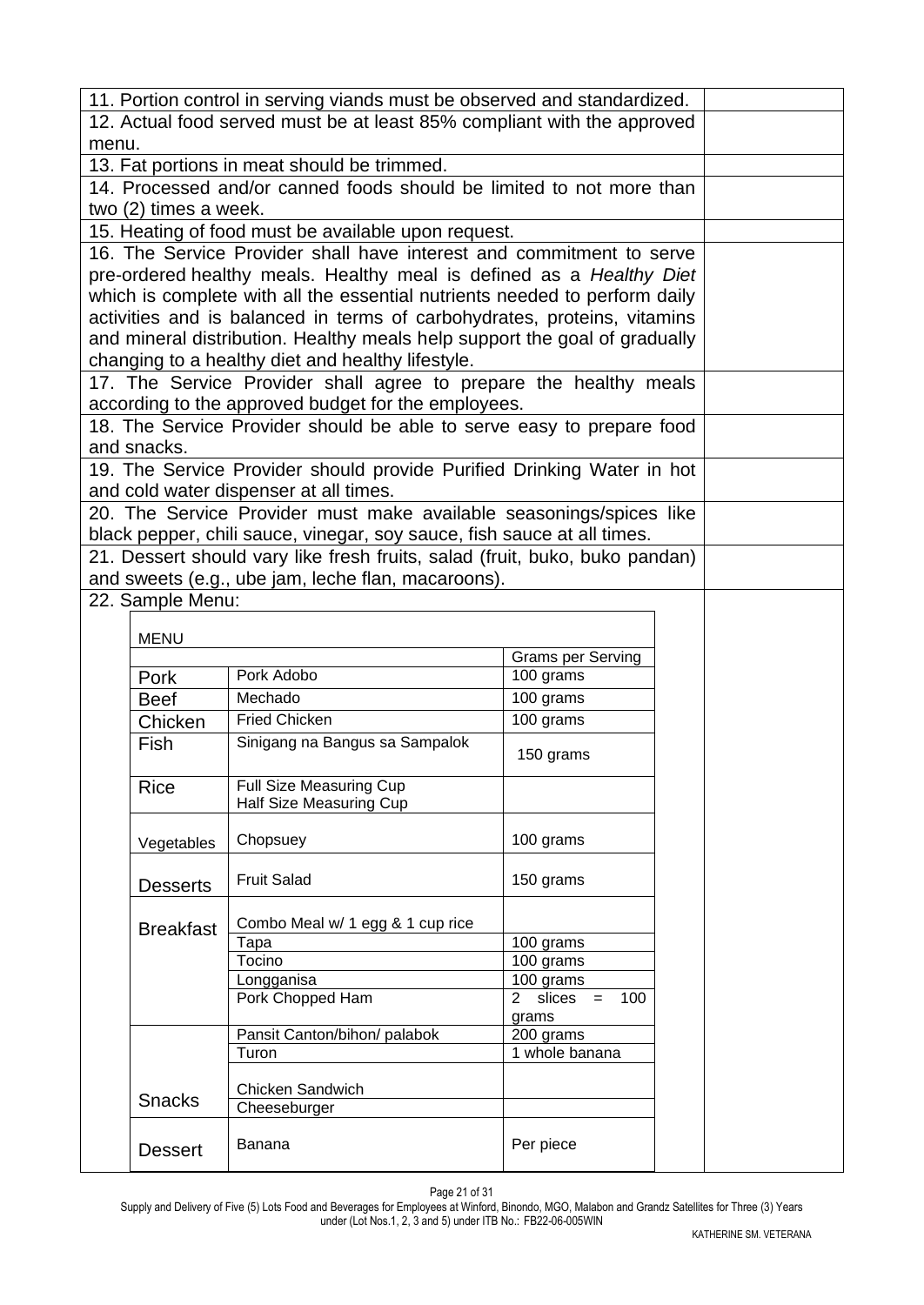|                                                                                                                                                                                                                                                                                                                                                                                                                              | MEAL:                                                                                                                                                                                                                                                    | Choice of 1 Meat or Fish<br>Vegetable<br>Rice (Maximum of 2 Full size Cups)<br><b>Dessert</b><br>Juice                                                                                                               |                 |  |  |
|------------------------------------------------------------------------------------------------------------------------------------------------------------------------------------------------------------------------------------------------------------------------------------------------------------------------------------------------------------------------------------------------------------------------------|----------------------------------------------------------------------------------------------------------------------------------------------------------------------------------------------------------------------------------------------------------|----------------------------------------------------------------------------------------------------------------------------------------------------------------------------------------------------------------------|-----------------|--|--|
|                                                                                                                                                                                                                                                                                                                                                                                                                              | <b>Schedule</b><br>of<br>Serving:<br><b>First Shift</b>                                                                                                                                                                                                  | $5:00$ AM $-$ 8:00 AM                                                                                                                                                                                                | <b>AM Snack</b> |  |  |
|                                                                                                                                                                                                                                                                                                                                                                                                                              |                                                                                                                                                                                                                                                          | 10:30 AM-1:30 PM                                                                                                                                                                                                     | Lunch           |  |  |
|                                                                                                                                                                                                                                                                                                                                                                                                                              | Second Shift                                                                                                                                                                                                                                             | $2:30$ PM $-$ 4:30 PM                                                                                                                                                                                                | <b>PM Snack</b> |  |  |
|                                                                                                                                                                                                                                                                                                                                                                                                                              |                                                                                                                                                                                                                                                          | 6:30 PM $-$ 8:30 PM                                                                                                                                                                                                  | <b>Dinner</b>   |  |  |
|                                                                                                                                                                                                                                                                                                                                                                                                                              | <b>Third Shift</b>                                                                                                                                                                                                                                       | $9:30$ PM $- 11:30$ PM                                                                                                                                                                                               | <b>MN Snack</b> |  |  |
|                                                                                                                                                                                                                                                                                                                                                                                                                              |                                                                                                                                                                                                                                                          | <b>ADDITIONAL REQUIREMENT:</b>                                                                                                                                                                                       |                 |  |  |
|                                                                                                                                                                                                                                                                                                                                                                                                                              | frequent hand washing, etc.)                                                                                                                                                                                                                             | 1. Service provider must strictly comply with the health and safety<br>protocols of the IATF as provided for a current situation (e.g COVID 19<br>pandemic – physical distancing, wearing of face mask, face shield, |                 |  |  |
| A. Social distancing should be strictly observed at all times at the F&B<br>area. As recommended by the DOH, a minimum of one (1) meter<br>distance between two people is recommended. Strict observance of<br>social distancing measures in all parts of the establishment including<br>counter, kitchen, and back areas.                                                                                                   |                                                                                                                                                                                                                                                          |                                                                                                                                                                                                                      |                 |  |  |
| B. Mandatory wearing of personal protective equipment such as at least<br>3-ply surgical mask, face shield, gloves, hair cap is fully required to all<br>staffs at all times. No personnel with COVID-19 symptoms, or with<br>exposure to COVID-19 patients shall be allowed to work                                                                                                                                         |                                                                                                                                                                                                                                                          |                                                                                                                                                                                                                      |                 |  |  |
| C. Regular sanitation schedule and procedures (a 10-minute interval for<br>sanitation in between customers dining-in is required) shall be observed.<br>Properly sanitized tables and chairs (after each customer's use).<br>Sanitizing equipment and tools that are visible to and can be accessed<br>by customers. Pieces of furniture that are made of porous materials are<br>covered in plastic for ease of sanitation. |                                                                                                                                                                                                                                                          |                                                                                                                                                                                                                      |                 |  |  |
| D. Distancing of tables and chairs at 6 feet or 1.8 meters apart on all<br>sides. No dine-in chair shall be fronting each other. Dining tables must<br>have markers to occupy and comply thru physical distancing among<br>dining employees and chairs must also be limited only for dining<br>employees.                                                                                                                    |                                                                                                                                                                                                                                                          |                                                                                                                                                                                                                      |                 |  |  |
| Е.                                                                                                                                                                                                                                                                                                                                                                                                                           | Acrylic plastic or glass cover shall be placed as screens/barriers<br>between personnel and customers in the cashier/receiving counter. The<br>plastic or glass covers shall be wiped with alcohol everyone (1) hour or<br>more frequently if necessary. |                                                                                                                                                                                                                      |                 |  |  |
| F. No physical contact is allowed as trays shall be provided.<br>G. Visible floor markings for guidance of customers in queuing.                                                                                                                                                                                                                                                                                             |                                                                                                                                                                                                                                                          |                                                                                                                                                                                                                      |                 |  |  |

Page 22 of 31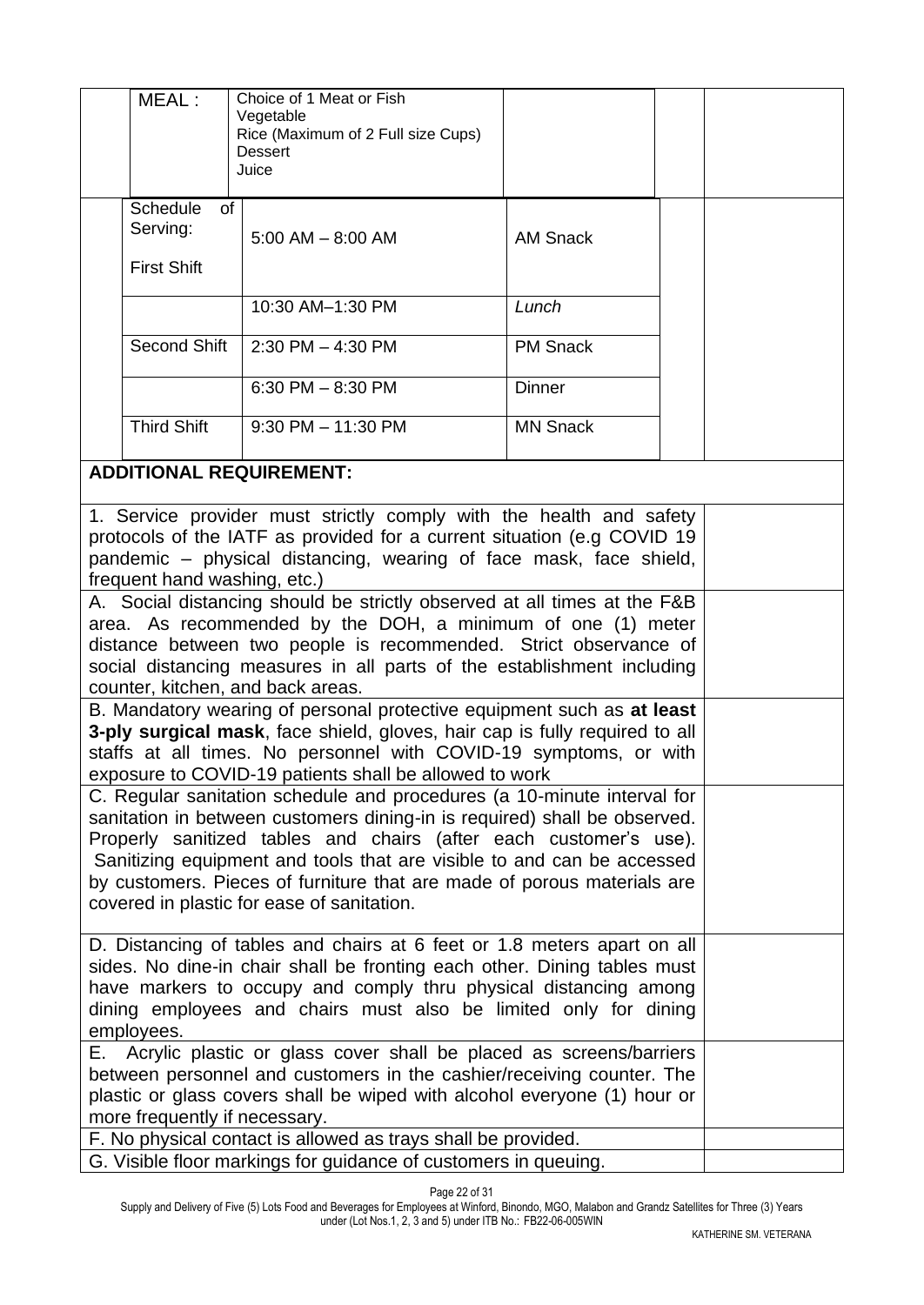| H. Proper ventilation in the establishment.                              |  |  |  |
|--------------------------------------------------------------------------|--|--|--|
| I. Service Provider must allot a space in dining area for PAGCOR         |  |  |  |
| employees separate from the dining customers.                            |  |  |  |
| <b>PRICING, BILLING AND PAYMENT:</b>                                     |  |  |  |
|                                                                          |  |  |  |
| 1. The menu price shall be VAT - Exclusive and zero-rated and            |  |  |  |
| shall already include all applicable fees and charges.                   |  |  |  |
|                                                                          |  |  |  |
| 2. The Service Provider shall periodically send its billing to Ronquillo |  |  |  |
| Satellite HR Office on a monthly basis with the meal and snack tickets   |  |  |  |
|                                                                          |  |  |  |
| filled up and signed by PAGCOR employees as basis of payment. Basis      |  |  |  |
| of computation for the billing will be as follows:                       |  |  |  |
|                                                                          |  |  |  |
| $Meal =$<br>Ninety Pesos (PhP 90.00)                                     |  |  |  |
| $Snack =$<br>Sixty Pesos (PhP60.00)                                      |  |  |  |
|                                                                          |  |  |  |

# **II. FINANCIAL OFFER / QUOTATION:**

| No.                                                                     | <b>Technical Description</b>                                  | Quantity         | <b>Unit Cost</b> | <b>Total Cost</b><br>(VAT Exclusive,<br>Zero-<br><b>Rated Transaction)</b> |
|-------------------------------------------------------------------------|---------------------------------------------------------------|------------------|------------------|----------------------------------------------------------------------------|
|                                                                         | Lot 1: Food and Beverages for employees for Winford           |                  |                  |                                                                            |
| 1                                                                       | <b>MEAL</b>                                                   | One $(1)$<br>Lot |                  | PhP _______   PhP ____________                                             |
| $\overline{2}$                                                          | <b>SNACKS</b>                                                 | One $(1)$<br>Lot |                  | PhP _______   PhP _____________                                            |
|                                                                         | Lot 2: Food and Beverages for employees for Binondo Satellite |                  |                  |                                                                            |
| 1                                                                       | <b>MEAL</b>                                                   | One $(1)$<br>Lot |                  | PhP _______   PhP _____________                                            |
| 2                                                                       | <b>SNACKS</b>                                                 | One $(1)$<br>Lot |                  |                                                                            |
|                                                                         | Lot 3: Food and Beverages for employees for MGO Satellite     |                  |                  |                                                                            |
| 1                                                                       | <b>MEAL</b>                                                   | One $(1)$<br>Lot |                  | PhP _______   PhP _____________                                            |
| $\overline{2}$                                                          | <b>SNACKS</b>                                                 | One $(1)$<br>Lot |                  | PhP _______   PhP ____________                                             |
|                                                                         | Lot 5: Food and Beverages for employees for Grandz Satellite  |                  |                  |                                                                            |
| 1                                                                       | <b>MEAL</b>                                                   | One (1)<br>Lot   |                  | PhP _______   PhP ____________                                             |
| $\overline{2}$                                                          | <b>SNACKS</b>                                                 | One $(1)$<br>Lot |                  | PhP _______   PhP _____________                                            |
| <b>GRAND TOTAL COST</b><br><b>VAT Exclusive, Zero Rated Transaction</b> |                                                               |                  | figures)         | (Note: Please state amount in words and in                                 |

Page 23 of 31

Supply and Delivery of Five (5) Lots Food and Beverages for Employees at Winford, Binondo, MGO, Malabon and Grandz Satellites for Three (3) Years under (Lot Nos.1, 2, 3 and 5) under ITB No.: FB22-06-005WIN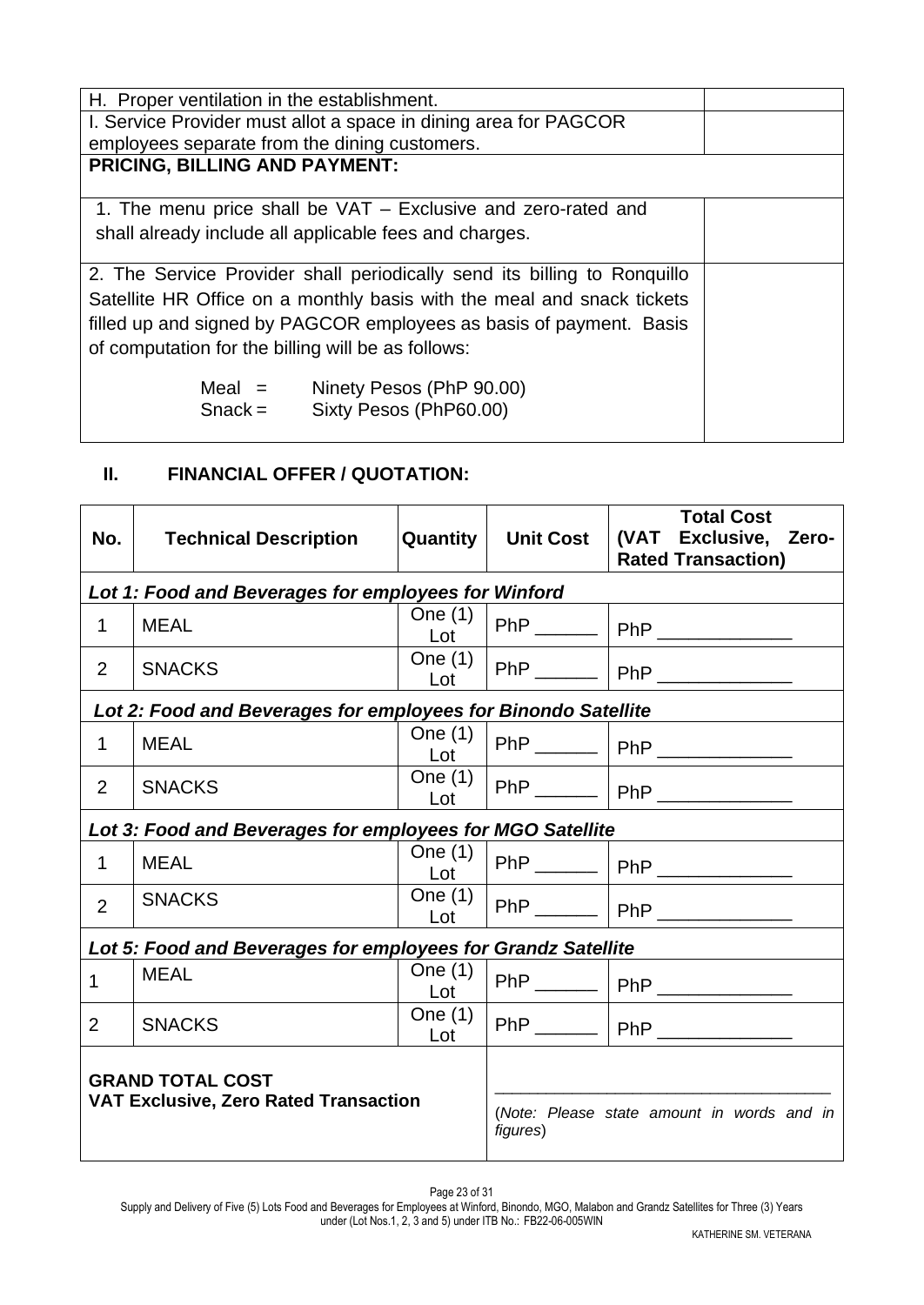# **NOTE: PRICE OFFER [Unit and Total Costs should be rounded off up to two (2) decimal places]**

### **III. ADDITIONAL REQUIREMENTS**:

Upon submission of your best offer/quotation, kindly also submit the following:

1. Valid and updated PhilGEPS Certificate of Platinum Registration and Membership with additional caveat in accordance with Section 8.5.2 of the 2016 Revised IRR of RA 9184 amended through GPPB Resolution No. 15-2021, which certifies that all of the following eligibility documents submitted to PhilGEPS are maintained and updated:

a. Securities and Exchange Commission (SEC) Registration Certificate for corporations, partnerships and/or joint ventures, Department of Trade and Industry (DTI) Registration Certificate for sole proprietorship, or Cooperative Development Authority (CDA) Registration Certificate for cooperatives;

b. Valid Mayor's Permit issued by the city or municipality where the principal place of business of the prospective bidder is located, or the equivalent document for Exclusive Economic Zones or Areas.

### **OR** Service Service Service Service Service Service Service Service Service Service Service Service Service Service Service Service Service Service Service Service Service Service Service Service Service Service Service S

Recently expired Mayor's/Business Permits together with the official receipt as proof that the bidder has applied for the renewal within the period prescribed by the concerned local government unit, provided that the renewed permit shall be submitted as a post-qualification requirement in accordance with Section 34.2 of the 2016 Revised IRR of R.A. 9184;

c. Valid Tax Clearance Certificate per Executive Order (E.O.) No. 398, series of 2005, as finally reviewed and approved by the Bureau of Internal Revenue (BIR); and

d. Audited Financial Statements (AFS), stamped "received" by the BIR or its duly accredited and authorized institutions, for the preceding calendar year. In case the AFS for the preceding calendar year is not yet available, said AFS should not be earlier than two (2) years from the deadline for the Submission and Receipt of Bids.

2. Omnibus Sworn Statement in accordance with the attached prescribed form.

The Omnibus Sworn Statement shall be supported by an attached original document showing proof of authorization, e.g., original duly notarized Secretary's Certificate issued by the corporation or the members of the joint venture or an original Special Power of Attorney (SPA) in case of sole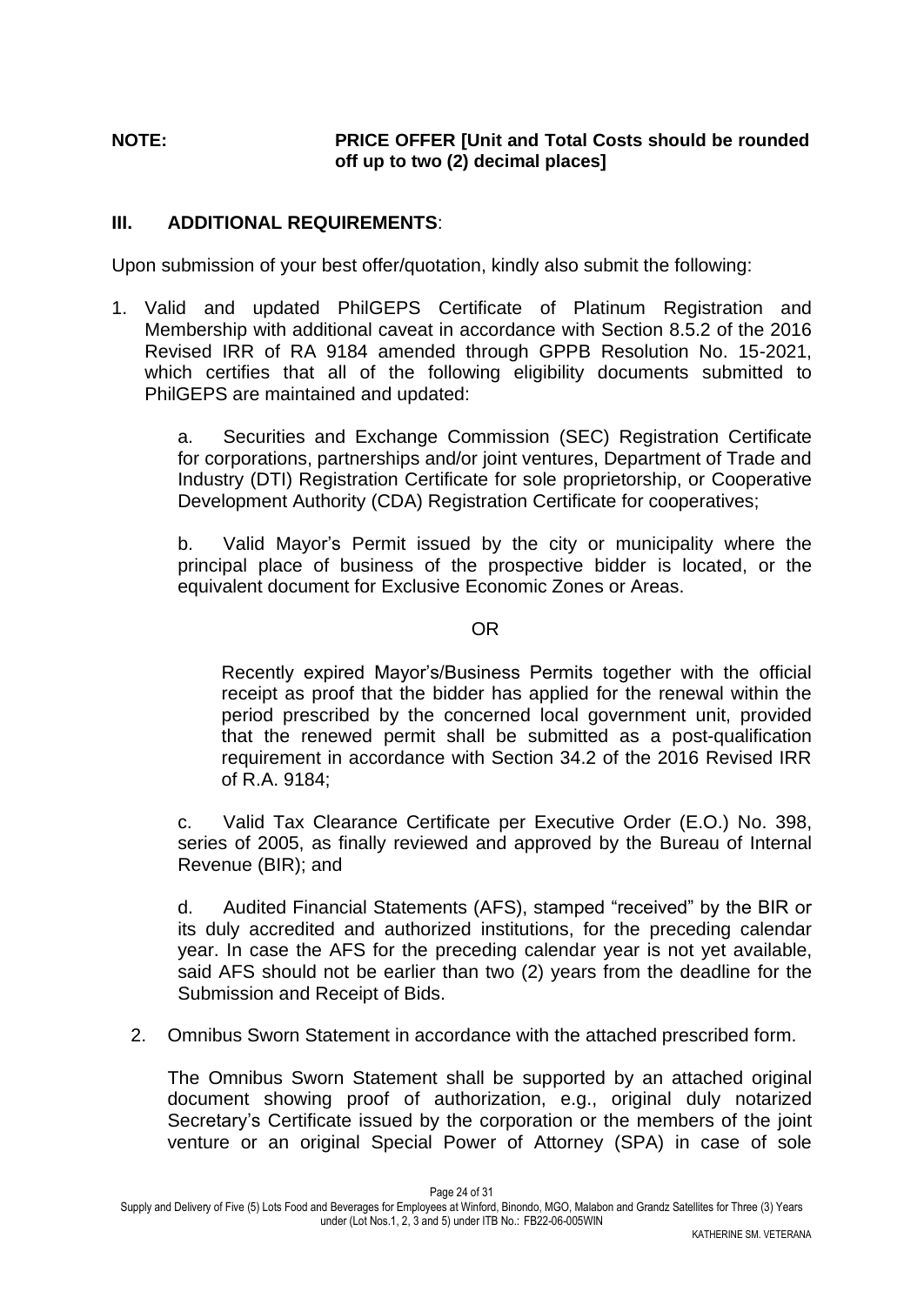proprietorships for situations where the signatory is not the sole proprietor/owner; and

3. Notarized Certification or Contract from the building owner stating that the bidder will be allowed to do business within the building where the casino is housed in the event that he will be awarded the procurement project.

### **IV. ADDITIONAL NOTES:**

- 1. Bidders shall provide correct and accurate information required in this form.
- 2. Offers/quotations submitted exceeding the Approved Budget for the Contract shall be rejected.
- 3. The prices quoted are to be paid in Philippine Currency.
- 4. All prices quoted are INCLUSIVE of all applicable duties, government permits, fees, and other charges relative to the acquisition and delivery of items to PAGCOR, but should be VAT-Exclusive, Zero-Rated.
- 5. For the purpose of standardization of offer/quotations, this RFQ Form will prevail over all kinds and forms of offer/quotation. In case of price discrepancy over the amounts in words and in figures, the amount in words will prevail.
- 6. Award of contract shall be made to the supplier, contractor or consultant determined to have the Single or Lowest Calculated and Responsive Offer/Quotation (for goods and infrastructure projects) or Single or Highest Rated and Responsive Offer/Proposal (for consulting services).
- 7. Any interlineations, erasures or overwriting shall be valid only if they are signed or initiated by you or any of your duly authorized representative/s.
- 8. PAGCOR shall have the right to inspect and/or to test the goods to confirm their conformity to the technical specifications.
- 9. To guarantee the faithful performance of the winning bidder's obligations, it shall post a Performance Security prior to the signing of the contract, in accordance with any of the following schedule:

| <b>Form of Security</b>                                                                                                                                                                                   | <b>Amount in Percentage</b><br>of Total Contract<br><b>Price</b> |
|-----------------------------------------------------------------------------------------------------------------------------------------------------------------------------------------------------------|------------------------------------------------------------------|
| Cash or cashier's/manager's check issued by a<br><b>Universal or Commercial Bank;</b>                                                                                                                     |                                                                  |
| Bank draft/guarantee or irrevocable letter of credit<br>issued by a Universal or Commercial Bank:<br>Provided, however, that it shall be confirmed or<br>authenticated by a Universal or Commercial Bank, | Five Percent (5%)                                                |

Page 25 of 31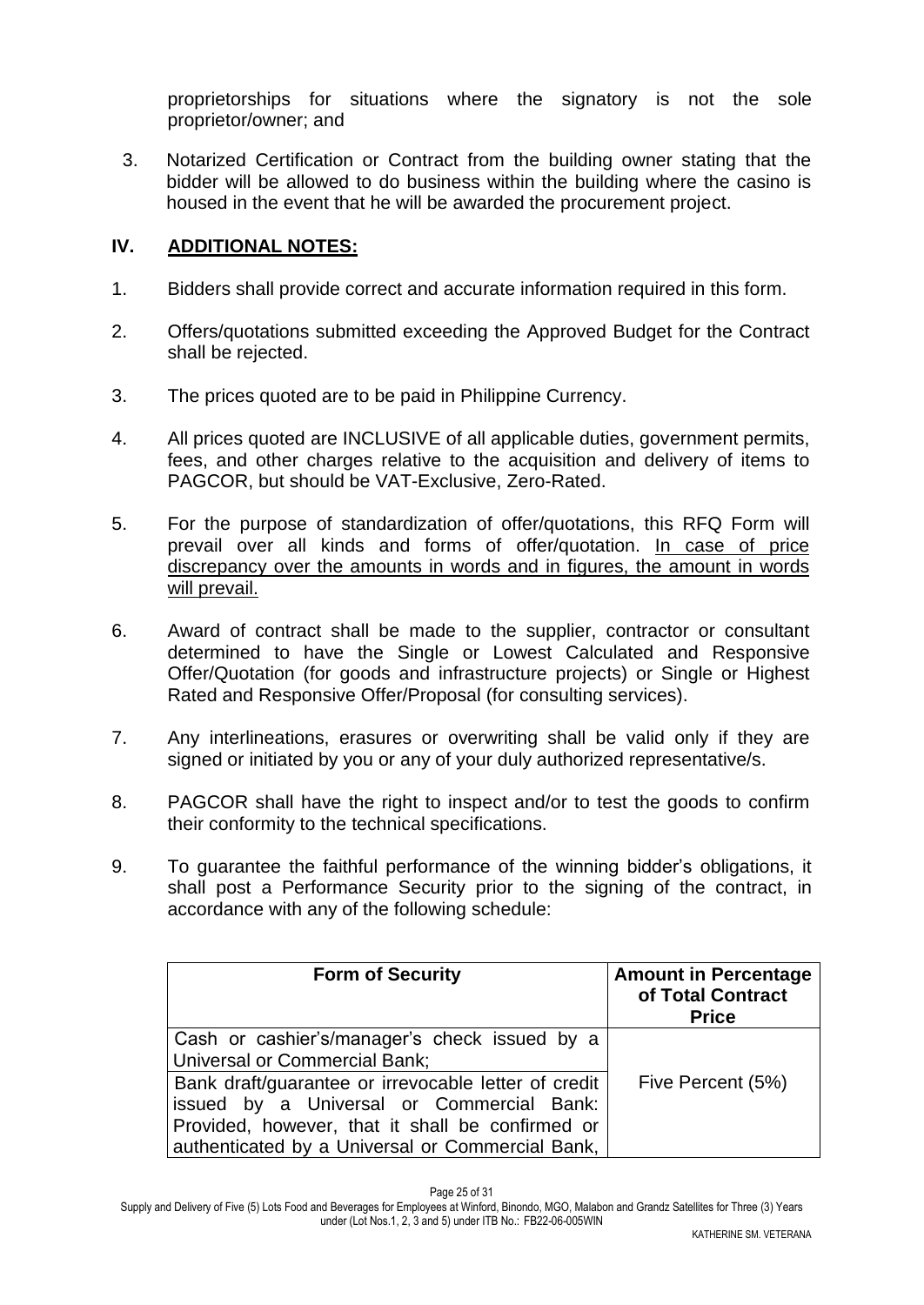| If issued by a foreign bank; or                                                                                                                                                                     |                      |
|-----------------------------------------------------------------------------------------------------------------------------------------------------------------------------------------------------|----------------------|
| Surety Bond callable upon demand issued by a<br>surety or insurance company duly certified by the<br>Insurance Commission as authorize to issue such<br>security specific for the contract awarded. | Thirty Percent (30%) |

The Performance Security shall remain valid for the entire contract duration and shall be release only after the issuance by the Philippine Amusement and Gaming Corporation (PAGCOR) of the final Certificate of Acceptance (issuance of the IAR); Provided that PAGCOR has no claims filed against the contract awardee or the surety or insurance company.

- 10. The winning supplier agrees to pay a penalty of at least equal to one-tenth of one percent (1/10 of 1%) of the cost of the unperformed portion for every day of delay, including non-working days (i.e. Saturday and Sunday), legal holidays or special non-working holidays. PAGCOR may rescind the contract once the cumulative amount of liquidated damages reaches ten percent (10%) of the amount of the contract, without prejudice to other courses of action and remedies open to it.
- 11. Other terms and conditions relative to the project are provided in the attached Purchase Contract.

## **V. PROCEDURES:**

- 1. Prospective bidders may download the Request for Quotations (RFQ) free of charge from the following websites: PAGCOR website (**[www.pagcor.ph\)](http://www.pagcor.ph/)** and PhilGEPS website (**www.philgeps.gov.ph)** and may be allowed to submit their offers provided that bidders shall pay the fee for the RFQ not later than the deadline for the Submission and Receipt of the Best Offers/Quotations.
- 2. Bidders, except those who have previously participated in any of the last two (2) failed biddings, are required to pay the applicable fee for the sale of RFQ not later than the deadline for the Submission and Receipt of the Best Offers/Quotations. A copy of the PAGCOR Official Receipt shall be presented as proof of payment.
- 3. The RFQ must be completed without any alterations to their format, and no substitute form shall be accepted. All blank spaces shall be filled in with the information requested.
- 4. Any requirements, guidelines, documents, clarifications, or other information relative to the negotiations that are communicated by the BBAC to a supplier, contractor, or consultant shall be communicated on an equal basis to all other suppliers, contractors, or consultants engaging in negotiations with the BAC relative to the procurement.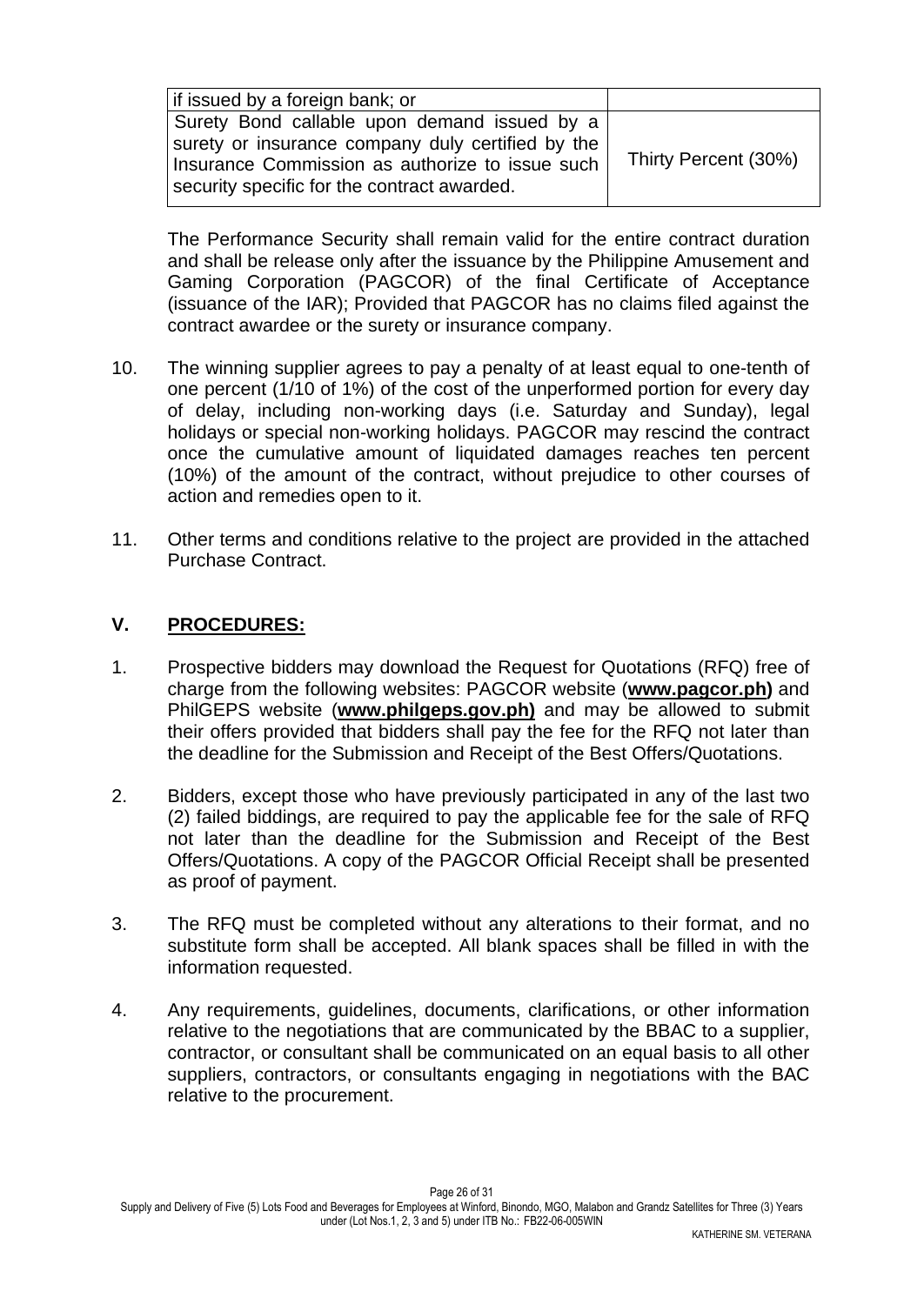- 5. The prospective bidders shall be given equal time and opportunity to negotiate and discuss the technical and financial requirements of the project to be able to submit a responsive quotation or proposal.
- 6. Technical Specifications/Scope of Work and additional Terms and Conditions of the program/project/activity shall be fully discussed during Negotiations. In case there are changes in the requirements and/or technical specifications made after the consultations/negotiations, these shall be communicated on an equal basis.
- 7. Bidders should be responsible for securing copies of the Supplemental/Bid Bulletins at the websites of PAGCOR and the PhilGEPS.
- 8. Copies of the Supplemental Bid Bulletins are also sent either through fax or electronic mail to all prospective bidders who purchased the RFQ.
- 9. Following completion of the negotiations, the BBAC shall request all suppliers, contractors, or consultants in the proceedings to submit, on a specified date, time and venue, a best offer based on the final technical and financial requirements.
- 10. In all cases the best offer/quotations should be VAT Exclusive, Zero-Rated Transaction and not exceed the ABC.
- 11. During the Submission, Receipt, Opening and Preliminary Examination of the Best Offer/s or Quotation/s, the BBAC shall check the submitted best offer/s and other required documents using a non-discretionary pass/fail criteria. The BBAC shall check the submitted documents of each bidder against a checklist of required documents to ascertain if they are all present, using a nondiscretionary "pass/fail" criterion. If a bidder submits the required document, it shall be rated "passed" for that particular requirement. In this regard, offer/s or quotation/s that fail to include any requirement or are incomplete or patently insufficient shall be considered as "failed". Otherwise, the BBAC shall rate the best offer/quotation as "Passed".
- 12. PAGCOR shall select the successful offer on the basis of the best offer/s/quotation/s submitted by the bidders which in no case should comply with PAGCOR's requirements. The best offer/s submitted by the prospective bidders shall still be subjected to detailed bid evaluation and postqualification.
- 13. The BBAC shall recommend award of contract to the Head of the Procuring Entity (HOPE) in favor of the supplier, contractor or consultant determined to have the Single or Lowest Calculated and Responsive Quotation (for goods or infrastructure projects) or Single or Highest Rated and Responsive Proposal (for consulting services).
- 14. The BBAC shall recommend to the HOPE the award of contract.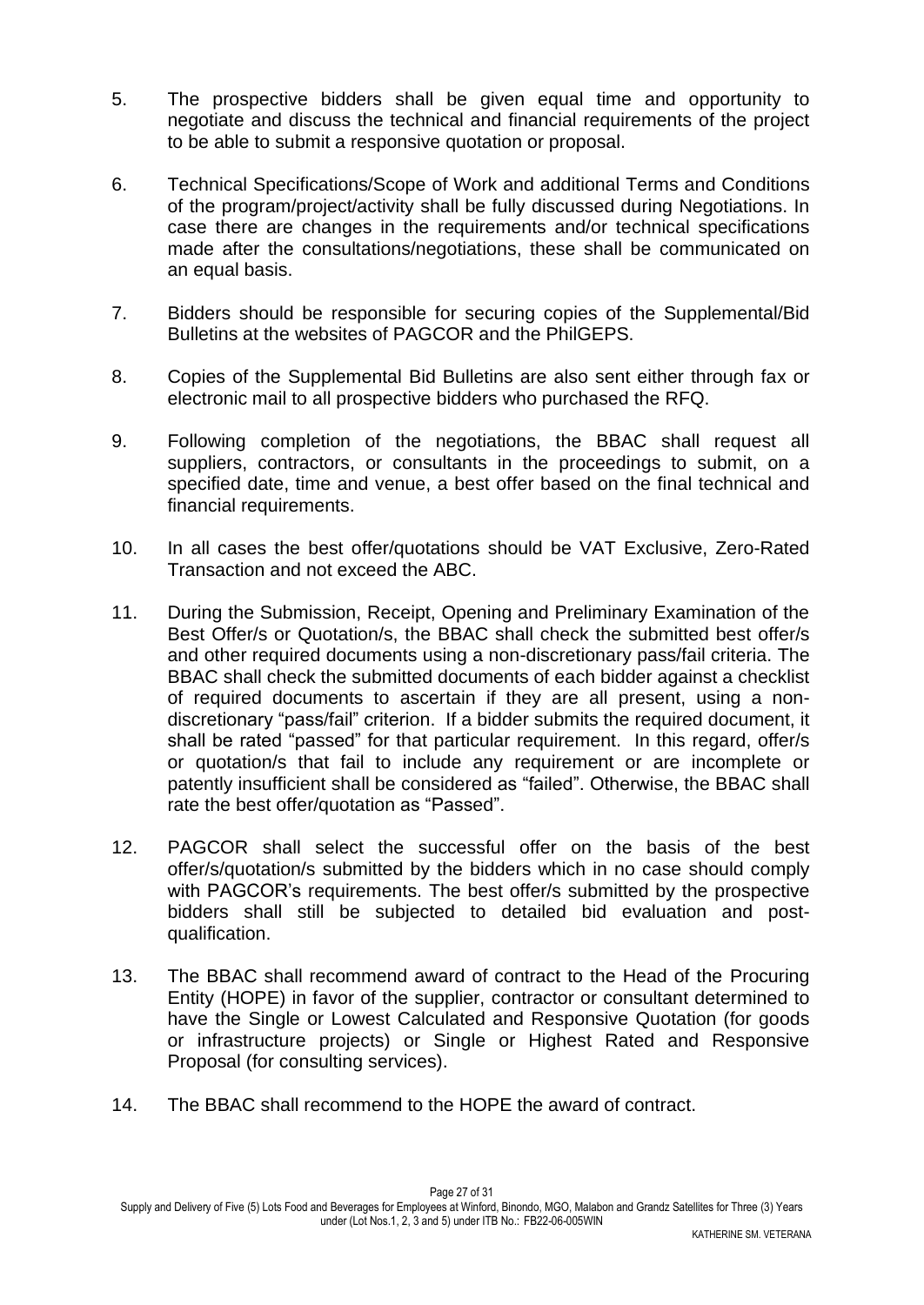- 15. In accordance with Government Procurement Policy Board (GPPB) Circular 06-2005 - Tie-Breaking Method, the BBAC shall use a non-discretionary and non-discriminatory measure based on sheer luck or chance, which is "DRAW LOTS," in the event that two (2) or more bidders have been post-qualified and determined as the bidder having the Lowest Calculated and Responsive Offer/Quotation (for goods and infrastructure projects) or Highest Rated and Responsive Offer/Proposal (for consulting services) to determine the final bidder having the Lowest Calculated and Responsive Offer/Quotation, based on the following procedures:
	- a) In alphabetical order, the bidders shall pick one rolled paper.
	- b) The lucky bidder who would pick the paper with a "CONGRATULATIONS" remark shall be declared as the winning bidder having the Lowest Calculated and Responsive Offer/Quotation and recommended for award of the contract.
- 16. PAGCOR reserves the right to accept or reject any offer/quotation, and to annul the procurement process and reject all offers/quotations at any time prior to contract award, without thereby incurring any liability to the affected bidder or bidders.

### **BIDDER'S COMMITMENT:**

We hereby agree and bind ourselves to the terms and conditions herein specified, to the manner of procurement and evaluation set up by the Casino Filipino-Winford Branch Bids and Awards Committee (BBAC), to the provisions of the Service Contract and to the rules and regulations of the Government and PAGCOR.

We understand that PAGCOR is not bound to accept the lowest or any offer/quotation it may receive.

Very truly yours,

\_\_\_\_\_\_\_\_\_\_\_\_\_\_\_\_\_\_\_\_\_\_\_\_ Signature over Printed Name  $TIN:$ 

\_\_\_\_\_\_\_\_\_\_\_\_\_\_\_\_\_\_\_\_\_\_\_\_

\_\_\_\_\_\_\_\_\_\_\_\_\_\_\_\_\_\_\_\_\_\_\_\_

Position

Company Represented  $TIN:$ 

 $\frac{1}{\sqrt{2}}$  ,  $\frac{1}{\sqrt{2}}$  ,  $\frac{1}{\sqrt{2}}$  ,  $\frac{1}{\sqrt{2}}$  ,  $\frac{1}{\sqrt{2}}$  ,  $\frac{1}{\sqrt{2}}$  ,  $\frac{1}{\sqrt{2}}$  ,  $\frac{1}{\sqrt{2}}$  ,  $\frac{1}{\sqrt{2}}$  ,  $\frac{1}{\sqrt{2}}$  ,  $\frac{1}{\sqrt{2}}$  ,  $\frac{1}{\sqrt{2}}$  ,  $\frac{1}{\sqrt{2}}$  ,  $\frac{1}{\sqrt{2}}$  ,  $\frac{1}{\sqrt{2}}$ 

\_\_\_\_\_\_\_\_\_\_\_\_\_\_\_\_\_\_\_\_\_\_\_\_ Address / Tel. No. / Fax No.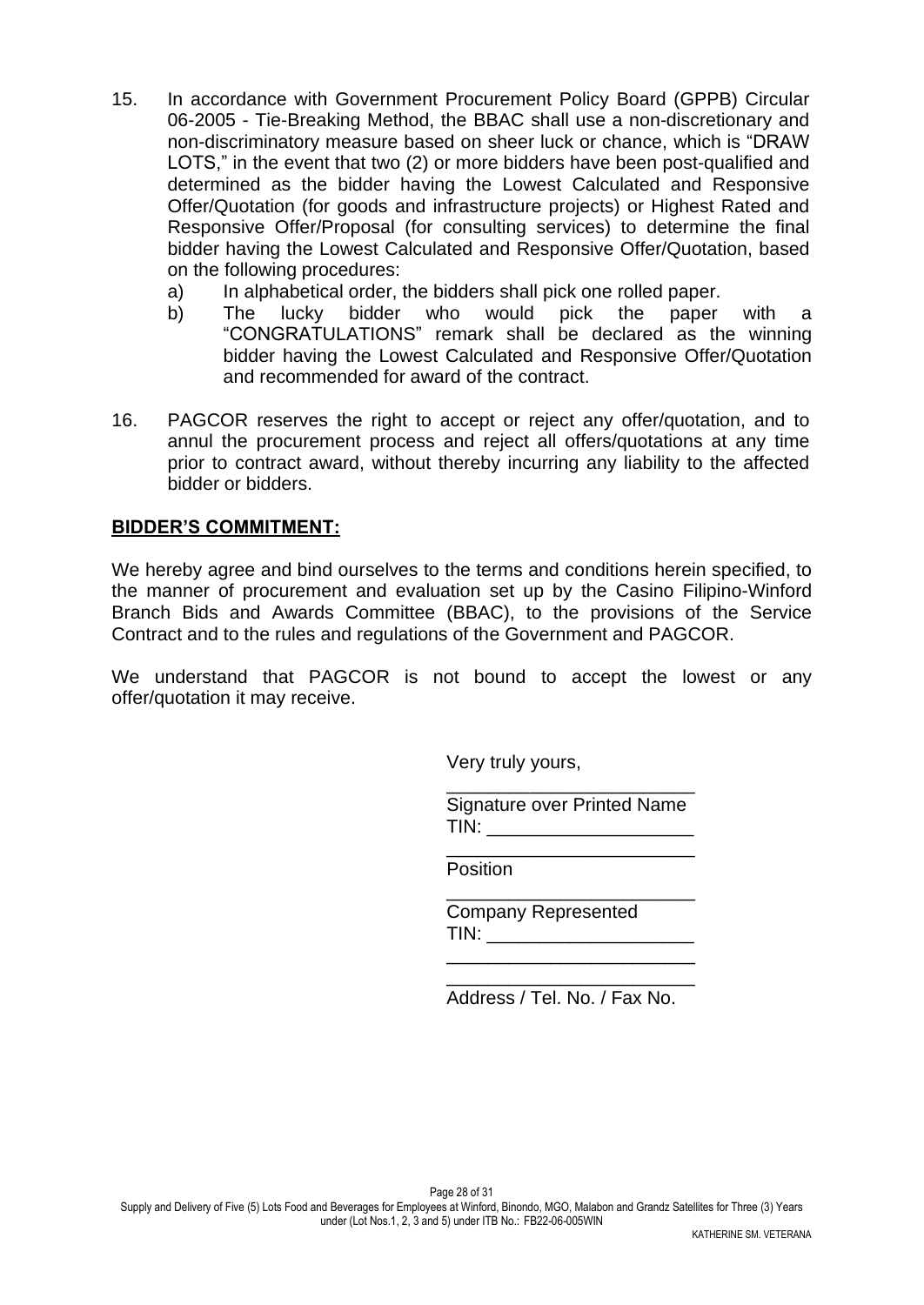REPUBLIC OF THE PHILIPPINES ) CITY/MUNICIPALITY OF \_\_\_\_\_\_ ) S.S.

## **A F F I D A V I T**

I, *[Name of Affiant]*, of legal age, *[Civil Status]*, *[Nationality]*, and residing at *[Address of Affiant]*, after having been duly sworn in accordance with law, do hereby depose and state that:

#### 1. *Select one, delete the other:*

*If a sole proprietorship:* I am the sole proprietor or authorized representative of *[Name of Bidder]* with office address at *[address of Bidder]*;

*If a partnership, corporation, cooperative, or joint venture:* I am the duly authorized and designated representative of *[Name of Bidder]* with office address at *[address of Bidder]*;

#### 2. *Select one, delete the other:*

*If a sole proprietorship:* As the owner and sole proprietor, or authorized representative of *[Name of Bidder]*, I have full power and authority to do, execute and perform any and all acts necessary to participate, submit the bid, and to sign and execute the ensuing contract for *[Name of the Project]* of the *[Name of the Procuring Entity], as shown in the attached duly notarized Special Power of Attorney*;

*If a partnership, corporation, cooperative, or joint venture:* I am granted full power and authority to do, execute and perform any and all acts necessary to participate, submit the bid, and to sign and execute the ensuing contract for *[Name of the Project]* of the *[Name of the Procuring Entity],* as shown in the attached *[state title of attached document showing proof of authorization (e.g., duly notarized Secretary's Certificate, Board/Partnership Resolution, or Special Power of Attorney, whichever is applicable;)]*;

3. *[Name of Bidder]* is not "blacklisted" or barred from bidding by the Government of the Philippines or any of its agencies, offices, corporations, or Local Government Units, foreign government/foreign or international financing institution whose blacklisting rules have been recognized by the Government Procurement Policy Board, **by itself or by relation, membership, association, affiliation, or controlling interest with another blacklisted person or entity as defined and provided for in the Uniform Guidelines on Blacklisting;**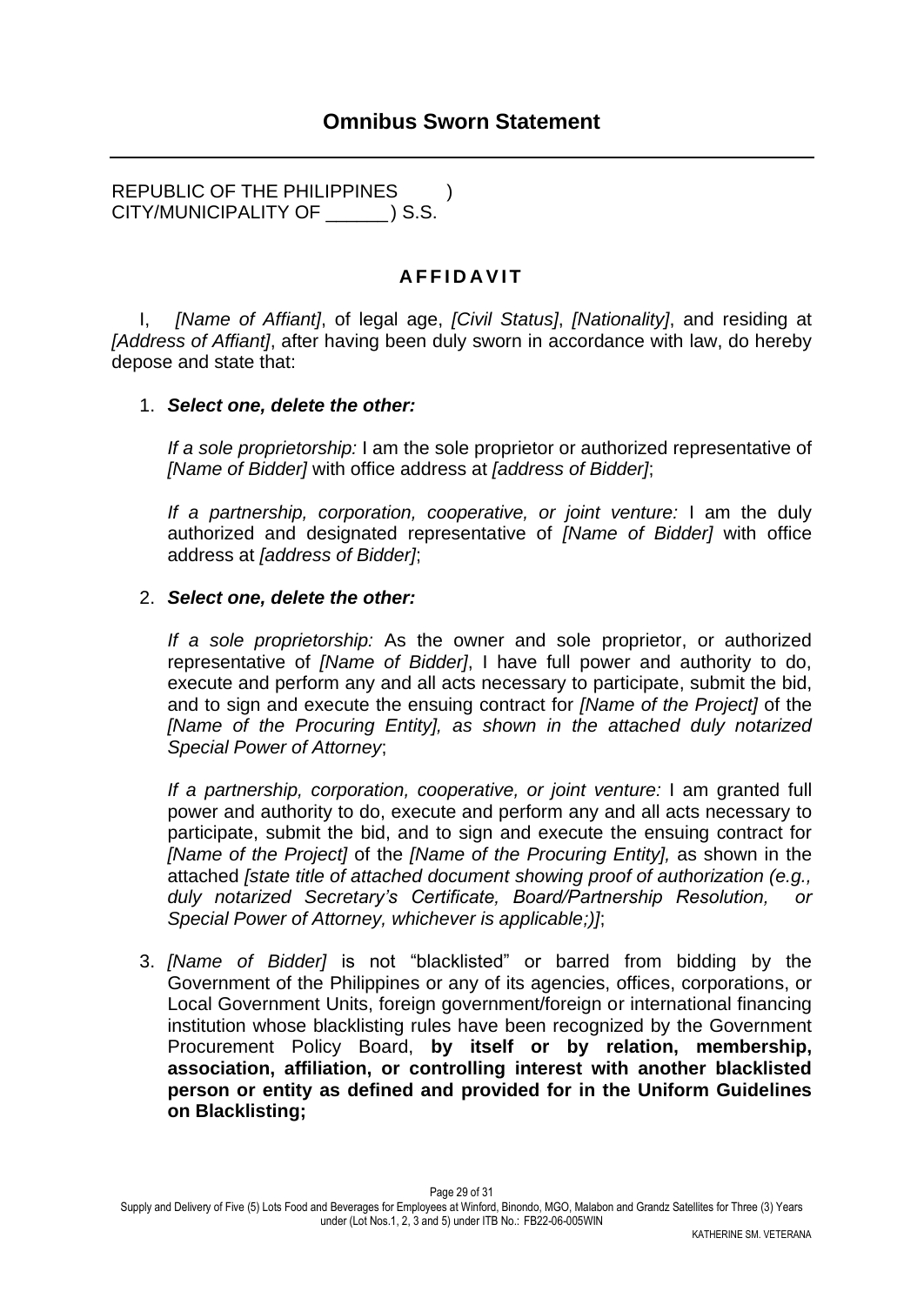- 4. Each of the documents submitted in satisfaction of the bidding requirements is an authentic copy of the original, complete, and all statements and information provided therein are true and correct;
- 5. *[Name of Bidder]* is authorizing the Head of the Procuring Entity or its duly authorized representative(s) to verify all the documents submitted;

### 6. *Select one, delete the rest:*

*If a sole proprietorship:* The owner or sole proprietor is not related to the Head of the Procuring Entity, members of the Bids and Awards Committee (BAC), the Technical Working Group, and the BAC Secretariat, the head of the Project Management Office or the end-user unit, and the project consultants by consanguinity or affinity up to the third civil degree;

*If a partnership or cooperative:* None of the officers and members of *[Name of Bidder]* is related to the Head of the Procuring Entity, members of the Bids and Awards Committee (BAC), the Technical Working Group, and the BAC Secretariat, the head of the Project Management Office or the end-user unit, and the project consultants by consanguinity or affinity up to the third civil degree;

*If a corporation or joint venture:* None of the officers, directors, and controlling stockholders of *[Name of Bidder]* is related to the Head of the Procuring Entity, members of the Bids and Awards Committee (BAC), the Technical Working Group, and the BAC Secretariat, the head of the Project Management Office or the end-user unit, and the project consultants by consanguinity or affinity up to the third civil degree;

- 7. *[Name of Bidder]* complies with existing labor laws and standards; and
- 8. *[Name of Bidder]* is aware of and has undertaken the following responsibilities as a Bidder:
	- a) Carefully examine all of the Bidding Documents;
	- b) Acknowledge all conditions, local or otherwise, affecting the implementation of the Contract;
	- c) Made an estimate of the facilities available and needed for the contract to be bid, if any; and
	- d) Inquire or secure Supplemental/Bid Bulletin(s) issued for the *[Name of the Project]*.
- 9. *[Name of Bidder]* did not give or pay directly or indirectly, any commission, amount, fee, or any form of consideration, pecuniary or otherwise, to any person or official, personnel or representative of the government in relation to any procurement project or activity.